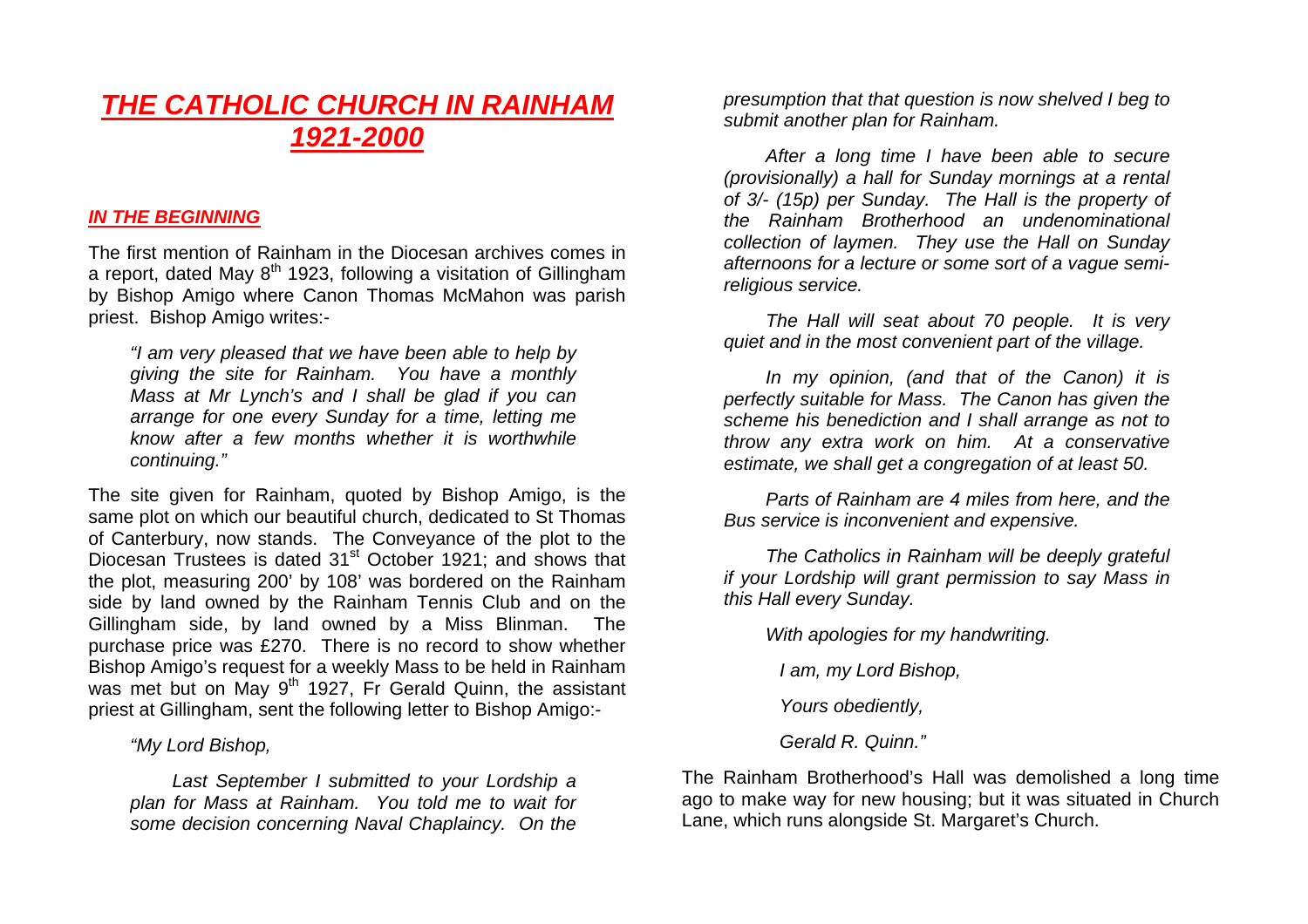From the time Mass was celebrated weekly in Rainham, the Mass count figures were shown under a separate heading on Gillingham's returns. Fr. Quinn's expectation of an attendance of at least 50 people was a little on the generous side but each and every following return showed a small but significant increase.

In November 1931, Mr and Mrs A Callahan and their little daughter, Theresa came to live in No. 2 Salisbury (then Hamilton) Avenue. The site for St. Thomas' Church had been left quite untouched and was nothing more than a field where Theresa remembers playing and making daisy chains; and even, at times, sharing the field with a pony. We now know this little girl as Theresa Smith, and her continuous and integral association with the parish has made for a valuable source of information in the preparation of this booklet. Theresa remembers going to Mass in the Rainham Brotherhood's Hall: where, because it was not a place specifically dedicated to Catholic worship, Mass was preceded every week with The Asperges.

#### *THE CHURCH HALL*

For some years before his retirement, Canon McMahon had been in failing health (as implied by Fr. Quinn in his letter to Bishop Amigo); but by 1932 the Canon had retired and Fr. *'Tommy'* Scott arrived to commence his 31 years as parish priest of Gillingham.

The Notice Book for Rainham was opened on June 18<sup>th</sup> 1933. On that day, the Sunday within the Octave of Corpus Christi, there was to be a Procession of the Blessed Sacrament in the Convent grounds at Chatham at 3.00 p.m. The second collection was for St. Bart's Hospital, and the Building Fund collections the previous week had amounted to 4/6d (22p).

At that time, the weekly collections seldom exceeded £1 and were often quite a lot less. Whist Drives, of which there were many, would raise £3 on most occasions and raffles were held on a regular basis. A *'sale of work'*, held in October 1934 made a profit of £68; but this would have been a joint Gillingham/Rainham venture and would have been held in Gillingham. All money raising events would appear to have been held in aid of the Building Fund.

During the summer months there were many coach outings to places like Tankerton, Hartley, Faversham and Canterbury. The cost for an adult was usually in the region of 3/- (15p), and for a child 2/- (10p). Again, these outings would have involved both Gillingham and Rainham.

A very influential figure in those early days was undoubtedly a Mr John Clarke. Although Mr Clarke taught at St Michael's School in Chatham for 42 years in all, and was Headmaster from 1920- 1946, he lived in Rainham at "St. Theresa's", 90 Twydall Lane, and was at the heart of all decision making here. It was Mrs Clarke who prepared the children to make their First Holy Communion. At that time, Rainham children made their First Holy Communion at Mass on Easter Day morning, so the breakfast of boiled eggs they shared together afterwards was highly appropriate. This became a tradition in Rainham, stopped only in the 1960's by Fr. Gleeson.

It was not long before Fr. Scott turned his attention to development at Rainham: and the notices for August  $13<sup>th</sup>$  1933, found Fr. Scott explaining that,

*"At your meeting on Wednesday, August 2nd, when I occupied the chair, as you know, it was decided to arrange, if possible, a loan to proceed with the building of a Parochial Hall which could be used as a temporary church. There was no meeting of the*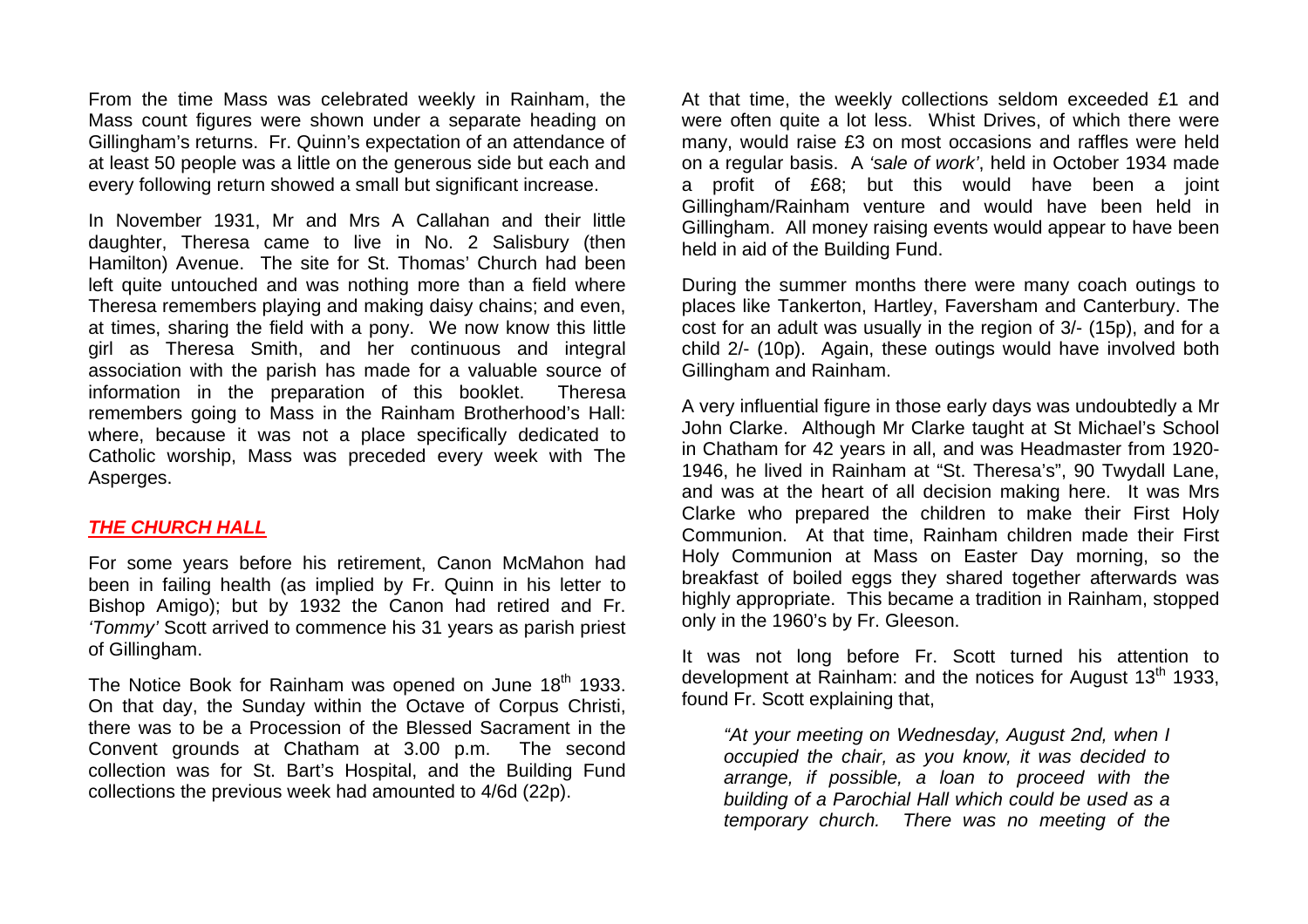*Diocesan Finance Committee last week; but I shall make the necessary application for permission to raise the loan before the Committee tomorrow morning."*

Once the decision to build the hall was made, events moved very rapidly. A committee was formed which met in Mr Clarke's house. By September  $17<sup>th</sup>$ , the architect had visited the site: and by the end of November, the plans had been drawn up and were being discussed.

On completion the Hall was blessed by Fr. Scott on the evening of Friday November  $9<sup>th</sup>$  1934, and officially opened by Bishop Amigo at a Solemn High Mass celebrated the following day, Saturday November 10<sup>th</sup>; the Feast of St. Justus. "A very wet *day"* wrote Fr. Scott in the Notice Book.

An account of the opening, prepared for the local press, said that a large crowd was present that morning for the Solemn High Mass which was sung by Fr. Scott. Bishop Amigo was attended by Fr. Ryan of Chatham and by Fr. Murphy, the assistant priest of Gillingham. The choir and organist of Our Lady of Gillingham was in attendance. Bishop Amigo preached on the theme *"The Master is here"*, a moving sermon on the Real Presence. In the sermon mention was also made of the energetic Fr. Quinn, *"who had sadly gone to his rest."* (Fr. Quinn had died on September 12th, 1932.) At the conclusion of Mass the Bishop *"in his own gracious manner, spoke to each one as they left the building."*

An Inventory of the hall furniture and fittings survives, drawn up by Lewis J. Fox, the Honorary Caretaker from the date of opening. It is meticulous in detail, listing everything down to 2 Kettles (worn out). From this list, and under a separate heading, we know that the Legion of Mary, with its mission of evangelisation and pastoral care, was already active in this infant community.

At the end of 1934 there is a summary of all expenses incurred in the building of the hall, which amounted to £1,482.1s.7d. But strangely, a statement in the report of the Bishop's 1937 visitation of Gillingham, says that: *"The Rainham Hall cost £1,700 and the debt is now £1,329."* 

## *THE WAR YEARS*

There was no Midnight Mass at Christmas celebrated at Gillingham during the war years, but with this exception, and the absence of coach outings to seaside resorts; other activities, such as whist drives, dances and socials continued to be organised quite normally, with, of course, reduced admission prices for members of the Armed Forces. A little surprisingly, considering the very real possibility of air raids: coaches were arranged in both 1941 and 1942 for the Annual Outdoor Procession in Honour of the Blessed Sacrament held at St George's Cathedral in London (in which ladies were allowed to walk!). Alternatively, one could travel by train. The 9.30 p.m. train from Charing Cross arrived at Gillingham at 10.55 p.m. In time for the 11.00 p.m. train out to Rainham. The return fare was 4s.10d (24p).

During the war there was an Army transit camp situated on the A2 at Hoath Lane, the site of the present Tesco, so there was always a steady stream of soldiers attending Sunday Mass: and in the case of a French Canadian regiment, this became a flood, and the hall would be filled. *'The Rule for Fasting'* before receiving Communion was not waived during the war years: and in the Notice Book a little pencil written note was inserted which invited any soldier going to Communion to stay behind after Mass for a cup of tea and a sandwich.

Despite rationing, parish parties for the children were still held with the mothers pooling resources to provide party spreads. The children's pleasure was heightened at at least one of these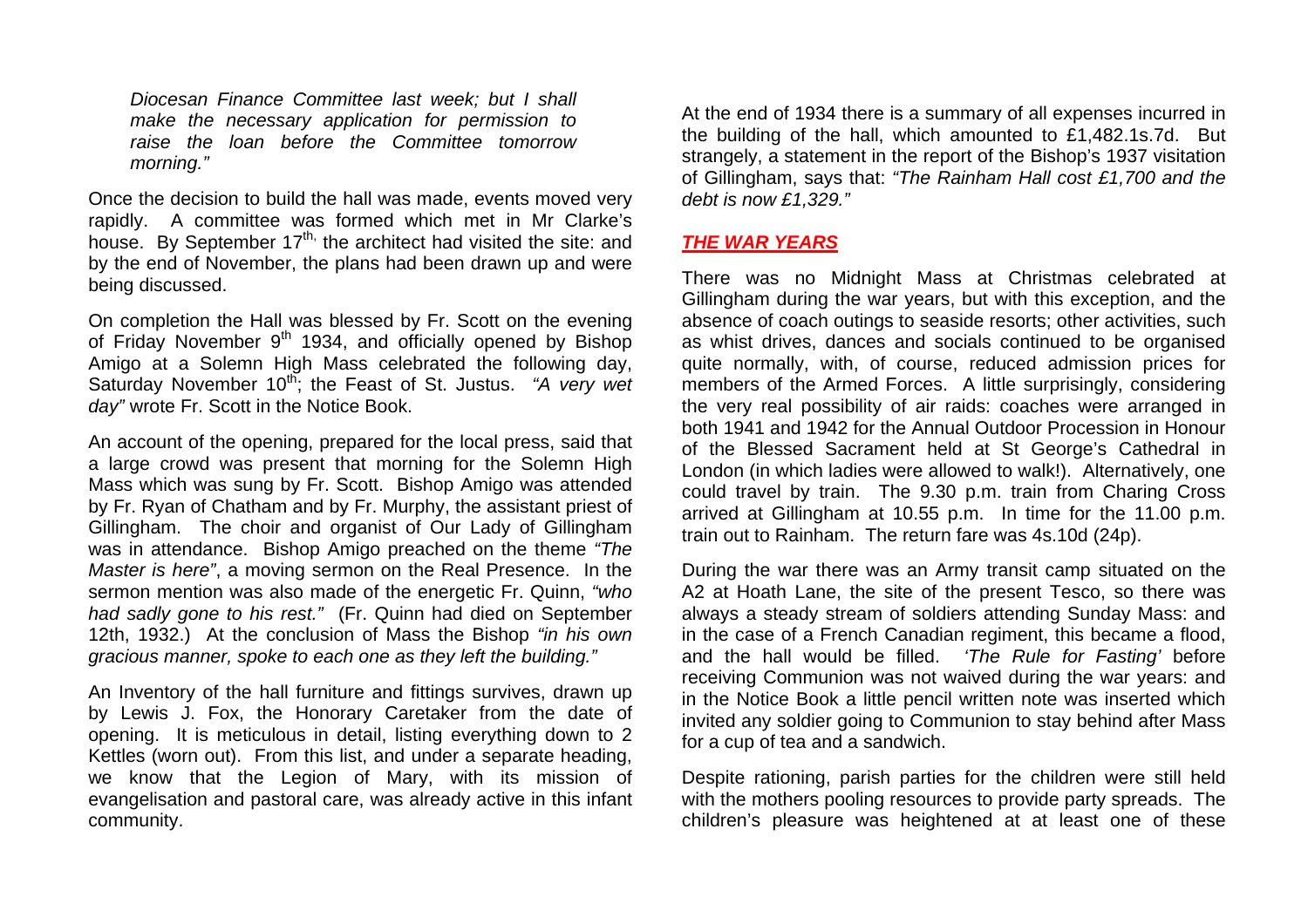parties when Mrs. Madigan, whose husband was in the Navy, was able to give sweets to all the children present.

Mention of the war years would hardly be complete without reference to Dr. Kary Pole, who must be the most illustrious of our parishioners to date. Dr. Pole, whose birth name was Karl Friedrich Pollaczek, was born in Vienna into a wealthy and highly influential Jewish family. He trained as a doctor in Vienna and was received into the Church there on September  $29<sup>th</sup>$ , 1936. The occupation of Austria by Germany made it necessary for him to flee his country, and in the October of 1938 he arrived in England, and of 950 general practitioners who came to this country from mainland Europe he was one of only 40 admitted for re-qualification and practice. Having re-qualified in the February of 1940, Dr. Pole obtained a partnership in the Rainham practice of Dr. Norman Porterfield who was already in the Army, stationed at Rochester, and running his practice on a part-time basis. The fall of France to Germany in the May of 1940 left Britain open to the possibility of invasion, and Dr. Pole was interned as an enemy alien; but Dr. Porterfield, soon to be posted abroad, and other friends, successfully pressed for the necessity of his speedy release and re-appointment to Rainham, where, for the remainder of the war he ran the practice single handed. He also served in the Home Guard and was commissioned with the rank of Major, which greatly facilitated his application for naturalisation once the war ended.

After the war, Dr. Pole built up his own successful practice in Rainham, (but found time to be a founder member of the Medway Circle of the Catenian Association, and its first President from 1950-1951). He was honoured by the Pope for his writings on medico-moral matters, and was a Knight Commander of the Equestrian Order of the Holy Sepulchre: while his interest in Police Surgeon's work led to lectures and publications in that field too. Besides running his own very busy general practice he also worked for 35 years as Divisional Police Surgeon until ill health forced him to retire. He died at the age of 85 in the February of 1988 and the bearers at his funeral were Officers of the Kent Police.

#### *YEARS OF GROWTH IN RAINHAM*

The Notice Book from mid-1942 to Low Sunday, April 16<sup>th</sup> 1950 is unfortunately, missing. From the Diocesan archives, though, we know that there was a fire at the hall in 1947 caused by the ignition of (waste) creosote: but that the Fire Brigade being quickly on the scene there was only slight external damage. We also know, from the records of the Knights of St. Columba, that Lewis J. Fox, the Honorary Caretaker of the hall from the time of its opening in 1934, died on May  $20<sup>th</sup>$  1948.

However, from an account written in the early 1970's, and from other sources, there is other information available covering this period.

We know, that in the hall, the altar was centrally placed on a slightly raised stage on the south wall. The altar itself, when not in use, was covered with "a funny gold cloth" and curtains were drawn across the stage. To the right, when facing the altar, was a kitchen, a dingy narrow slit of a room with a gas cooker, sink, drainer and cupboards under: and to the left, a space where a screen was placed when Confessions were being heard. The hall was heated by gas fires and the floor protected with canvas. Later, the canvas was removed and the ladies of the parish kept the floor polished. Much later, industrial type polishers were used for this job! The first of these was supplied by Mrs. Ruth Kemsley, whose husband, with other members of his family, ran a chain of butchers shops in the Medway Towns.

On the death of Mr. Fox it was Mr Arthur Callahan who became the Honorary Caretaker of the hall: undertaking many of the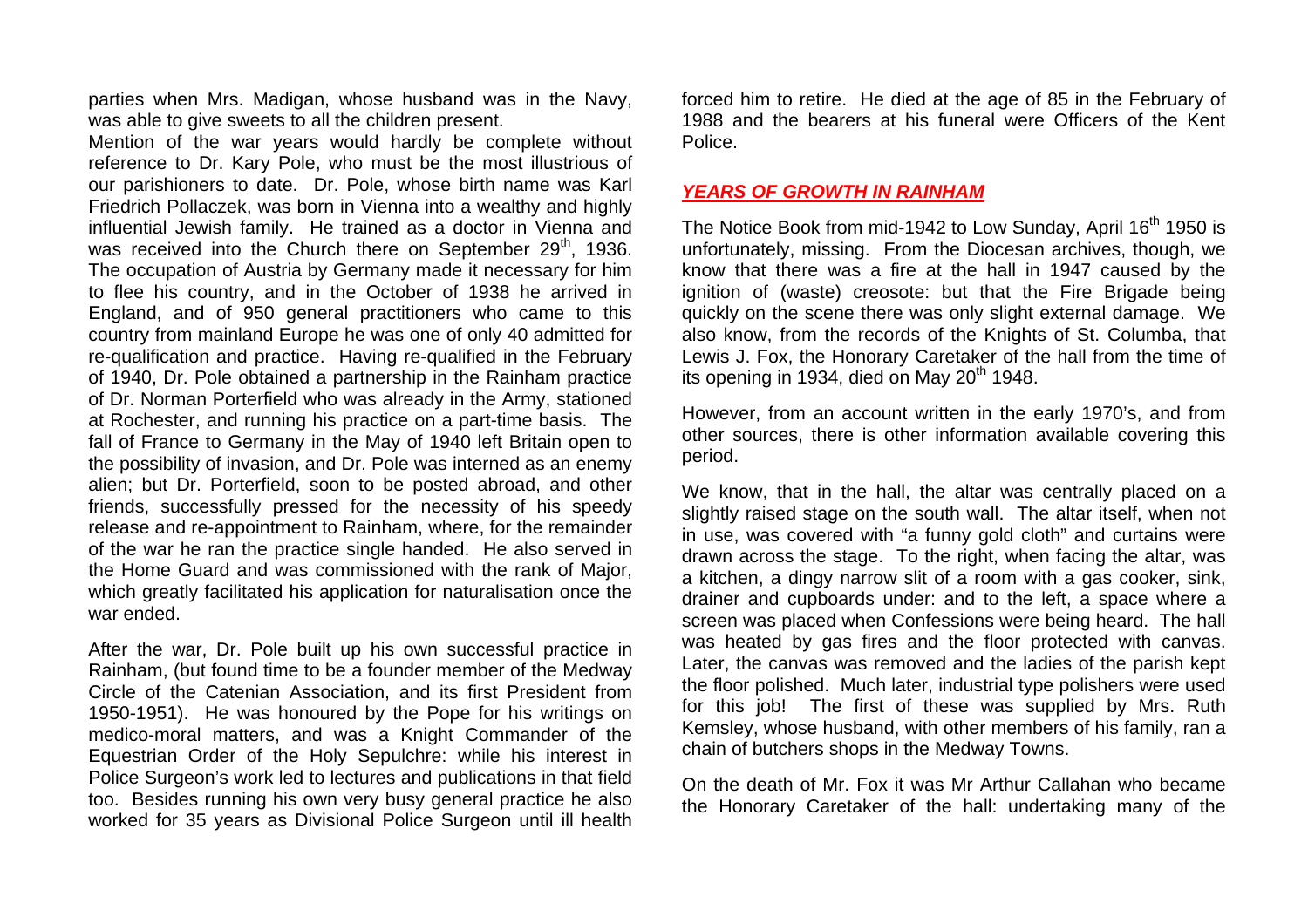duties of Sacristan as well. The hall was in regular use for Catechism classes; meetings of the senior and junior groups of the Legion of Mary; whist drives and occasionally, a wedding reception or a private party. Mr Callahan continued as caretaker until illness in the last few months of his life brought about his retirement. He died in the October of 1958.

There was still only the 9.30 a.m. Sunday Mass at Rainham, but by 1950, when the Notice Book resumed, there was also a weekday Mass being celebrated on either a Monday or a Tuesday: and intermittently, Rosary and Benediction in the afternoon or evening on Sundays.

Theresa Callahan (now Smith) ran the repository, which at first occupied no more space than a card table set up at the back of the hall. This was very thinly supplied by the parish church in Gillingham, and eventually, Theresa, asked for and obtained from Fr. Scott, a letter of introduction to Laverty's, where Theresa spent £5 of her own money on cards and other stock. This was sufficient to generate a good turnover and the repository went from strength to strength.

Another of Theresa's tasks, from the time she was very young, was to collect money in a little box for the provision of altar flowers the following week. This went on for a long time, even beyond the time when St. Thomas' was built. Parishioners would also give flowers, and Mrs. Pole (Dr. Pole's wife) was famed for the roses from her garden during the summer months.

Although Rainham was growing, parish life at this time still centred on the parish church of Our Lady of Gillingham. Children would be prepared by Mrs. Clarke to make their First Holy Communion at Rainham; but Confirmation always took place at Gillingham. To attend the Easter ceremonies, or Midnight Mass at Christmas, the people of Rainham would have to go to the parish church. For Midnight Mass special buses were arranged,

with tickets ordered and paid for in advance: but mostly, children and adults would cut across the fields at Twydall and follow the path by the railway line along to the church. (The advent of the car has made it difficult for us now to appreciate how far people were prepared to walk to attend Mass. Before the hall was built in Rainham in 1934 a Miss Mason of Bredhurst would walk "across the fields" to St Michael's Church in Chatham.)

As with all the major ceremonies of the Church, so it was with most entertainments, with the people of Rainham going to Gillingham for parish dances, ceilidhs, concerts and film shows: and although Mrs. Madigan ran highly successful jumble sales at Rainham, the principal fund- raisers, the annual garden fête and the autumn sale of work, were likewise held at Gillingham with Mrs. Christina Shorten spearheading Rainham's efforts towards their success. By 1951 Rainham's contribution had become significant. At the autumn sale of work, held on October  $20<sup>th</sup>$ , the Rainham stalls made a profit of £122, and those of Gillingham £148.

However, the most important development in Rainham in 1951 followed the Bishop's Visitation of Gillingham in June the report of which noted: *"Congregation increasing in Rainham. May need more Masses in time."* The 'time' arrived very shortly afterwards. On December 2<sup>nd</sup> 1951, and appropriately on the first Sunday of Advent, two Masses were celebrated in the hall. There was a congregation of 237 in all. 101 for the Mass at 8.30 a.m.; and 136 for the Mass at 10.00 a.m.

During 1952 and 1953 two new fund-raising schemes were introduced to help to finance the building of a church at Rainham. One, a Catholic Football Pool, run from Gillingham, but with many agents in Rainham, received its first mention in the July of 1951; but did not commence until the August of 1952. A second, simpler scheme was a "mile-of-pennies" which began on Palm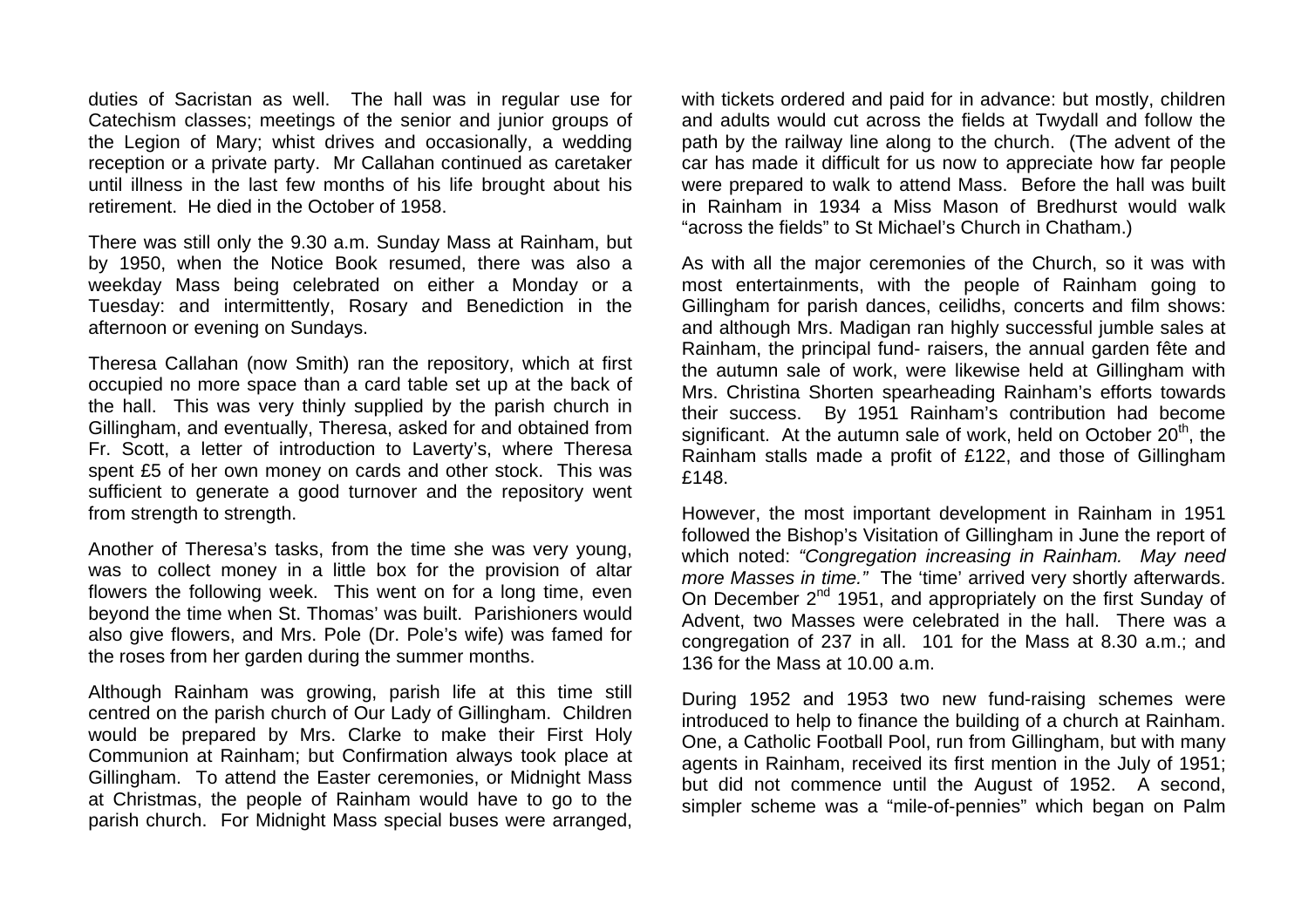Sunday in March 1953. By May  $24<sup>th</sup>$  the 310 yard point had been reached: and by October 11<sup>th</sup> there was only a  $\frac{1}{4}$  of a mile to go and £158.8s.0d. (£150.40) had been raised. Unfortunately, no further mention of this scheme was made.

## *1954: THE YEAR OF DECISION*

Throughout most of 1954 there was little recorded in the Notice Book that was out of the ordinary. It was given out at the Notices at Easter that the curtains that had been hung when the hall was built in 1934 were looking shabby and in need of replacement; and on Sunday, October 15<sup>th</sup> Bishop Cowderoy celebrated the 8.30 a.m. Mass at Rainham, and then spent most of the morning here.

It was not until the evening of Sunday, November  $14<sup>th</sup>$ , when the whole parish (Gillingham as well as Rainham), was invited to a well-publicised event in the hall, which was a strange mixture of business and entertainment that the decision was taken to go ahead with the building of a church and a school at Rainham.

The other significant step of 1954 was that for the first time, Rainham had its own Christmas Midnight Mass.

#### *THE BUILDING YEARS*

An offshoot of the meeting held on November  $14<sup>th</sup>$  was that a committee was formed to organise a Social Club for Rainham. This committee sprang into action, and within a fortnight had organised its first Social and Dance. By the New Year a Grand Carnival Dance had been organised and membership of the club stood at 77. Out of a total congregation of 300, this figure was disappointing to the committee!

Whist drives were held fortnightly from the middle of January 1955, and a Youth Club for both boys and girls was being formed. Membership of the Social Club was 6d (2½p) a year; and admission to both dances and whist drives was 1/6d (7½p). Out of this sum the cost of refreshments and prizes was met, so the profits must have been very small. However, the weekly dances in the hall were a huge success and attracted young people from all over the Medway Towns. The music was "live", provided by a three-piece band.

Bricks for the new church were sold at 1/- (5p) each after Sunday Masses from the card table repository: and under the foundation stone is a book in which parishioners who bought bricks have their names inscribed. The sense of drive, enthusiasm and excitement almost lifts off the pages as one reads.

The enthusiasm spread beyond fund-raising and social events. Rainham members of the Medway Catholic Women's Guild (at that time a very strong group), made vestments for the new church. It was a project taken very seriously, with those involved attending special classes at the Rochester College of Art, where they were tutored by Enid Edwards, a highly talented artist whose commissions include the Stations of the Cross at St. Francis' Church in Maidstone; and tapestries in the Lady Chapel of Rochester Cathedral. Some of the patterns and designs created by Enid Edwards for these vestments are still held by Mrs Ruth Kemsley, who with Mrs Kiff Finlay were two of the principal embroiderers. However, many members of the group must have been highly skilled needlewomen; for looking at the beautiful "flame" chasuble at Twydall and a purple cope at Rainham, it is almost impossible to believe that these vestments were made by amateurs, however gifted. Other vestments were made too – Theresa Smith remembers her mother cutting out one chasuble on the kitchen floor – but we do not know what has happened to them.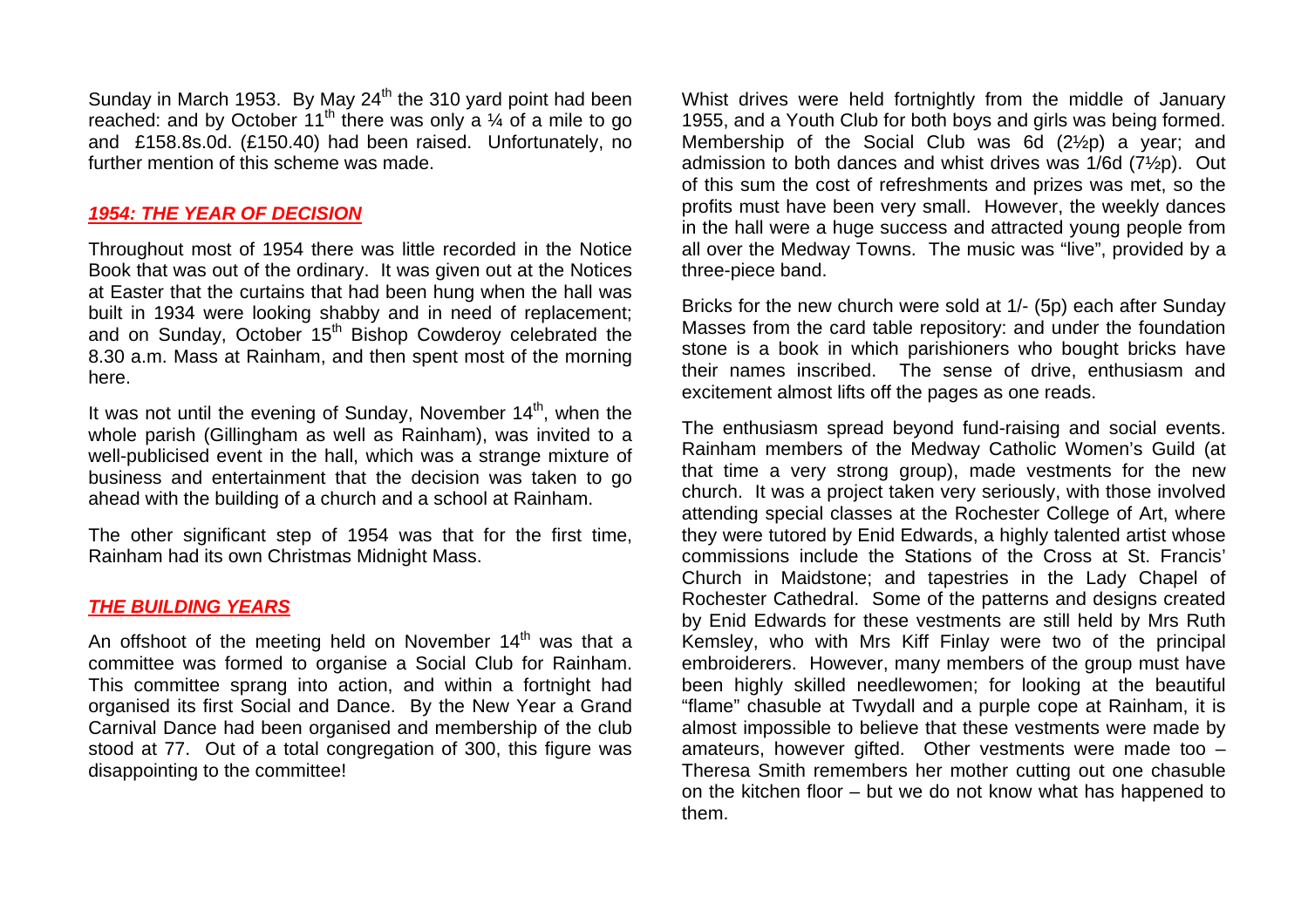The architect of St Thomas' Church, Eduardo Dodds, was part English, and part Argentine, and had his offices in London at 45 Queen Anne Street. We do not have Mr Dodd's plans for St. Thomas' Church; but two scale drawings show the church virtually as it came to be built. The principal differences are that the first drawing, dated February  $10<sup>th</sup>$  1955, indicates that murals were planned for the walls on either side of the sanctuary; and the second, dated July  $6<sup>th</sup>$  1955, shows a clock face on both the north and east sides of the tower.

It was on April 21<sup>st</sup> 1956 that a letter from Eduardo Dodds to Fr. Scott gave the results of the competitive tenders for the building of St. Thomas' Church; and of the seven tenders received those of J. H. Durrant of Strood, and Cox Bros., were the lowest. These were then sent to the Quantity Surveyors, Messrs. Rider Hunt and Partners, who in checking the figures found errors in both; raising the tender of J. H. Durrant to £39,559 and lowering that of Cox Bros., to £40,337. It was J.H. Durrant's tender that was accepted.

In the autumn of 1956 with the foundations of St. Thomas' dug and brickwork so far above the ground that winter frosts would have caused damage, a crisis arose in that it became very difficult to obtain bank loans (a possible effect of the disastrous Anglo-French-Israeli attempt to reassert international control of the Suez Canal). However, Fr. Barbyer, who had been appointed to Gillingham when newly ordained priest in 1955, put the case to a bank inspector whom he knew well; and Fr. Scott prayed to St. Jude. When the bank loans necessary to continue the building work were obtained Fr. Barbyer gave thanks to the bank inspector and Fr. Scott to St. Jude! (Does this explain why a statue of St. Jude stands just within the inner doors of the church?). Because of the financial restraints prevailing, St.

Thomas' was the only church to be built in the diocese at that time.

The Laying of the Foundation Stone was a very grand occasion with Bishop Cowderoy performing the ceremony which took place, appropriately enough, on the Feast of St. Thomas of Canterbury, December  $29<sup>th</sup>$  1956, which was also Fr. Tommy Scott's birthday.

Building the church would appear to have been a happy experience for all concerned. For Durrants it was the first church that they had built, and they were very proud of their work: and as Mr. Dodds could *"lay and cut bricks with the best of them"*, he had their admiration. During the course of the construction of the church Mr. Dodds invited parishioners to a talk in which he explained that the church had been designed so that maintenance could be kept to a minimum. While this has remained very true of the interior, the exterior has presented problems. The flat roofs have required repair and to renew them would prove very costly: and on the south wall of the church (the weather side), the nave windows now leak profusely when heavy rain is being driven in by a high wind. All the stone carving and statuary in the church is the work of Michael Clark, F.R.B.S., who was for some years President of the Royal Academy and who in 1960 was awarded the Otto Beit Medal for his statue of the *'Glorious Virgin of the Assumption'* at Aylesford.

How much or how little of Michael Clark's work was completed before the opening of the Church on April  $28<sup>th</sup>$  1958 it is not possible to say. The order for the *'14 Stations of the Cross'* was accepted on September 11<sup>th</sup> 1957, but their Canonical Erection, a ceremony performed by Fr. Walter O.F.M., did not take place until November 19<sup>th</sup> 1958. There is also an account dated February <sup>3</sup>rd 1959 for the carvings of *St. George* and *St. Patrick* and the decorative carving on the canopy of the *Lady Chapel* (now the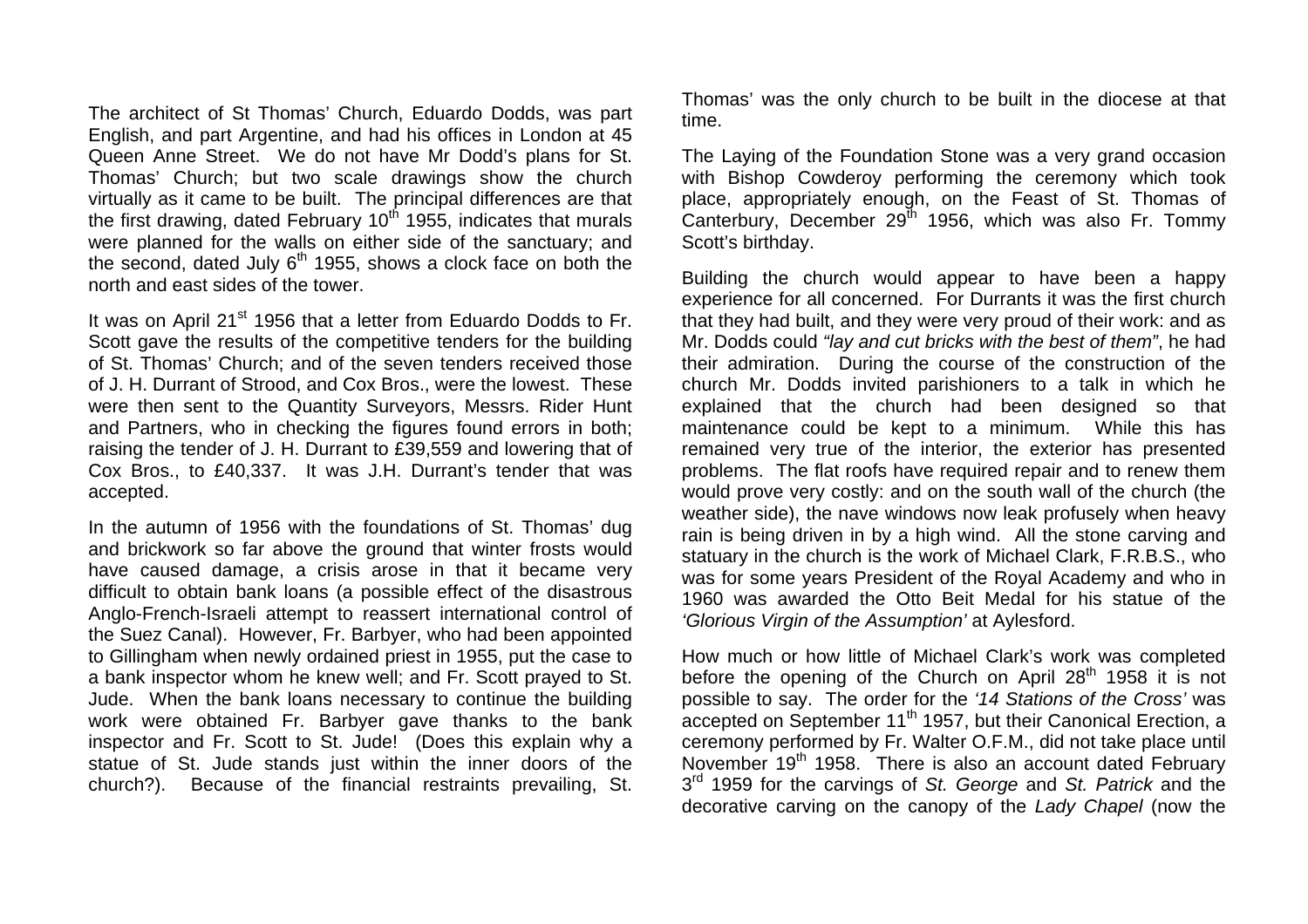*'Blessed Sacrament Chapel'*): but it is not until April 24<sup>th</sup> 1963 that Michael Clark lists and gives the prices for all his work for the church, which including the exterior statue of St. Thomas of Canterbury, totalled £2,235.

The statue of St Thomas of Canterbury in the church was the gift of Fr. Scott who brought it home from a holiday abroad. This traditional heavily gilded statue was totally out of keeping in such a modern setting but Mr. Dodds had a gentle way and persuaded Fr. Scott that the best place for the statue would be in front of the organ/choir gallery where it would be seen by all the congregation when leaving the church.

The ceramics in St. Thomas' Church were designed by Adam Kossowski. The main work is that of *St. Joseph, seated, with the Child Jesus* at his side, and in what is now the *Lady Chapel* there are angels shown against a background of blue tiles. Designs by the same artist, very similar if not identical to these, may be seen at Aylesford Priory: but the design above the main entrance, depicting the murder of St Thomas of Canterbury is unique. The ceramic work must have been completed at about the time of the church's opening as Fr. Scott writes in the Notice Book for May <sup>28</sup>th 1958, "*I hope the ceramics, the work of Mr. Kossowski, please you all. He may do more work inside the church if I can find the funds."* We have no correspondence from Mr. Kossowski, or accounts.

Of the opening of the Church on April 28<sup>th</sup> 1958, Fr. Scott wrote in the Notice Book:

*"It was very encouraging to see the great numbers who were present at the Solemn Blessing and opening of this church on Monday last. I have had letters from non-Catholics who say how impressed they were with the beauty of the church and the function, especially the Pontifical High Mass."* 

Fr. Scott concludes the entry in praise of the choir: he writes; *"It was glorious."* This *'glorious'* sound probably had much to do with the influence of Fr. Norman Swinton, who though appointed to Gillingham as a curate in the March of 1957, was made responsible for the Rainham section of the parish by Fr. Scott. Fr. Swinton, a convert to Catholicism, had formerly been a member of the *'BBC Singers'*, and he quickly established a choir of some standing at St. Thomas' Church. The choir, robed in cassocks and surplices would process into the church with the priests and servers, and then, ranged at the back of the altar would face the congregation to sing. Our Sung Mass was celebrated on Sunday evenings as our resident organist, Nicholas Danby, a grandson of Charles Dickens, also played for the High Mass at the Carmelite Church in Kensington on Sunday mornings. (Mr. Danby subsequently became choirmaster at the Jesuit Church in Farm Street.)

The organ at St Thomas' was built by J.W. Walker & Sons Ltd at the cost of £3,206 and was blessed by Fr. Scott on Wednesday January 20<sup>th</sup> 1960. On the same evening Fr. Peter Farmer, a fine organist, and the choir gave a recital, the first item on the programme being Benjamin Britten's cantata *"Rejoice in the Lamb"*. From then on there was an organ recital every month given by a variety of distinguished recitalists including Barry Rose, organist at Guildford Cathedral; and Michael Bigg, organist at Canterbury Cathedral. With guest preachers the calibre of Fr. J.D. Chrichton and Fr. Bernard Bassett SJ, the church must have been something of a cultural haven.

Fr. Swinton's oversight of Rainham was not official: but once St. Thomas' Church was officially opened it became clear to Fr. Scott that a resident priest would be an asset; and Fr. Swinton took up his now famous (or infamous) residence in the Church Hall with *"Bosun"* his Boxer dog as companion and protector. Not informed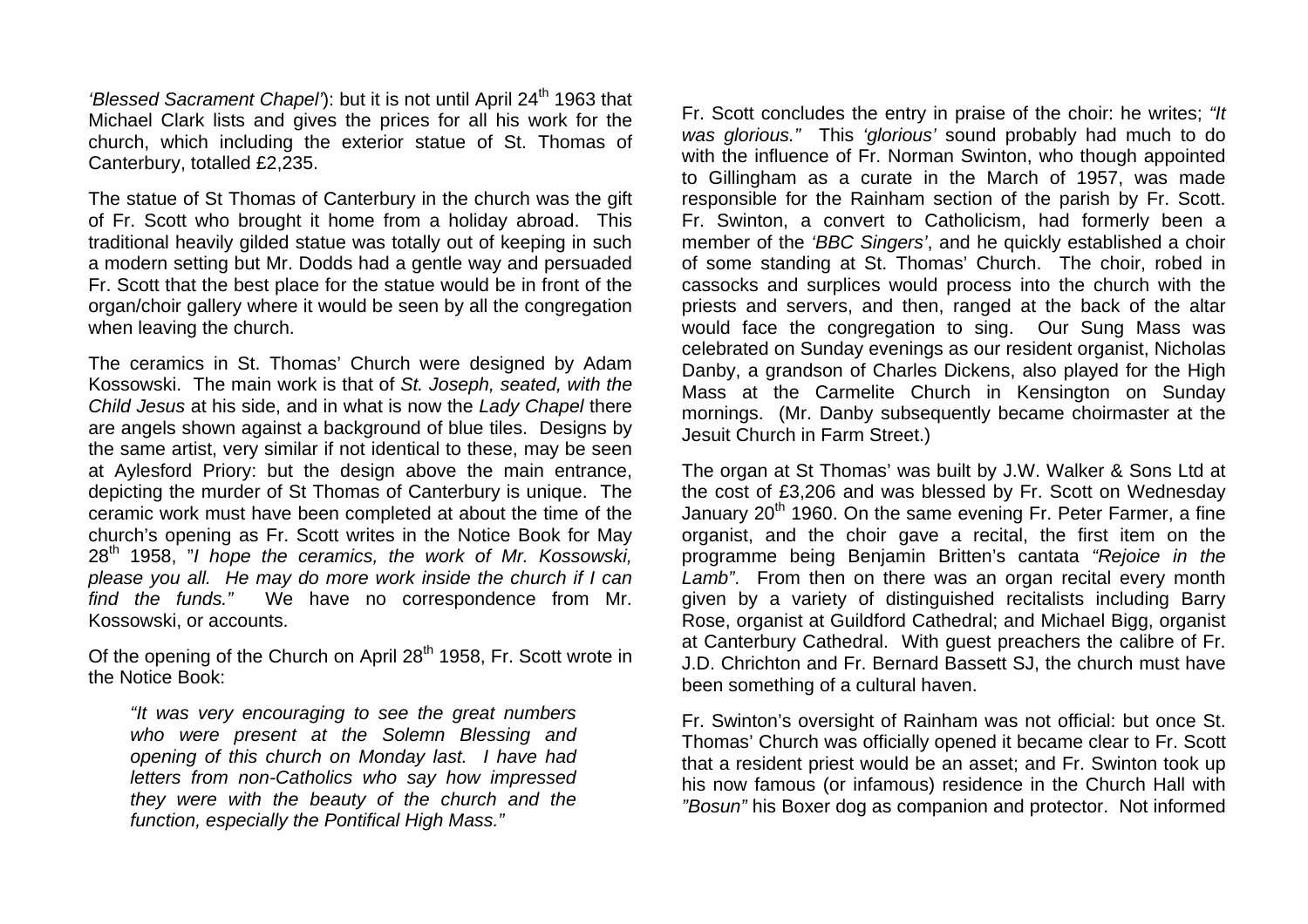of this move the Bishop was understandably displeased when news of it came to his notice: but as it was a *'fait accompli'* he allowed it to continue, providing suitable accommodation was found. It was Mrs Callahan who very kindly opened her home to Fr. Swinton. The Notice Book for June 26<sup>th</sup> 1960 records the *"temporarily the priest's address will be 2 Salisbury Avenue."* Fr. Swinton stayed there for nine months.

A site for a chapel-at-ease to be built at Twydall was acquired by Fr. Scott from Gillingham Borough Council on May 9<sup>th</sup> 1957, but it was not until August 1961, when we stood in danger of the site being compulsorily repurchased by the Council, that building work finally began. The footings were dug and the foundations were laid by the *'Internationale Bouworde'*, an Order of laypeople and religious from the Netherlands, which was founded after the 1939-45 war to repair or rebuild war damaged churches. The Order has since been dissolved. Parishioners also helped on the site, and several families offered hospitality; but as a group, they were accommodated in the hall, sleeping on camp beds. The plans for the church were available by the November of 1961, and the architect, as for St. Thomas' Church, was Eduardo Dodds, but we have no correspondence concerning its building, its fittings or its costs. Eduardo Dodds died of cancer (still a relatively young man), during the building of this church and his partner, Kenneth White took charge. Fr. Barbyer was placed as an unofficial *'clerk of works'*, but he found it impossible to prevent the theft of bricks and other materials, and believed that many garages built in the Twydall area at that time were constructed of materials taken from the church site. The builders were a small firm, Nye & Son, and often days would pass without any work at all being done; but whether this was the sole reason for the church not opening until the Lent of 1964, or whether other factors were involved we do not know.

Fr. Swinton left us at the beginning of September 1961, just after work had commenced on the site at Twydall, and was replaced by Fr. James Petry who was officially appointed as *'priest-incharge'* at Rainham. Although officially appointed there was no Presbytery in Rainham and Fr. Petry took lodgings with Mrs. Lye at 59 London Road. Before coming to Rainham Fr. Petry had had a chequered career. Like Fr. Swinton and Fr. Curtin who came to us in 1973, he was trained and ordained at Wonersh in 1948 and worked in several parishes in the diocese before becoming a chaplain in the British Army in 1950. For services in Korea he received the M.B.E., awarded he said modestly, for bringing beer to the troops under fire. Fr. Petry was also a chaplain on ships going out to Australia carrying passengers on £10 assisted passages arriving at Fremantle in March 1957. Except for the eighteen months he spent in Rainham between 1961 and 1963, he has served continuously in parishes in Australia ever since. Fr. Petry was keen to maintain the musical standards set by Fr. Swinton at St. Thomas' and spent a lot of time working with the choir. He would also take the young boys home after practice - all crammed into the back of his Morris minivan.

Fr. Petry, though, is mostly remembered for introducing the Offertory Promise Campaign into Gillingham and Rainham. Mass attendance figures at Rainham had risen to almost 600, but the collection was averaging only £40 a week: and the debt on the church stood at £31,000. It was the level of this debt, Fr. Scott explained to Bishop's House, that precluded Rainham being cut off as a separate parish. There was also the debt on Twydall. Revenue from the Football Pool started in 1952 was beginning to fall off, and according to Fr. Barbyer, repayment on bank loans amounting to £128 a week was having a very serious effect on living standards at Gillingham Presbytery.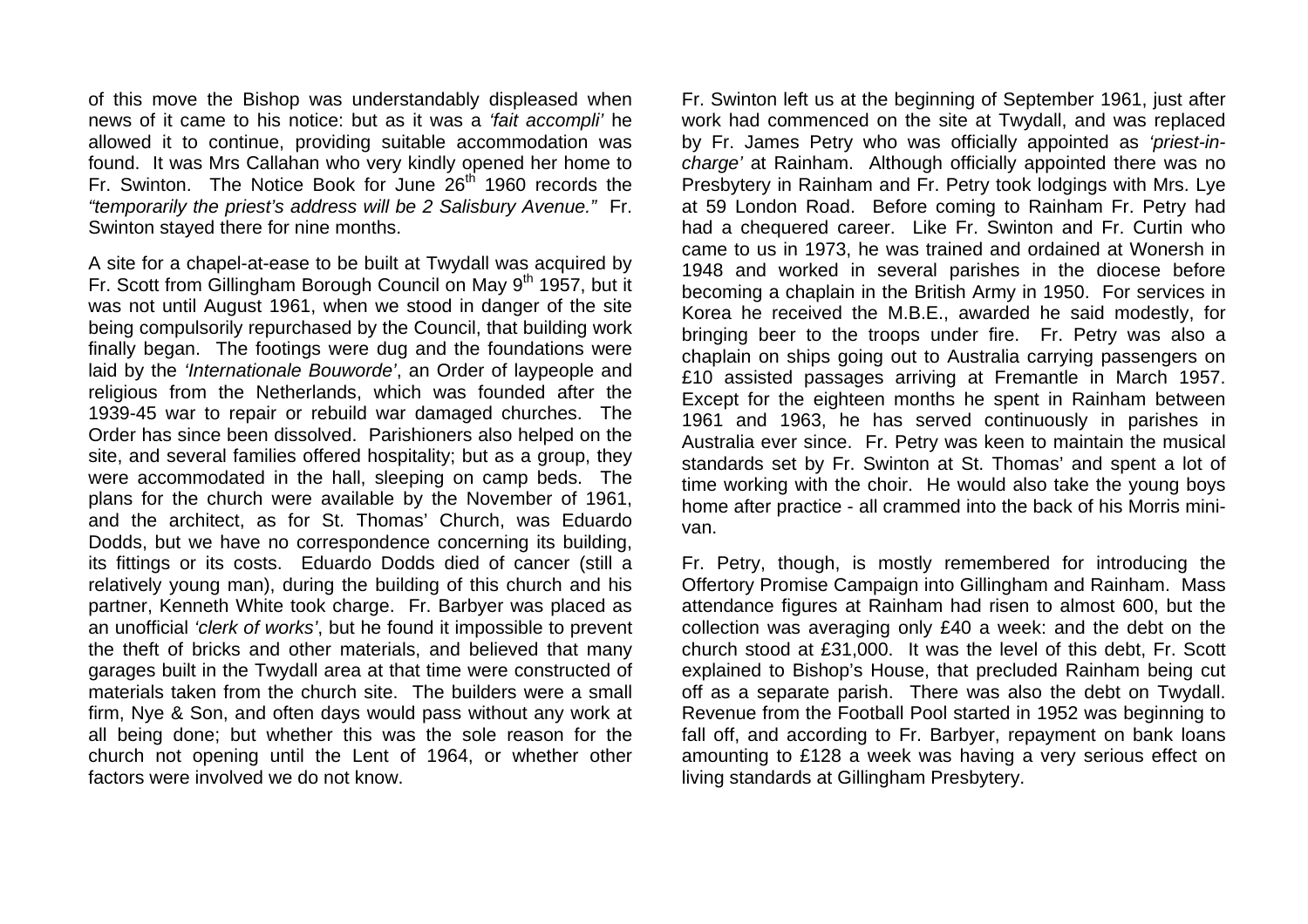The Offertory Promise Campaign was run with professional help during the summer months of 1962. The brochure, glossy for the time, featured photographs of the clergy at home and parish activities. It also set out very clearly and simply the financial position. The income of £12,000 over three years needed to be raised to £43,000 over the same period of time to be able to deal adequately with the debt on the Rainham and Twydall churches, which together, stood at £39,000. The Campaign was a huge and popular success. Demand for tickets for a celebration dinner held at the Drill Hall was so great that two such events had to be organised to cater for numbers. On the first Sunday the Offertory envelopes were used, the collection more than doubled to £85.14s. (85.70p) and rose to an average of £90 - £95 in the following weeks.

On Low Sunday, April 21<sup>st</sup>, 1963, the familiar cry of *"No Parking on the A2"* is mentioned for the first time: and on May 12<sup>th</sup>, 1963, an *'Australian Style Social'* was held to say farewell to Fr. Petry and to meet our first parish priest; Fr. John Gleeson.

At this point a rather sad note creeps in. Fr. Scott did not want to lose Rainham. As early as 1948, eager to build Rainham up to parish level, and believing that his presence in Rainham would facilitate this; Fr. Scott had asked Archbishop Amigo for permission to buy 211 London Road and to reside there. Unfortunately, Archbishop Amigo interpreted this as a request from Fr. Scott to be appointed to Rainham as parish priest. At this time many senior priests were leaving the Armed Forces where they had served as Chaplains during the war years, and Archbishop Amigo mistakenly saw this as an opportunity to appoint one such priest as parish priest at Gillingham. Fr. Scott was incensed on being informed by the Vicar General of this misunderstanding and replied in a letter, withering in its tone, except for one sentence. He wrote:

*"When the time is ripe, when Rainham can afford to be cut off from Gillingham and have parish status, I would not mind being its first parish priest, and build its church."* 

Now, having spent more than thirty years building up a congregation and where he had so recently overseen the building of the church (to which he had given the handsome monstrance presented to him by the clergy of the Deanery on the occasion of his 50<sup>th</sup> anniversary to the priesthood), Fr. Gleeson was to be the first parish priest.

Bishop Cowderoy probably had some knowledge of this earlier episode, as in a report following a visitation in March 1963, he wrote congratulating Fr. Scott on the beauty of the church at Rainham, but added, *"I am sure that you will be sorry to give it up – but after all, you did not build it for yourself."* When this report was written it was known, to the clergy at least, that Fr. Petry was to be succeeded at Rainham by Fr. Gleeson who was to be independent of Gillingham. Remarkably, even then, Fr. Scott did not appreciate that Fr. Gleeson's appointment was actually as parish priest; and his reluctance to relinquish Rainham is made evident in correspondence between him and Bishop Cowderoy, who wrote in a letter dated April 6<sup>th</sup> 1963, "Fr. Gleeson must *come as parish priest – not even curate-in-charge."* (sic)

Fr. Scott retired to Glenstal Abbey in Limerick in the October of 1963 and died there eleven years later at the age of 96.

#### *FR. JOHN GLEESON*

Fr. Gleeson was a very active priest possessed of sound business judgement and much was achieved in Rainham during his ten years as parish priest. His time here also encompassed the momentous events of the 1960's, which will go down in history as watershed years in the life of the Catholic Church. A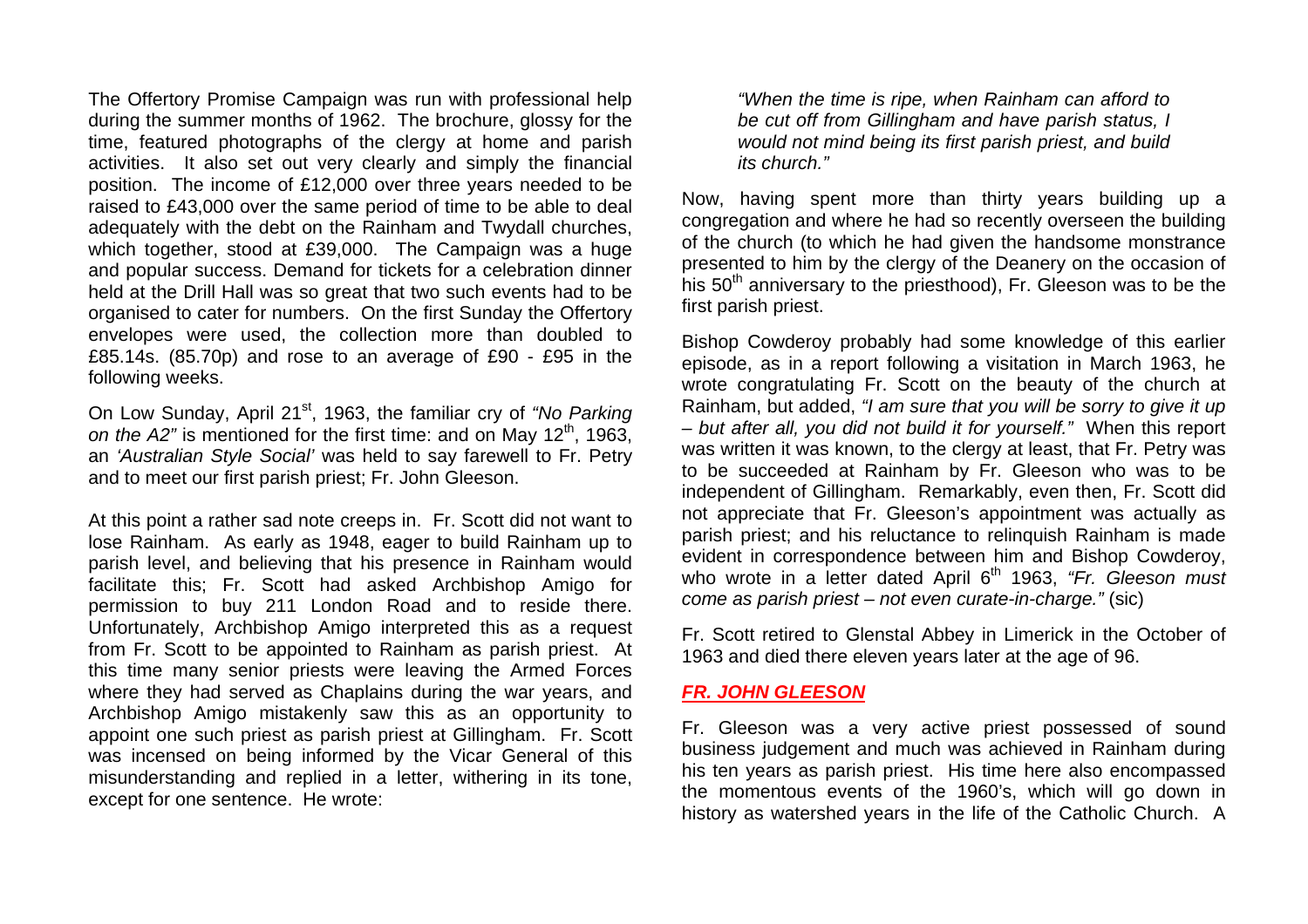Council, commonly referred to as *'Vatican II'* was held in Rome between 1962-1965 and was to profoundly change thinking and understanding in the Church.

Another process of change that took place was that the Latin of the *'Tridentine Mass'* gave way for a *'New Order of Mass'* celebrated in the vernacular. Initially, the pace of change was very slow, and it was not until the First Sunday in Advent in 1964 that a small amount of English entered into the *Liturgy*. The four new *'Eucharistic Prayers'*, which gave an element of choice in place of the unvarying Roman Canon in the *'Old Rite'*, were introduced from June 18th 1969: and the *New Order of Mass*, in its entirety, came into use on March  $1<sup>st</sup>$  1970. The metamorphosis was complete. Catholics became active participants in the celebration of the Mass in a manner denied them since the early days of the Church.

Fr. Gleeson prepared the parish well to meet and accept all these changes and strongly encouraged the purchase of the New Mass booklets as each one became available. The purchase of Holy Week publications was also encouraged, for although the ceremonies had been restored to their original times from the Easter of 1956, the *'Rites'* underwent several changes until they, too, were finalised in 1970.

Along with changes in the *'Liturgy of the Mass'* came some small re-ordering of the churches. In St. Thomas' the Tabernacle was moved from its central position on the main altar to the chapel in the north aisle decorated with Adam Kossowski's ceramics of angels. The statue of the *'Sacred Heart'* was moved from there to a position close by in the north aisle. The *'New Rite of Mass'* required the priest to be facing the people, so until it was possible to move the marble altar forward, Mass was said from a temporary wooden altar placed just within the sanctuary.

In 1963 there was still no accommodation for a priest in Rainham and Fr. Gleeson, like Fr Petry before him, took lodgings with Mrs. Lye at 59 London Road but later moved to lodge in Hawthorne Avenue with two widowed sisters, Mrs Mabs Mills and Mrs. Doris Gould. Rainham was now a very large and flourishing parish with its boundaries set from the Darland Estate to Hartlip on the south side of the A2, and from Woodlands Road and the large Twydall Estate through to Upchurch and Halstow on the north; so the need for a Presbytery must have been very pressing. This was acquired in the January of 1964 when Fr. Gleeson purchased 69 London Road for, it was said, £5,000. A very fair price for such a property at that time.

Although the church at Twydall came within the boundaries of Rainham parish, it only ceased to be served jointly by Gillingham and Rainham in the September of 1965 when the Archbishop sent the newly ordained Fr. Matthew Neylon to Rainham as assistant priest. Until then, from the time the church had opened during Lent 1964, Fr. Patrick (Paddy) Porter, (who had been appointed parish priest at Gillingham on the retirement of Fr. Tommy Scott in the October of 1963), had celebrated Mass on alternate Sundays and had also taken the children's Catechism classes. Fr. Neylon, whose appointment is the only time mention is made in the Notice Book of any assistant priest during Fr. Gleeson's time here as parish priest, stayed until sometime in 1967: but once he left there was a veritable procession of assistant priests who simply came and went, until Fr. David O'Regan, appointed in 1969, broke this sequence.

Looking through the Notice Books of Fr. Gleeson's years at Rainham, scarcely a week passed without some call for money, be it a fête, jumble sale or a raffle: and as soon as one event had passed there were appeals and pressure for the success of the next. However, these calls for money were almost inevitable. Our proportion of the combined debt on the building of St.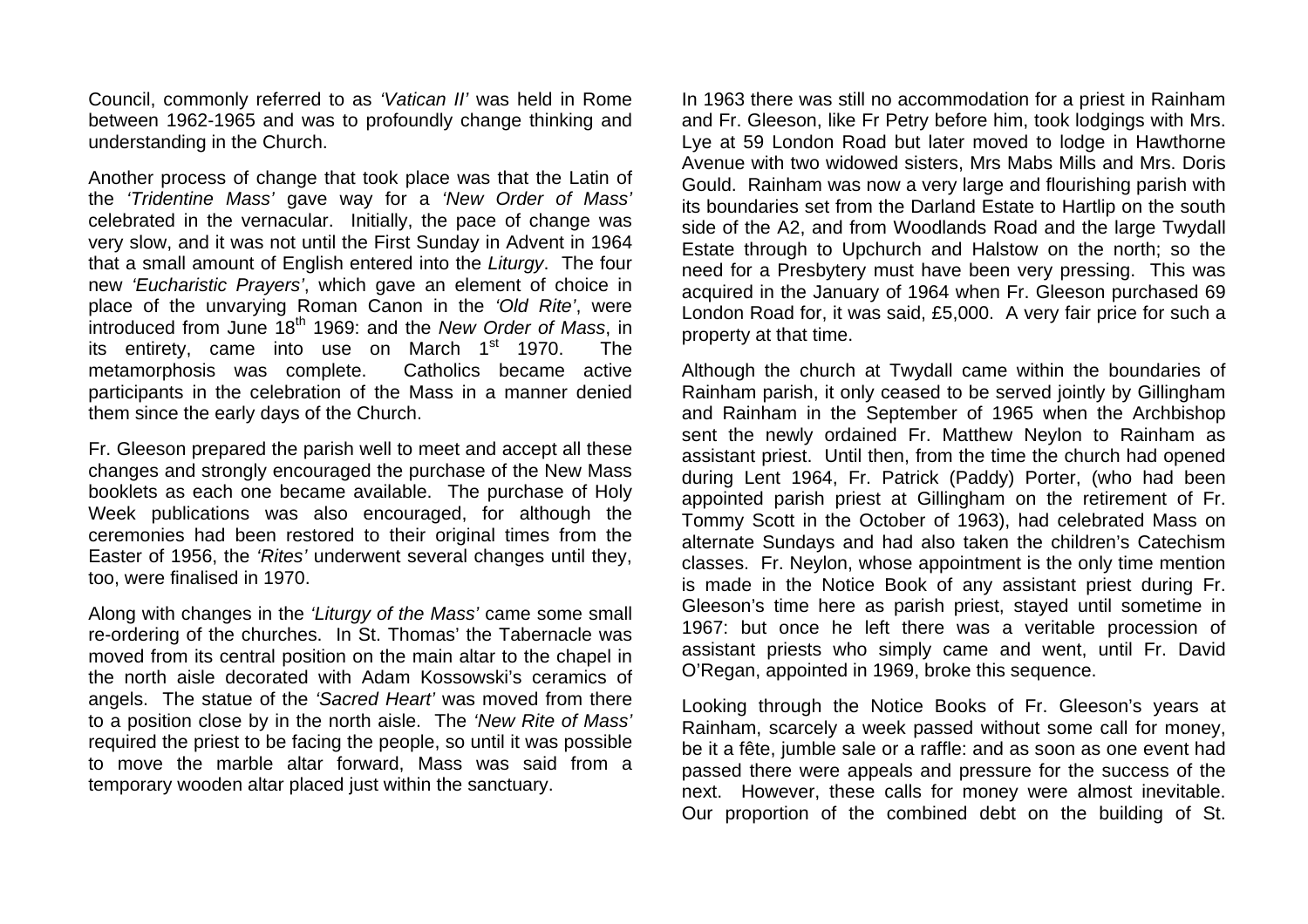Thomas of Canterbury Church and the Church at Twydall was set at £16,000, and our weekly collection, which averaged £95, was no more than that achieved at the time of the *Offertory Promise Campaign*.

The flagging Football Pool was re-organised (in Rainham only) in 1964, but it was never as successful as in the early days, and it was finally abandoned from the end of November 1971. A *'300 Club'*, suggested by the parish council to raise £1,000 required for the repair and redecoration of the hall, took its place. This '*Club'* was modestly successful; but parishioners were slow to join and it was never fully subscribed.

Of great help to Fr. Gleeson was the *'Rainham Catholic Ladies Club'*, which was formed during the summer months of 1964.

This club had a very strong social dimension, but its members also organised the many fund-raising events so necessary to service our debts and to meet the very heavy demands being placed on so young a parish: the most pressing of these being the need for a primary school, the building of which had been decided upon at the meeting held in Rainham on November 14th 1954.

## *ST. THOMAS OF CANTERBURY SCHOOL*

In 1955 a large plot of farming land, covering the area between Romany Road, the A2 and the '*Rainham Mark Social Club'*, became available; but Fr. Scott considered the plot too large for a primary school and the vendor would not sell the land piecemeal. The decision not to buy the plot was to create problems for some time to come: and meanwhile, our children were travelling to neighbouring schools in Chatham, Gillingham and Sittingbourne. Miss Dorothy Howard, the Chief Education Officer for Gillingham at that time, became so concerned about the overcrowding at St.

Mary's School in Gillingham, that she intervened personally to find a solution. Part of the site on which the new Howard School was to be built was offered to the Catholic authorities, but this was not accepted, and it was not until November 21<sup>st</sup> 1965 that Fr. Gleeson was able to announce that the building of Phase I of the St. Thomas of Canterbury Primary School was soon to commence on a site in Romany Road, and to request the names, ages and baptismal certificates of prospective pupils.

In spite of all the years of waiting there were only 35 pupils enrolled when the school opened on January 5<sup>th</sup> 1967; but after an open day held one Sunday during the first term, there was a significant increase in numbers when the school re-opened after the Easter holiday, and numbers rose to 108 in the September of 1967. With only four classrooms built in Phase I, accommodation in the school was already becoming a problem. Applications for places were being received daily, and again, Miss Howard came to the rescue. As a temporary measure two classrooms were made available at St. Margaret's Church of England Primary School, but as the rate of development in the entire area was intensifying, with houses being built in Lower Rainham, Parkwood, Farthing Corner and Hempstead, the school extension which finally opened in September 1970 was desperately needed.

There were now ten classrooms and a hall in the complex and this remained unchanged until the autumn term of 1999 when a new kitchen was built adjacent to the hall and the original kitchen block converted into a reception class and head teacher's office.

The first Foundation Governors of the school were Fr. John Gleeson (Chairman), Mrs. Marjorie Harping, Major Fielder and Major John Van Walwyk, who, with two Local Education Authority (L.E.A) Governors, appointed Mr. Thomas (Tom) Carter as head teacher. This was the only permanent appointment made initially: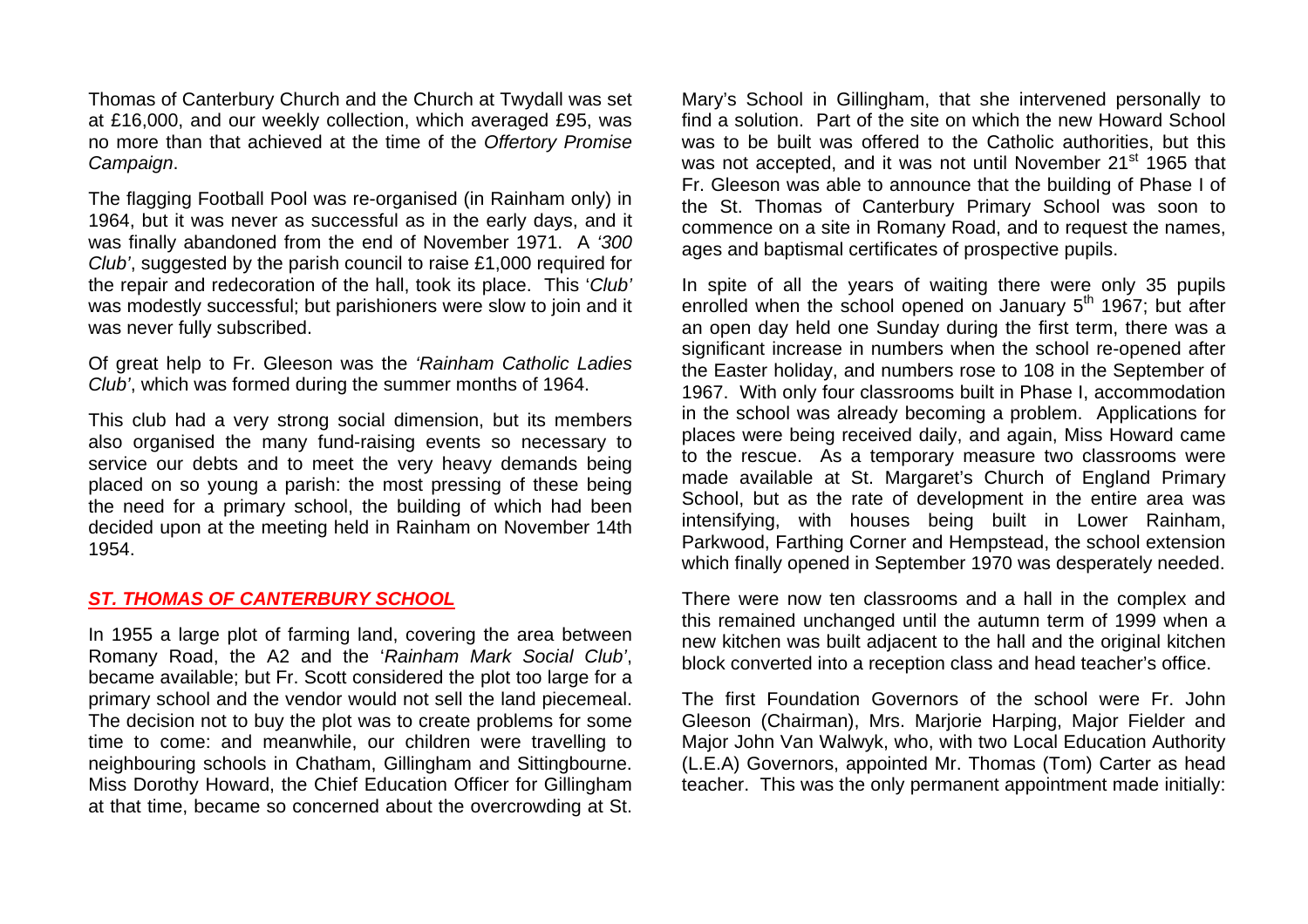the other teachers were offered only temporary contracts. The first permanent teachers were appointed for September 1968.

In Mr Carter's opinion it was a blessing that so few children were enrolled when the school opened as these proved to be an excellent foundation on which to build. Because they were so few all were involved in extra school activities. They were happy, very well behaved, and eager to learn; a pleasure to teach and the parents were exceptional in their support and trust.

From the beginning transport of children to and from the school was a problem that was solved only when a small committee headed by Mr. Carter and members of the P.T.A. pressured the Local Education Authority (L.E.A.) into including St. Thomas' children on an already existing service that ran from Farthing Corner to Parkwood, which as these two areas were still divided by a wood, had to run via Meirscourt Road and Maidstone Road. Over time the nature of the problem changed and the service of mini-buses was obtained: and later still, as the number of pupils continued to increase, double decker buses. The administration of this service was a major operation for the transport committee who arranged the collection of fares and schedules of pick-up points. It was not until 1991, by which time most families ran one, if not two cars, that the bus service, and with it the transport committee ceased to function.

With excellent teachers and supportive parents the standard of education in the school has always been high; and since the introduction of Standard Attainment Tasks (S.A.T.S.), which test children at *'Key'* stages on the core subjects of English, Maths, Science and I.T., these high standards are now quantifiable. Religious Education is an integral part of the school curriculum, with parents and parish catechists being involved in the preparation of pupils making their First Holy Communion and First Reconciliation.

The pursuit of excellence in academic subjects does not preclude the children's enjoyment in taking part in school productions of plays and musicals. These productions are always well rehearsed, and the enjoyment of parents and guests is heightened by the professionalism of the sets and props effected by members of staff.

Physical Education, athletics and sports have always played an important role in the school; and in competition events with other Medway schools, St. Thomas' teams are well respected.

To date there have been only two head teachers at St. Thomas' School. Mr. Carter, who retired in July 1989, has been succeeded by Mr. Neil McKenzie; while deputy head teachers have included Mr. Noel Sturla and Mr. Peter Keegan, both of whom left to take up appointments as head teachers: Mrs. May O'Donnell, Mrs. Lynn Dennis and Mrs. Katie Kane, who was herself a former pupil of the school.

#### *THE REBUILDING OF THE CHURCH AT TWYDALL*

The building of the church at Twydall had been dogged by disaster from the start. The architect had died; the *'Internationale Bouworde'* had damaged the main sewerage system when digging the foundation; and the builders, Nye and Son, had taken an inordinate length of time over the construction. It was not really surprising, therefore, that the *'Evening Post'* of Friday, August 22nd 1969 carried the banner headline *"New church must go"*. The article reported that a huge crack had appeared on one side of the church splitting it from top to bottom; and that the glass walls and the roof of pressed straw and felt had both always leaked. Fr. Gleeson, the article went on to say, was adamant that the church was unsafe and that a new church was necessary. Parishioners who were interviewed thought differently. Some complained that to build a new church would be a tremendous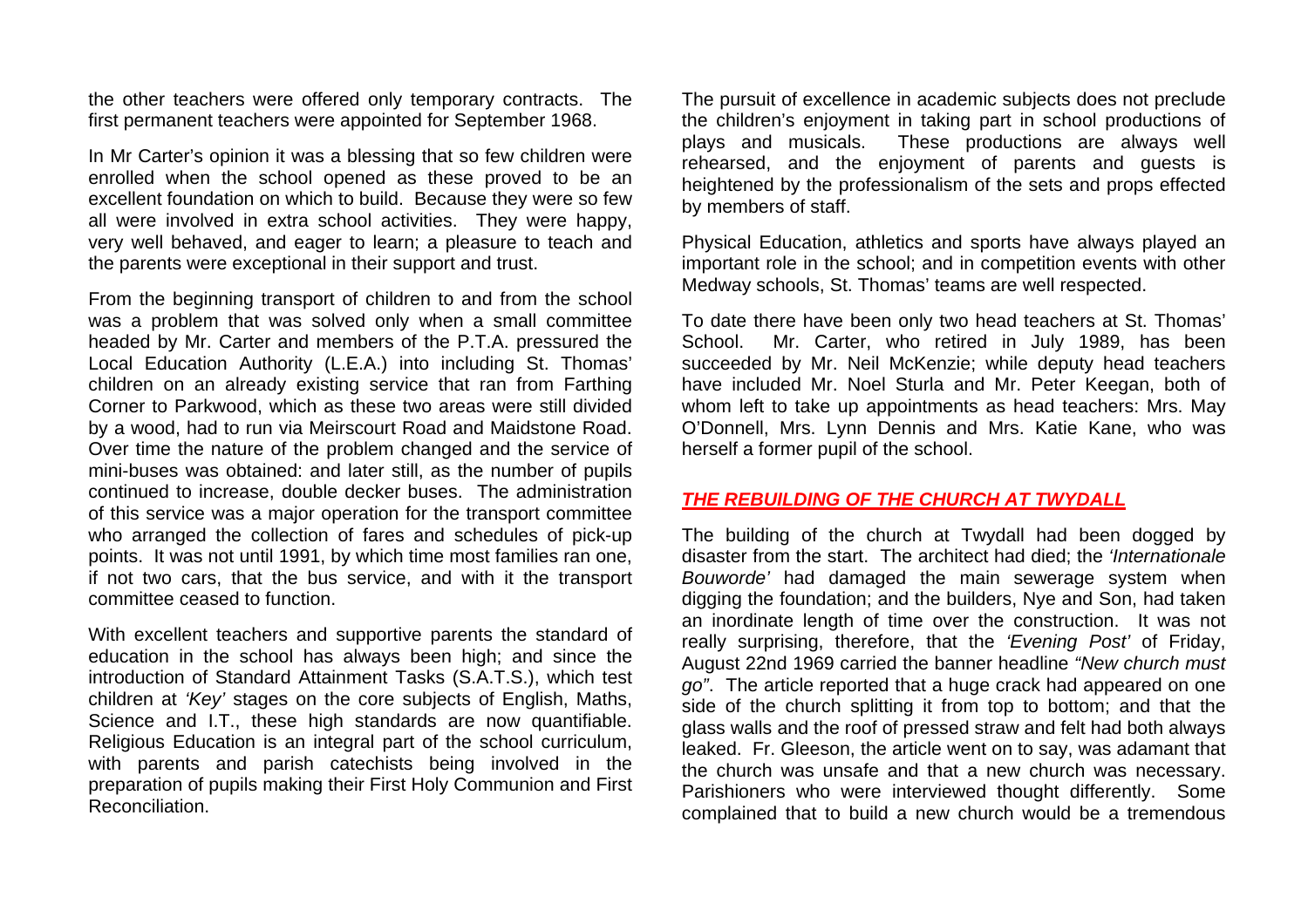waste of money; while others were resentful about the prospect of having to pay out for a new church while the school their children attended (St. Thomas of Canterbury Primary School), was hopelessly overcrowded.

A further newspaper article that appeared at the time of the church's demolition reported that even further defects were found when the roof was taken off: that the workmanship was very bad and the structure was unsatisfactory throughout. The article concluded, somewhat poignantly, *"The church has never been consecrated, and has no name."*

The last Mass celebrated at this nameless and unconsecrated church was held on January  $25<sup>th</sup>$  1970; and until the new church was built the Twydall congregation worshipped at the St. Thomas of Canterbury Primary School. The contract for building the new church was given to the Rainham firm of Flaherty Bros., and as with J.H. Durrant of Strood who built St Thomas' Church, it was their first venture into church building too. Rather disappointingly we have no plans or correspondence concerning this church; but Mr. Joseph Flaherty named the architects as the London firm of Broadbent, Hastings, Reid and Todd; and casting his mind back over 30 years, thought the cost of building the church had been in the region of £30,000. The congregation was offered a choice of two dedications for their new church: St. Alphege; or St. Peter, Prince of the Apostles. Not surprisingly the latter was favoured and the church was opened by Archbishop Cyril Cowderoy on Saturday, December 5<sup>th</sup> 1970. The church was not designed 'in *the round'*, but with seating facing the altar on three sides of the church's rectangular shape, the congregation, to a greater extent than ever before, faced each other, and this was found to be easier for worship and conducive to the building of community. More controversial was the *'crying room'*.

The *'Stations of the Cross'* and the large crucifix above the altar are the only features saved from the old church.

## *THE CONSECRATION OF ST. THOMAS OF CANTERBURY CHURCH*

The crowning moment of Fr. Gleeson's time as parish priest at Rainham must have been the consecration of St. Thomas of Canterbury Church on June 11th 1970. At a time when it was still necessary for a church building to be free of all debt before consecration could take place, we in Rainham had achieved in twelve years what many parishes had taken 50 years to achieve. It also reflects greatly to the credit of Fr. Gleeson that an inherited debt of £16,000 was cleared in seven years.

The consecration took place on a most beautiful summer evening with the sun streaming in through the west window. Archbishop Cowderoy officiated at the ceremony which commenced at 5.30 p.m. This precluded the attendance of many parishioners, particularly those who worked in London; but such an early start was probably necessary as the consecration ceremony, which preceded the Mass, was very lengthy indeed.

Waitresses smartly dressed in uniforms of black and white, served sandwiches and cake in the hall after the ceremony. Tea and coffee were also served; but in keeping with Fr. Gleeson's strictly held *'Pioneer'* status, there was no wine.

## *TOWARDS PARKWOOD*

As early as 1971 Fr. Gleeson was already looking towards development at Parkwood. A plan from Gillingham Borough Council dated June  $7<sup>th</sup>$  1971 (revised October 10<sup>th 1</sup>971) shows a five acre site for the proposed R.C. Primary School; and adjacent to it, a 1.04 acre site for the proposed R.C. Church on Deanwood Drive. This plan accompanied a letter from the Kent Education Committee dated February  $15<sup>th</sup>$  1972, which was sent to Fr.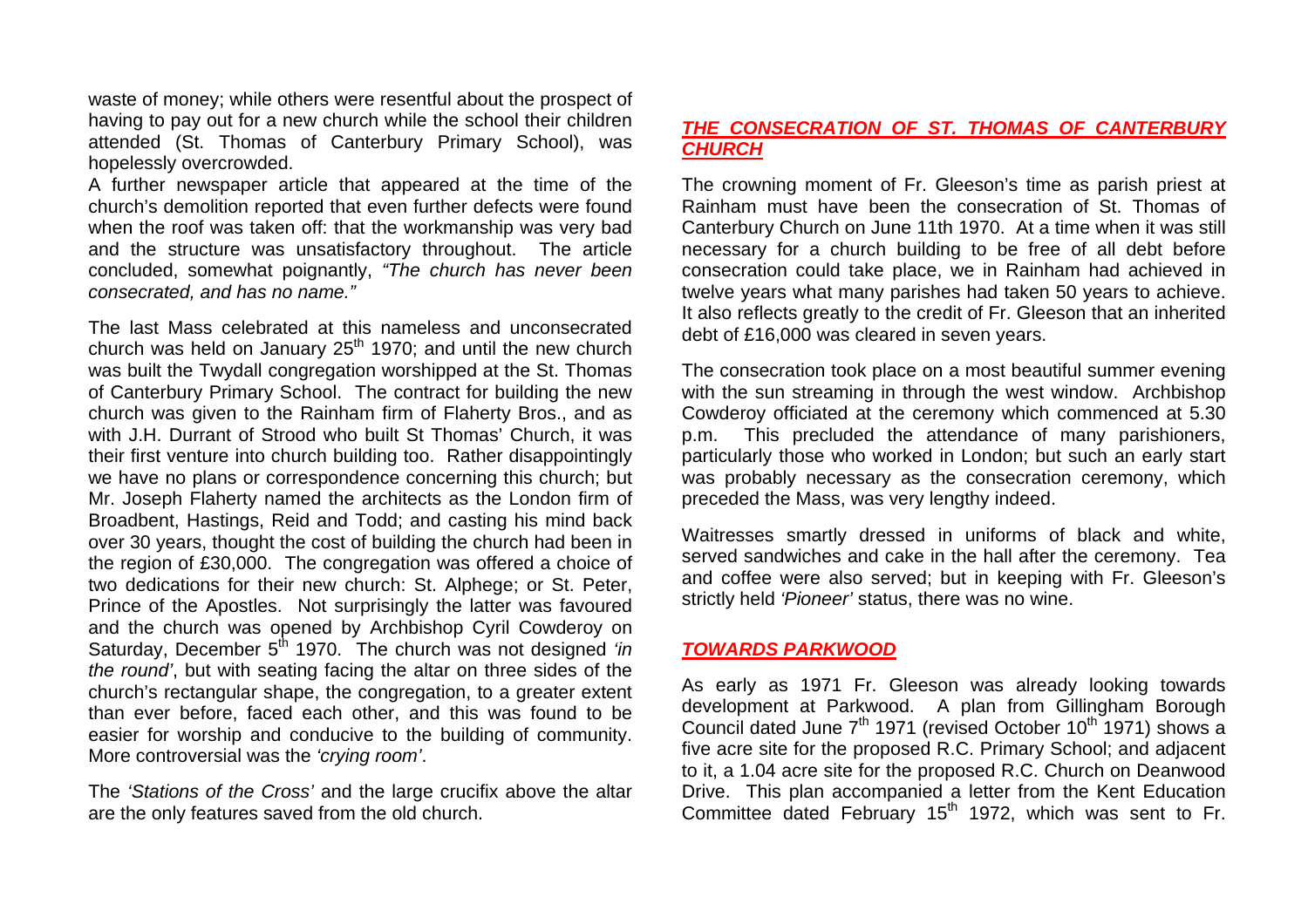Gleeson requesting his views on the proposed site as soon as possible.

There is no further correspondence at this point, but on March 20<sup>th</sup> 1973, Fr. Gleeson announced that it was hoped to start the new Mass Centre at Parkwood towards the end of April or the beginning of May. This was not to be, as within weeks Fr. Gleeson was appointed to a parish in Bexleyheath, and development of the site at Parkwood would be left to Fr. Michael Curtin.

#### *FR. MICHAEL CURTIN*

Fr. Curtin celebrated the  $25<sup>th</sup>$  anniversary of his ordination to the priesthood on May 22<sup>nd</sup> 1973: and although he had been appointed to Rainham on Fr. Gleeson's departure, he chose to remain in his parish of Larkhall Lane until the events to mark this occasion had taken place. Over these few weeks Fr. David O'Regan was priest-in-charge at Rainham.

Although not that tall a man, Fr. Curtin was big in girth, in gesture and enthusiasm. For weeks after his arrival in Rainham the Presbytery door was left ajar and an exuberant welcome given to anyone who knocked and walked in. He regarded Rainham as the best parish in the diocese, but had he been appointed to the least attractive parish in the diocese he would not have rested content until he had made it the best. It was simply in his nature to do this.

Almost immediately Fr. Curtin turned his attention to the further re-ordering of both churches in line with post *'Vatican II'* directives flooding the Church. In St. Thomas' the pulpit, the Communion rails and sanctuary gates were removed; and a wooden font, octagonal in shape, was placed within the sanctuary. The position of the Blessed Sacrament Chapel and the Lady Chapel

were reversed and remain unchanged to the present time. Keith Morris incorporated a few panels from the pulpit, and wood from the altar on which the Tabernacle had stood when housed in the north aisle, in an altar and lectern he made for the Blessed Sacrament Chapel which is used on most weekdays for Mass. In 1979 the wrought iron baptistery gates and the font were offered to the Church of the English Martyrs at Strood: but happily the font was too heavy to be moved away and was left to withstand all weathers outside the south door of the church: and in 1984 Fr. Curtin commissioned Sister Concordia O.S.B. to colour Michael Clark's statue of Our Lady and the Stations of the Cross.

In St. Peter's, too, the altar rails were removed; but Fr. Curtin was also anxious to create a central aisle for bridal and funeral processions as the original siting of the pews had not taken this requirement into consideration. The function of the *'crying room'* was changed to that of coffee room: and at a later date the entire floor area was carpeted in grey.

The parish flourished, both as Fr. Curtin's efforts deserved, and as could be expected from the continuing development in the area: but all other development in the area was dwarfed by that at Parkwood.

## *PARKWOOD*

At the time of Fr. Curtin's arrival in Rainham the Parkwood Estate was still growing and proving immensely popular, particularly with young families moving out from London. Mortgage repayments and the cost of commuting meant that many of these families could not afford to run cars. For Catholics so affected the distance between Parkwood and St. Thomas' Church was too far to walk and the Sunday bus service infrequent and expensive. Consequently, many were unable to attend Mass.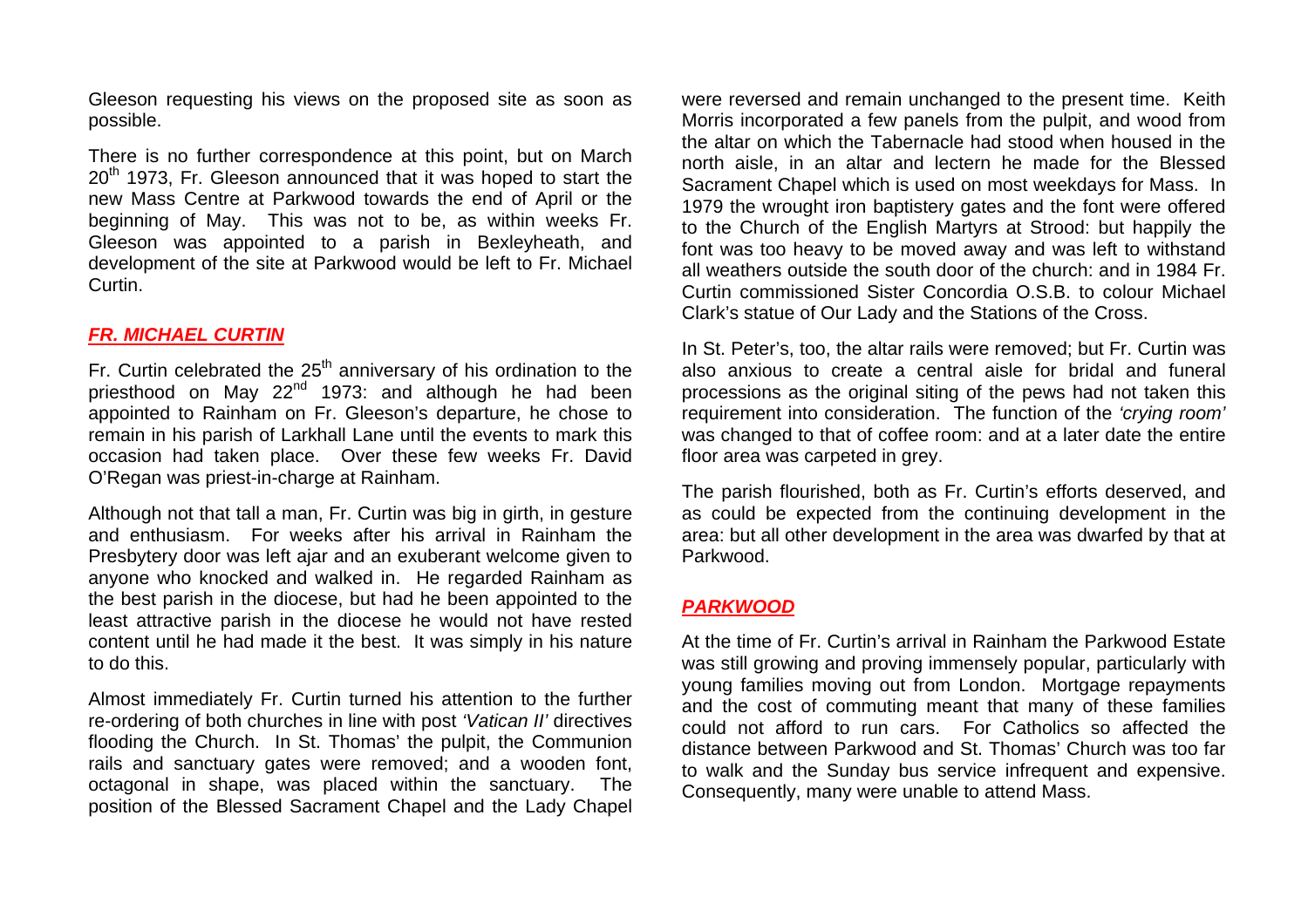Fr. Curtin was almost immediately made aware of this situation, and was requested to start a Mass Centre at Parkwood. Assured of a congregation of at least a hundred people he responded positively and on July 26<sup>th</sup> 1973 Mass was celebrated at the Community Centre on Parkwood Green. On that first Sunday numbers were disappointingly low, but within a month there was a regular attendance of 90 people and within three months two Sunday Masses were being said.

Realising the potential for far greater growth in the area, Fr. Curtin was keen to begin development of the sites already reserved for a school and a church on Deanwood Drive and a study conducted in the autumn of 1973 by Messrs. Stanley Hicks, a firm of Chartered Surveyors acting for the Diocese, confirmed Fr. Curtin's thinking.

A meeting in November 1973, attended by Fr. Curtin, members of the Diocesan Finance Committee and of Messrs. Stanley Hicks, proposed to purchase the church and school sites reserved in Deanwood Drive, but initially to proceed only with the building of the school. This decision was overturned by the Diocesan Finance Committee in February 1974, who explained that due to lack of funds the building of the school would have to be deferred: but in September 1974 they proposed to Fr. Curtin that Rainham parish should finance the non- grant earning (15%) portion of the cost of the school, estimated to be between £20,000- £25,000, plus a share of the cost of the site. This proposal was duly considered by Fr. Curtin who replied in November 1974 that there seemed to be no option but to *"concentrate all efforts on providing a school with the addition, if possible, of a Chapel area and a small office for use as a sacristy and confessional. The parish will find it most difficult to undertake this rather open ended debt, but I see no alternative……"* Regular correspondence between Fr. Curtin and the Diocesan Finance Office continued, but it was

not until November 1975 that arrangements were put in hand to clear the school site ready for building.

In the same month Fr. Curtin introduced a second collection throughout the parish to help meet the cost of the new school and also to repay the outstanding debt on the rebuilding of the church at Twydall.

Meanwhile the Parkwood Mass Centre congregation had grown to a regular 250 and was now based at the Parkwood Infant School on Deanwood Drive. In February 1976 the first Parkwood Forum, attended by 70 people, met to be informed by Fr. Curtin of the position regarding their new school, which was to be called St. Augustine of Canterbury. It was hoped that construction would commence in September 1976 in time for the school to be opened for the autumn term in 1977; and the total cost to the parish, including £12,000 for the Chapel, would be in the region of £40,000.

The figure of £40,000 proved to be a little on the low side. A letter from the Diocesan Finance Office of June 30<sup>th</sup> 1976 gave the figure of £30,750 for the school building and site, plus a provisional figure of £13,200 given by the architect for the parish accommodation. With £12,300 still outstanding on the rebuilding of the church at Twydall it was necessary for the parish to undertake a loan of £56,250 to be repaid over a 15-year period. An annual outgoing of about £8,000. This was not as fearsome a sum as at first it might appear; as during the period of repayment Rainham's Diocesan Development Fund (DDF) assessment of £5,000 a year was reduced to a nominal £100.

In November 1976 Messrs. Jarvis Ltd of Tunbridge Wells were awarded the contract for the building of St. Augustine's School, but the exceptionally wet winter of 1976/77 slowed the early building work very considerably and made it necessary to defer the school's opening until the spring term of 1978. The first head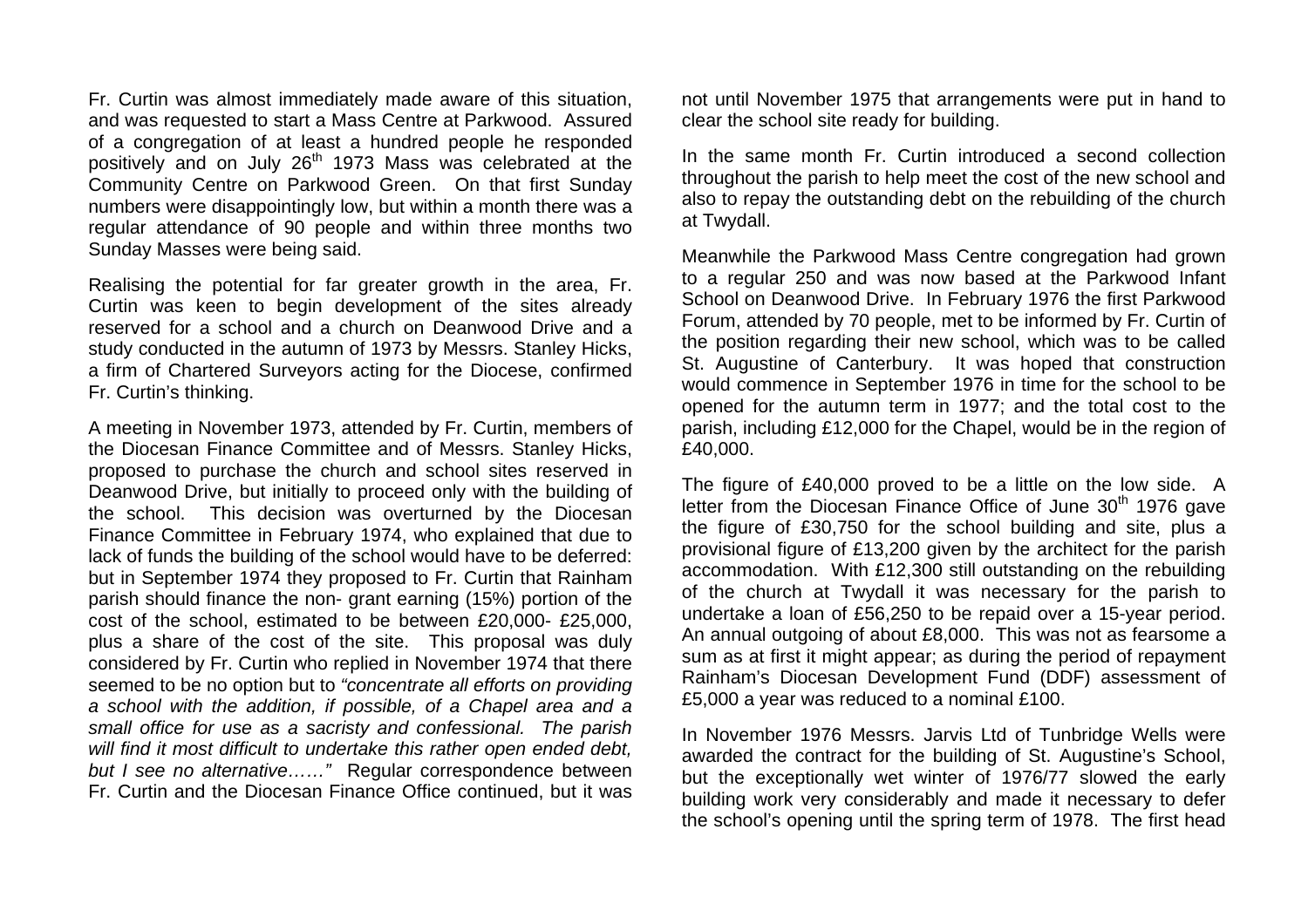teacher appointed to St. Augustine's School was Mr. Denis Cronin, who like his wife Sylvia, came from Jersey.

With the school built St. Augustine's Mass Centre continued in its growth with an elected and active committee taking responsibility for so much of the running of the Centre it was virtually independent. Fr. Curtin remained as committed to the project as ever, so when in April 1983 Bishop Jukes asked him for his views on the appointment of a priest-in-charge at Parkwood, he was, at first, understandably opposed to the idea.

Events moved swiftly. In early May a meeting to which all parishioners were invited to attend, was called at St. Augustine's with Bishop Jukes presiding. It was not well attended and there was no great enthusiasm expressed for either option; but the Archbishop, having received letters four to one in favour, and having sounded the opinions of the deanery clergy, the Area Bishops and others closely involved, felt, that on balance, division was the right course to take.

A house on Deanwood Drive, next door to the school was purchased as a Presbytery and Fr. Peter Ryman, the first parish priest of St. Augustine's, Parkwood, took up residence there from the first week of August 1983. Fr. Curtin, in his newsletter of July 24<sup>th</sup> 1983 wrote Rainham's 'Goodbye' to the parishioners of Parkwood, saying, *"They will now have to be content with being the best parish in Kent bar one!"*

With St Augustine's, Parkwood having been erected as a parish, Fr. Curtin was anxious to know Rainham's position regarding the repayment of the loan raised in 1976 for the building of St. Augustine's School and Mass Centre. In reply to Fr. Curtin's query the Diocesan Finance Office informed him that it was usual for a *'mother parish'* to continue in its support of a *'daughter parish'*, and that, for the time being at least, Rainham would continue to meet the repayments.

In a few short years, Rainham had moved on from being Gillingham's *'daughter'* to become a *'mother'* herself!

## *THE CONVENT*

It was Fr. Curtin's firm belief that no parish was complete without a convent and the many benefits, practical and spiritual, that the presence of nuns could provide.

Consequently, when within a year or so of his arrival in Rainham the Sisters of Providence had to close their School of the Sacred Heart in Maidstone, Fr. Curtin invited the Order to open a convent in Rainham. The Order accepted the invitation, and having sold some of their land in Maidstone to the diocesan authorities, bought as their convent in Rainham, 60 Childscroft Road; a fivebedroomed semi-detached house for £16,000.

The first four sisters to take up residence in September 1975 were Sister Agnes and Sister Mary Paul who taught at St. John Fisher School and St. Thomas of Canterbury School respectively: with Sister Elizabeth and Sister Patricia, who had both retired from teaching, running the house. Later the Order made changes in personnel. Sister Patricia was moved in June 1978 and replaced by Sister Angela: and at the end of 1985 Sister Agnes, Sister Angela and Sister Mary Paul were moved and replaced by Sister Marita, Sister Eileen and Sister Gillian. Sister Gillian who had made her first vows in October 1985 was the very antithesis of the type of young woman who might be expected to enter a Religious Order. Always exuberant with a boisterous sense of humour which at times shocked her more sober sisters, Sister Gillian taught at St. Thomas of Canterbury School where she was as immensely popular with staff and children as she was throughout the parish.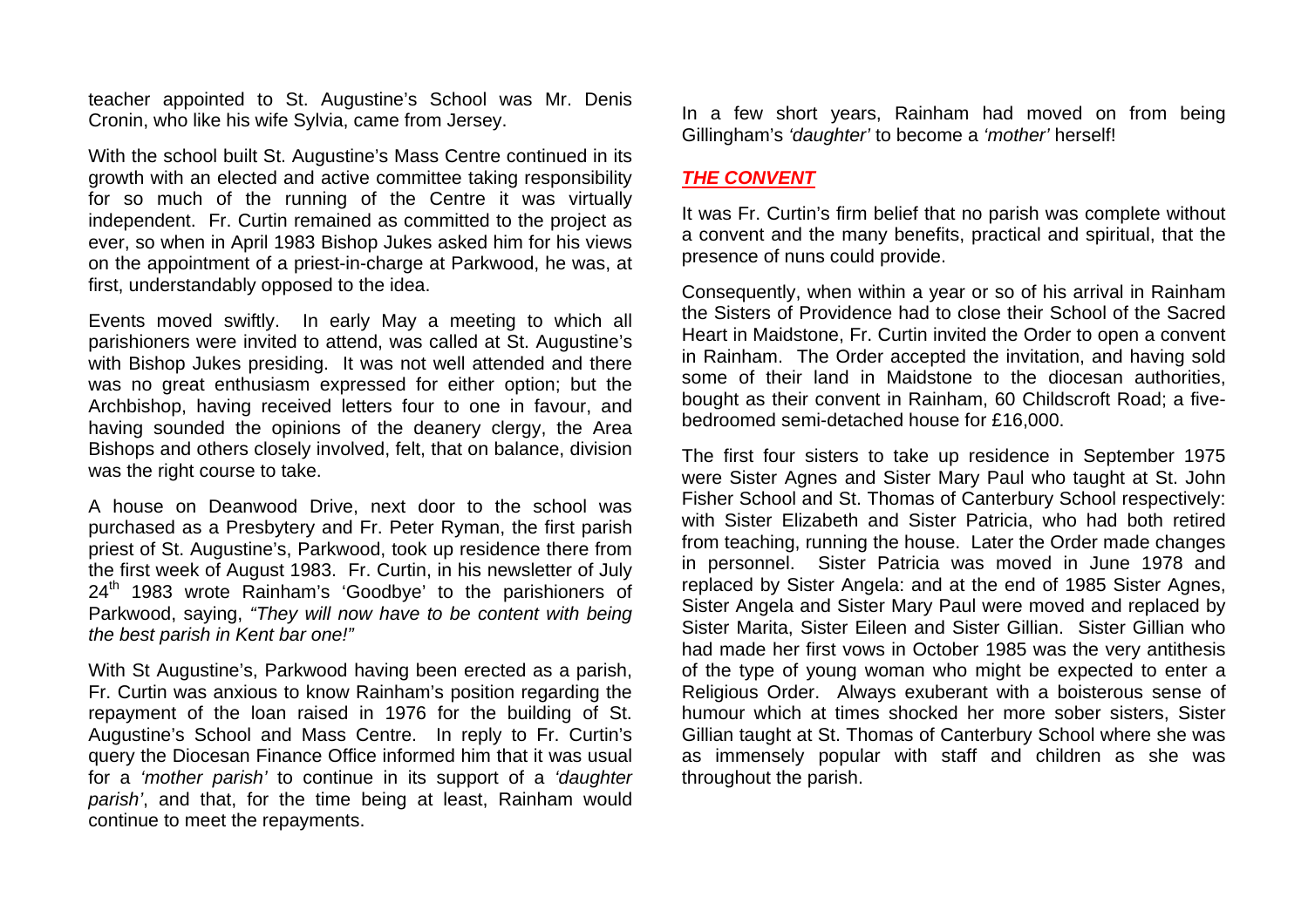The convent very quickly became an integral part of parish life. Mass, said within the framework of Morning or Evening Prayer of the Church, was celebrated three times a week (reducing to twice). At first these Masses were celebrated in the house; but after two years the sisters converted part of their large garage into a chapel where it was possible for the Blessed Sacrament to be reserved. As the chapel was seldom closed it became a haven for private prayer as well as a centre for Mass and other devotions of the Church.

The convent was not a closed house to us, but an open and friendly place with the sisters hosting courses, particularly for the catechists of the parish, and diverse discussion groups including the ecumenical groups formed annually to follow the Lenten talks on Radio Medway.

However, the sisters' activities were not confined to the convent; they played a full and active part in all parish social events and in the Liturgies of the Church.

While they were in Rainham the sisters shared with us the milestone anniversaries of their lives in Religion; renewing their vows during celebratory Masses in St. Thomas of Canterbury Church. Sister Elizabeth celebrated the  $50<sup>th</sup>$  anniversary of her Profession in 1978 and the  $60<sup>th</sup>$  in 1988; while Sister Angela celebrated her 50<sup>th</sup> in 1985 and Sister Agnes 25 years in 1984.

The Order had to close the convent in Rainham in May 1991 by which time Fr. John Bliss was our parish priest; but on October  $5<sup>th</sup>$ 1991, the Sisters of Providence; other invited guests and parishioners alike thronged to St. Thomas of Canterbury Church for Sister Gillian's Final Profession. An inspiring and beautiful ceremony.

Although the Sisters of Providence were in Rainham for only 16 years their presence here surely fulfilled all of Fr. Curtin's expectations.

#### *THE PRESBYTERIES*

Minutes of a Parish Council meeting held on November  $9<sup>th</sup>$  1975 inform us that Bishop Charles Henderson, when making an Episcopal visitation to Rainham, let us know that our request for another assistant priest could not be considered unless, or until, we were able to provide our priests with more suitable accommodation. It was Bishop Henderson's opinion that a priest should have a minimum of two private rooms.

At this time Fr. Curtin, Fr. Larkman, Fr. Soper and Bro. Aelred O.F.M. were resident at 69 London Road; a large detached four bedroomed house, but certainly not large enough to fulfil Bishop Henderson's criterion.

As if to meet our needs, 9 London Road came onto the market towards the end of 1975. Built as two very substantial semidetached houses converted into one, it was the house from which Dr. Norman Porterfield had run his general practice and had also lived. The purchase price was about £26,000: but on top of that the cost of necessary repairs, renovations and decorating had to be met. As well as providing two private rooms for each priest on the upper floor, the ground floor provided accommodation for a parish office, an interview/meeting room, kitchen, dining room and priests' communal lounge, all of very generous proportions. There was also a print room, which had probably been the dispensary.

To satisfy the curiosity the new presbytery aroused among parishioners several *'open evenings'* were held, each attended by about a hundred people and followed by a beautifully prepared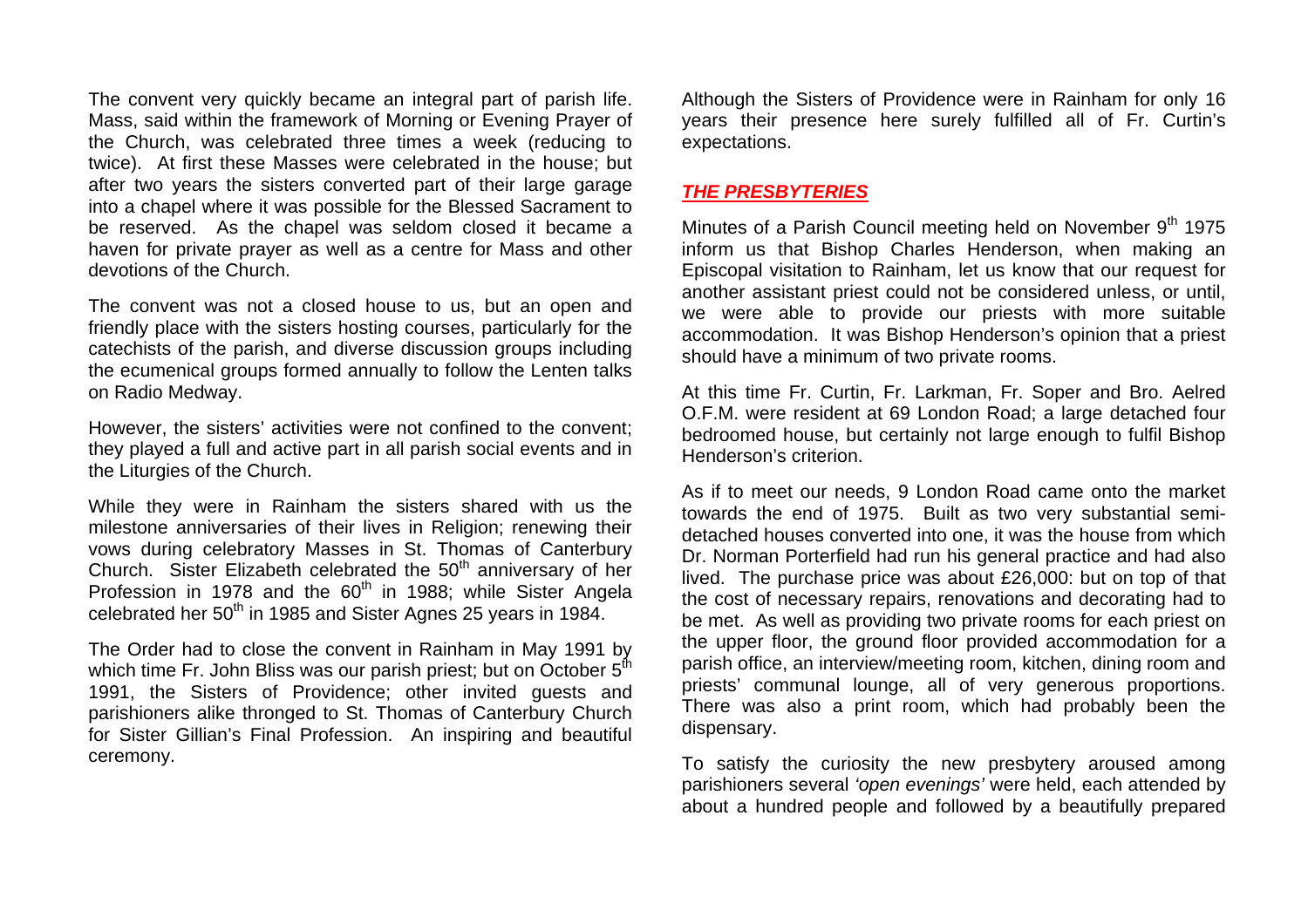and presented buffet supper. These *'open evenings'* were fundraisers, but also marvellous social occasions.

9 London Road served as the presbytery for eight years; but one drawback was its distance from St. Thomas' Church which meant, that apart from Mass and other service times the church, for security reasons, had to be kept locked. Also, maintenance and running costs on such a large building were high; and in 1984, with St. Augustine's hived off and our complement of priests reduced to two, it became sensible to move to a smaller house closer to the church; and the move into 63 London Road took place on November  $25<sup>th</sup>$  1984.

During these eight years the cost of housing had rocketed and 9 London Road was sold for about £90,000 with 63 London Road being purchased for about £45,000. Fr. Curtin realised that 63 London Road was far too small a property *'for two not so young priests plus the usual offices required for the various parish activities,'* and in an open letter to us, his parishioners, he informed us of plans being drawn up by the architect Mr. Frank Stebbing that would more than double the size of the accommodation; but that it would take at least five months and cost in the region of £70,000 to carry them out. As a temporary measure Fr. William (Billy) Cannon was able to move into a council flat on the Twydall Estate where he was close to St. Peter's Church.

The expensive plans to enlarge 63 London Road were never put in hand due, in part at least, to a suggestion put forward by Bishop John Jukes that had it been implemented would have solved the car parking problem at St. Thomas' Church. The plan would have entailed the sale of 63 London Road to help finance additions to the hall, or the rebuilding of it if necessary, to house all the usual parish offices and priests' accommodation under one roof: and to create an access to car parking space in the church grounds, to purchase 2 or 4 Century Road for demolition. Strangely enough 2 Century Road came on to the market shortly afterwards and we bought it for £66,000. Bishop Jukes' plan was never *'writ in stone'* but was rather an idea for possible fulfilment some time in the future; but Fr. Curtin gave it passing acknowledgment when in the newsletter of October 26<sup>th</sup> 1986 he wrote, *'The parish is now the owner of 2 Century Road. Its position has the special value of giving, in due time, a new access to the hall and grounds.'*

The property had been neglected and needed some repair and interior renovation before it was ready for our assistant priest, Fr. Gregory Griffiths, to occupy.

#### *CATHOLIC ASSOCIATIONS AND HOUSE GROUPS IN THE PARISH*

Fr. Curtin wanted a spirit of community and friendship to permeate the parish and encouraged participation in house groups; Catholic Associations and Societies as a way of achieving this.

When Fr. Curtin arrived there was only one Catholic Association in Rainham that retained an unbroken link with the parish's earliest days. This was the Knights of St. Columba of Medway Council 151. This Council had been established in the Parish of Our Lady of Gillingham on July  $25<sup>th</sup>$  1926; and was the Mother Foundation of Chatham Deanery. Although Rainham has had its own parish priest since 1963 and was erected as a parish in 1970, the Knights in Rainham have remained with the Mother Council.

The only other Catholic Association active in Rainham at the time St Thomas' Hall was opened in 1934 was the Legion of Mary, which continued strongly with both senior and junior branches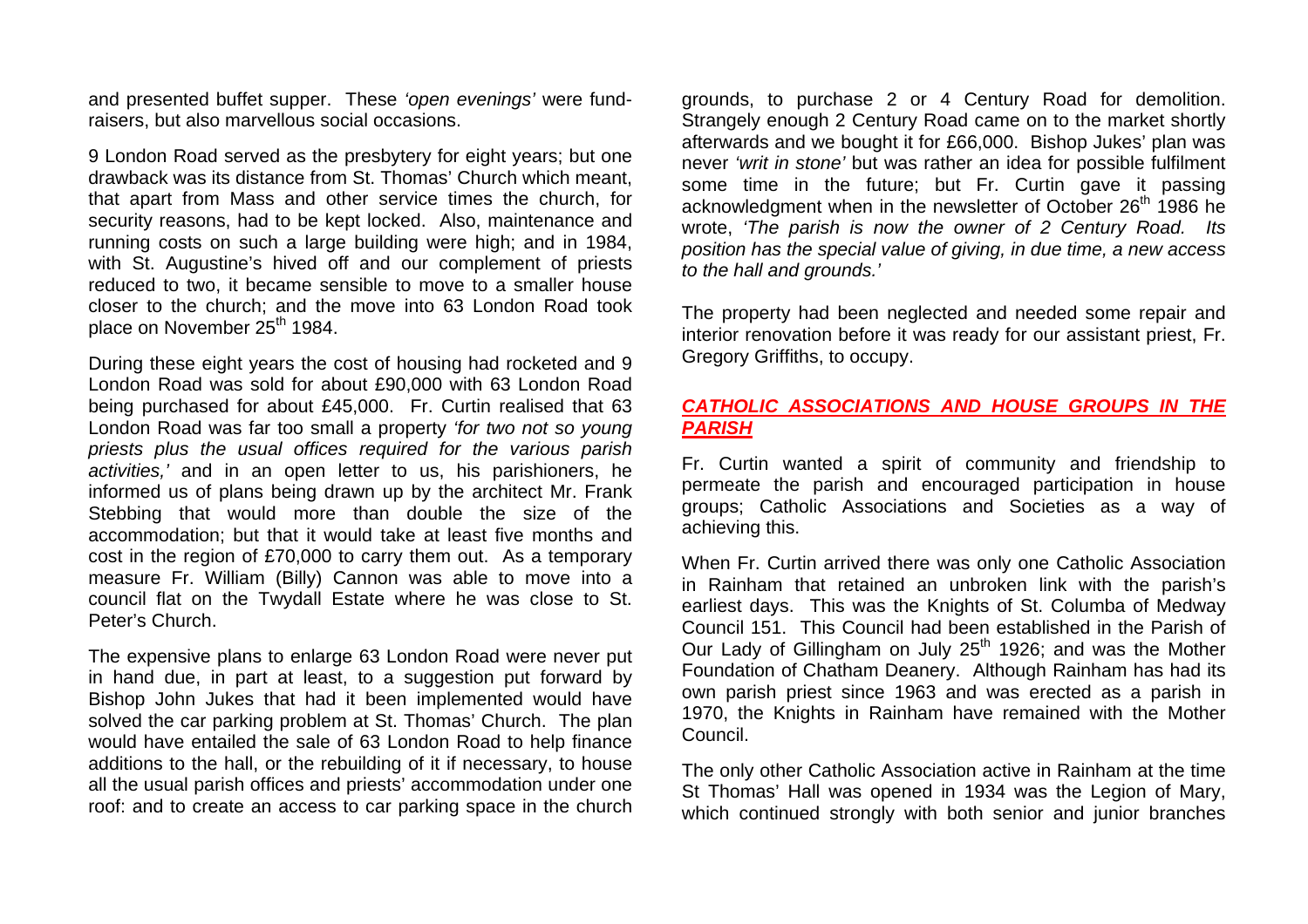meeting regularly until the early 1960's. An attempt to revive the Legion under Fr. Gleeson was unsuccessful.

It was not until 1964 that the Rainham Catholic Ladies Club was formed; though during the 1950's many of our ladies were members of the Medway Catholic Ladies Guild, and two, Irene Jeffrey and Magda Pole, both served terms of office as President. This Guild was able to attract speakers of the standing of, for example, Fr. Agnellus Andrew and Fr. Malachy Lynch to address their meetings, but in the early 1960's with the demolition of the Sun Hotel (Chatham's premier hotel) and loss of other attractive venues in Chatham, it could not continue. When Fr. Curtin came, the Rainham Catholic Ladies Club was renamed the Ladies Circle; and finally, the Union of Catholic Mothers (U.C.M.) was established in Rainham in the autumn of 1978. The U.C.M's principal aim is to defend Christian values in family life and to offer practical help to any family in difficulty. Our own Foundation raises funds for national and local charities in alternate years and has a varied programme of social events. A Rainham member, Mary Hamblin is currently the U.C.M. Diocesan Welfare Officer and attends meetings at Diocesan and National Level.

Fr. Curtin wanted young mothers to feel included in parish life and was particularly keen to establish the St. Gerard Majella Society; a house group movement designed to meet the spiritual and social needs of mothers of young Catholic children. Fr. Curtin had been closely associated with this group in the Home Counties during its first eight years and had seen its rapid growth there: but after a year in Rainham the results exceeded his expectations. There were almost 50 members in four house groups, and two of these groups, named for St. Catherine and St. Anne, continue to meet.

Other house groups sprang up, notably St. Peter's, St. Mark's and St. Thomas More's. These groups, and most others had an invited priest as a member who regularly attended the meetings, so not only were friendships formed, but there was a deepening of faith and prayer life as well. These groups have now ceased to meet, although one, St Peter's, only recently.

The Newman Circle which is part of the national Newman Association was started in Rainham by Gerald Mancini. Fr. Curtin attended all the early meetings starting each one with a house Mass, until, to suit the needs of commuting members, the monthly meetings were changed from Monday to Sunday evenings. Membership of the Circle is now ecumenical, and in addition to the monthly meeting the Circle endeavours to make a retreat day annually.

When Dr. Kary Pole founded the Medway Towns Catenian Association Circle in 1950, Rainham was still a fairly small village on the fringe of the Medway Towns and the catchment area for membership extended from Rainham to as far west as Gravesend. By the mid-1970's Rainham was virtually a town in itself and with development in Sittingbourne and the villages in between, a more locally based Catenian Circle became desirable. Fr. Curtin encouraged this, and with some dual membership with the Medway Towns Circle, the Swale Catenian Circle was founded in 1978.

*"Marriage Encounter"*, a movement designed for the enrichment of married life sprang to prominence in the parish in the 1970's and was vigorously encouraged by Fr. Curtin. The core group in the parish was very enthusiastic and many couples were invited to spend *"Marriage Encounter"* weekends away from their families and friends to take stock of their relationships. Most couples, while not wanting to become active in the movement, appreciated their weekends, and for some, the experience made a lasting difference in their marriages. The movement is no longer active in the parish.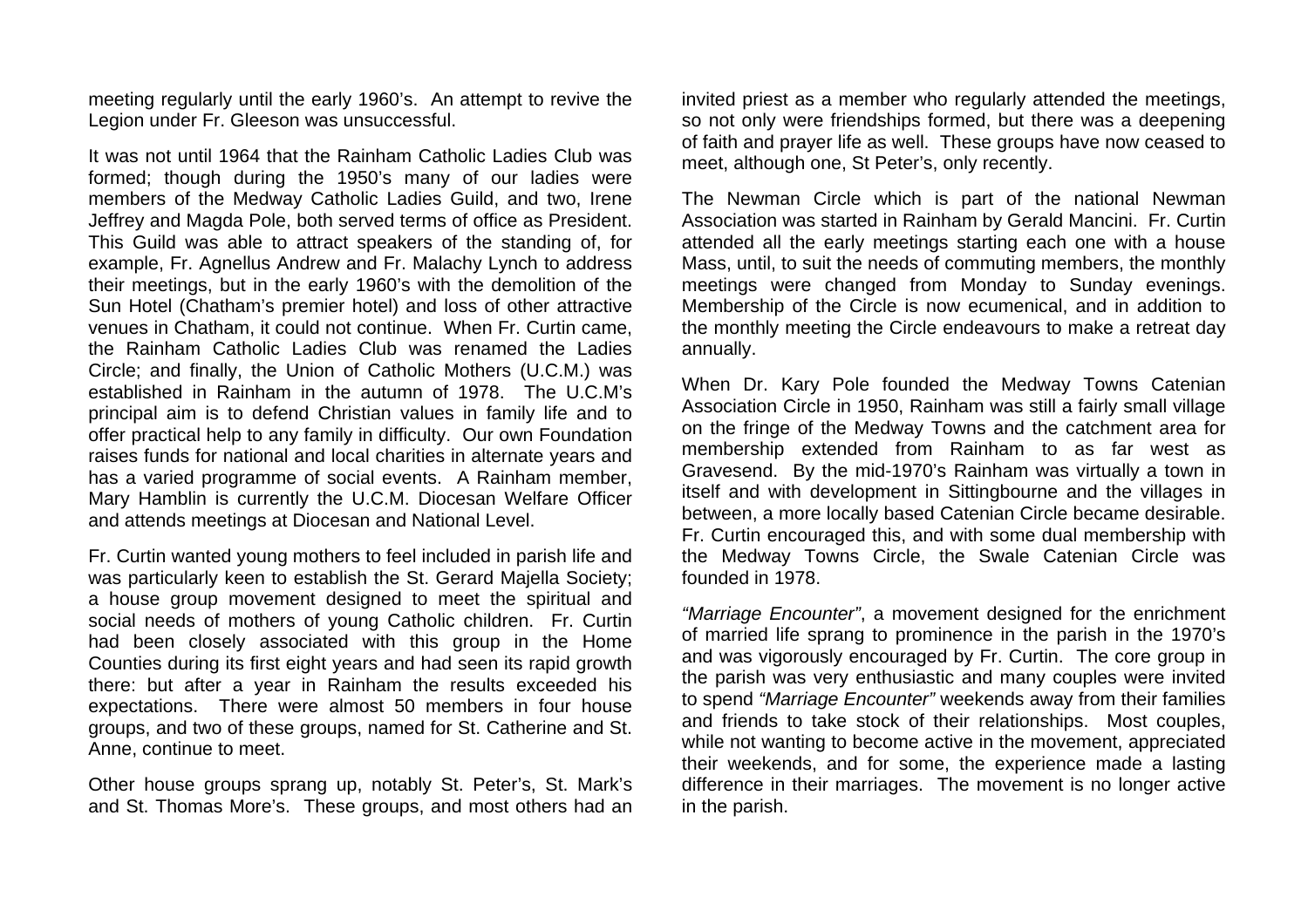The Clergy Fraternal and the Lay Fraternal were formed in Rainham soon after Fr. Curtin came. Both groups worked independently, but the Lay Fraternal always had the approval of the clergy for the many church services, days of prayer and social events they organised in the Fraternals' early years. A relatively long period of inactivity was ended when the two groups merged to organise events jointly; and with the ending of the British Council of Churches (B.C.C.) and the birth of Churches Together in England (C.T.E.), became known as Churches Together in Rainham. The Twydall Churches had earlier broken away from the Rainham Fraternals to organise their own ecumenical programme; and with the birth of C.T.E. became known as Churches Together in Twydall.

Radio Medway (now Radio Kent), led the country in producing *'Lenten Talks'* which were designed to foster discussion and *'phone-ins'* from ecumenical groups. Groups in all parts of the parish follow these talks.

The most practical ecumenical venture must be the Rainham Luncheon Club, which in October 2000 celebrated its  $20<sup>th</sup>$ birthday. Every Wednesday of the year, four teams, each with members drawn from the three churches/parishes, and working on a rota basis, prepare lunch at Signal Court for 30 housebound people. For some of these people, brought in by an *'Age Concern'* Ambulance, or private car, it is their only outing of the week.

The Youth Discussion Group was started by Fr. Peter Soper who came to the parish immediately after his ordination in 1974. Membership was limited to those who had been Confirmed and fell within the 15-21 year age bracket. This group was immensely popular and very strong and brought Rainham to the forefront in Diocesan Youth matters. Fr. Soper was appointed to another parish in 1980; but under Mrs Kathy Eaglesham and senior members the group continued successfully until Mrs. Kathy Eaglesham left the area in May 1989. When the senior members moved on as well the group finally ceased to be able to renew itself and the Youth Discussion Group folded.

The Youth Club was started in the parish in January/February 1955: but over the years there have been many changes in membership requirements and some quite long periods when club activities were suspended. Matthew Micallef took over the leadership of the Youth Club in 1991 since when it has run continuously. Currently membership is limited to boys and girls in School Years 6-8.

As well as supporting membership of house groups and Catholic associations where there was always some serious input, Fr. Curtin did not ignore the importance of activities that were purely social in content. Foremost among these were the day trips to France, which were arranged initially by John and Denise Ellery, but later, as now, by Ben Gamman. The duty free allowance when these trips began were fairly modest, but the attraction lay as much in having lunch together as in the shopping. These day trips to France remain as popular as ever, but are not now organised as frequently as they were.

Fr. Curtin always went on the French trips. He enjoyed socialising whether being entertained in a parishioner's home or as one in a crowd. He also enjoyed good food and wine, and even when he took small groups of parishioners on pilgrimage to Fatima, a shrine for which he had a deep devotion, he knew where to take the party to savour the local specialities and the good but reasonably priced wines.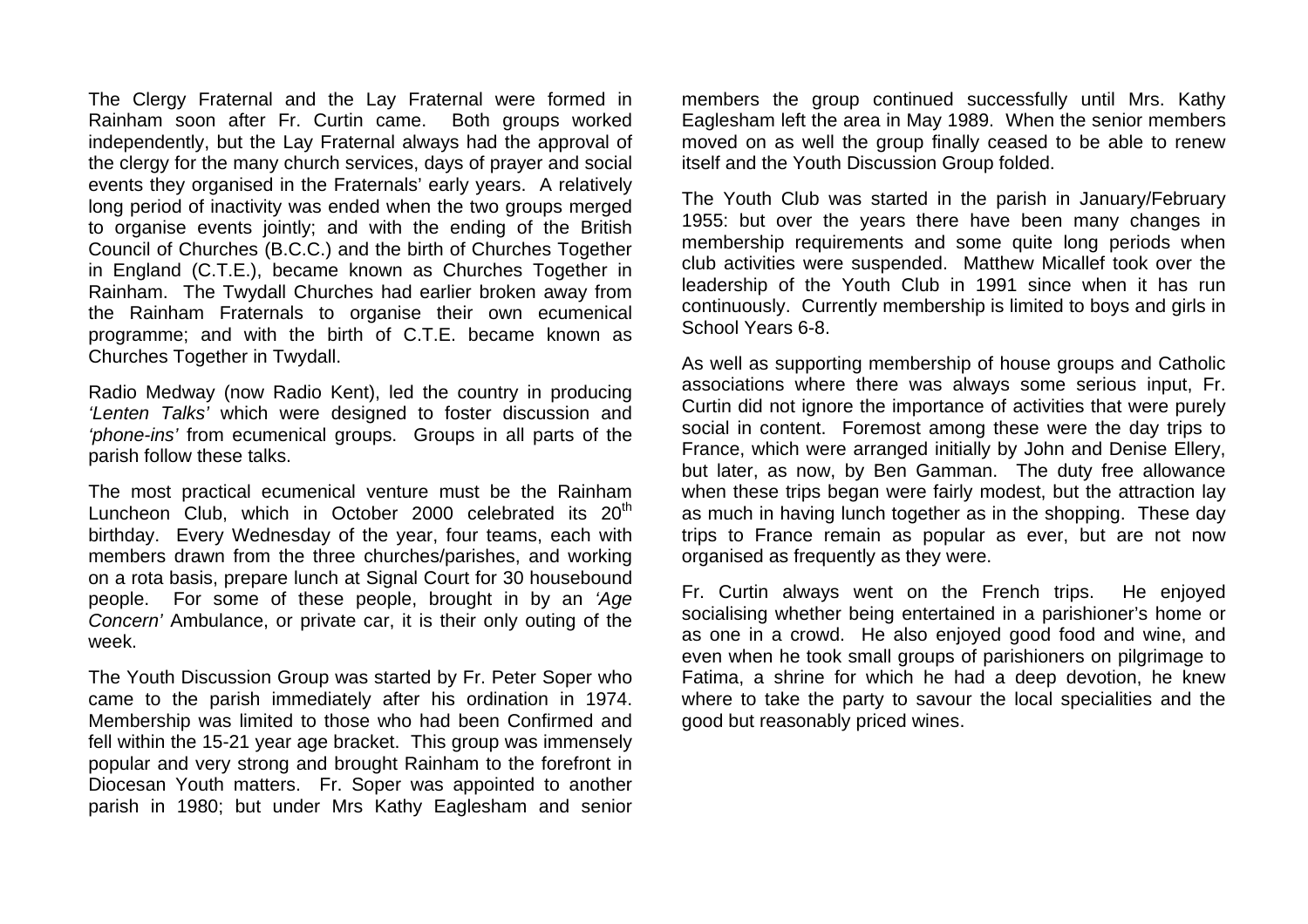## *LITURGICAL MINISTERS*

It is the Mass that is the wellspring of all Catholic life and community and Fr. Curtin gave great attention to Liturgy and the involvement of the people.

Fr. Curtin loved to be among the first to act on any development in the Church, and embraced change with enthusiasm. Laymen had been Readers in St Thomas's Church from the time Fr. Petry had been priest-in-charge: but as soon as Fr. Curtin came, women were invited to become Readers as well.

With regard to music in church, Fr. Curtin's preference was for folk groups rather than organ and choir. Folk music was the *'in'* thing in the church and he was also sure that everyone in general and young people in particular preferred it.

Fr. Curtin insisted on calling the choir at St. Thomas' Church a schola and on the majority of occasions he would not allow the schola, or the folk groups, to sing from the organ loft; but insisted that both should play their part in the liturgy from the sanctuary. Fr. Curtin was the master of the 45 minute Sunday Mass and expected the schola (though not so much the folk groups) to play along to meet this target, cutting down on the singing if Mass was over-running at any given point. This in spite of the fact that the schola had no point of contact with the organist!

On special, or one off occasions, Fr. Curtin would want the Mass to be a mix of folk and traditional music, with all the musicians from St. Thomas' and St. Peter's taking part. The strong folk group built up at St. Peter's during Fr. Curtin's time continues to accompany Masses there, alternating with the organ. At St. Thomas' the folk groups fell away after a time, and the choir returned to the organ loft when Fr. Curtin left.

The first Lay Ministers of Communion in the parish were our four Sisters of Providence. Four ministers were a sufficient number

for Communion under both kinds to be introduced at weekday Masses, but Fr. Curtin wanted to extend Communion under both kinds to all six Sunday Masses; as well as to introduce a rota for the regular taking a Communion to the Sick. To make this possible thirty of our men were commissioned as Lay Ministers of Communion by Bishop Charles Henderson at a concelebrated Mass at St. Thomas of Canterbury Church on December 1st 1979. This was a very large number of Lay Ministers of Communion for any parish to have at that time, and it was not until May  $29<sup>th</sup>$  1984 that seven women and one more man were commissioned at St George's Cathedral in Southwark.

The Guild of St. Stephen was established in the parish in February 1987. Tony Roberts, who has been Master of Ceremonies throughout, trains the servers who are well practised in their duties and immaculately turned out. Girls were not admitted to the Guild at St. Thomas' until July 1994 when the Church finally sanctioned what was already happening in many parishes. They have proved themselves to be a great asset.

#### *PRIESTS AND DEACONS*

The parish was blessed in that almost from the time Fr. Curtin came to us until 1984 there were always two assistant priests at Rainham. Additionally there were deacons sent here to gain experience of parish life before being ordained to the priesthood. These included the Franciscan, John Forest Holden, Desmond Docherty and Hugh Bridge, whose priestly ordination at Petts Wood was attended by many of us. Before taking up an appointment as a parish priest himself, Fr Martin Kensington came to Rainham to find out about the running of a parish as until then he had spent his entire priestly ministry in education. His rather stern appearance belied a delightful sense of humour and he was popular with the schola with whom he would accept an invitation to sing whenever this was possible. A visiting priest,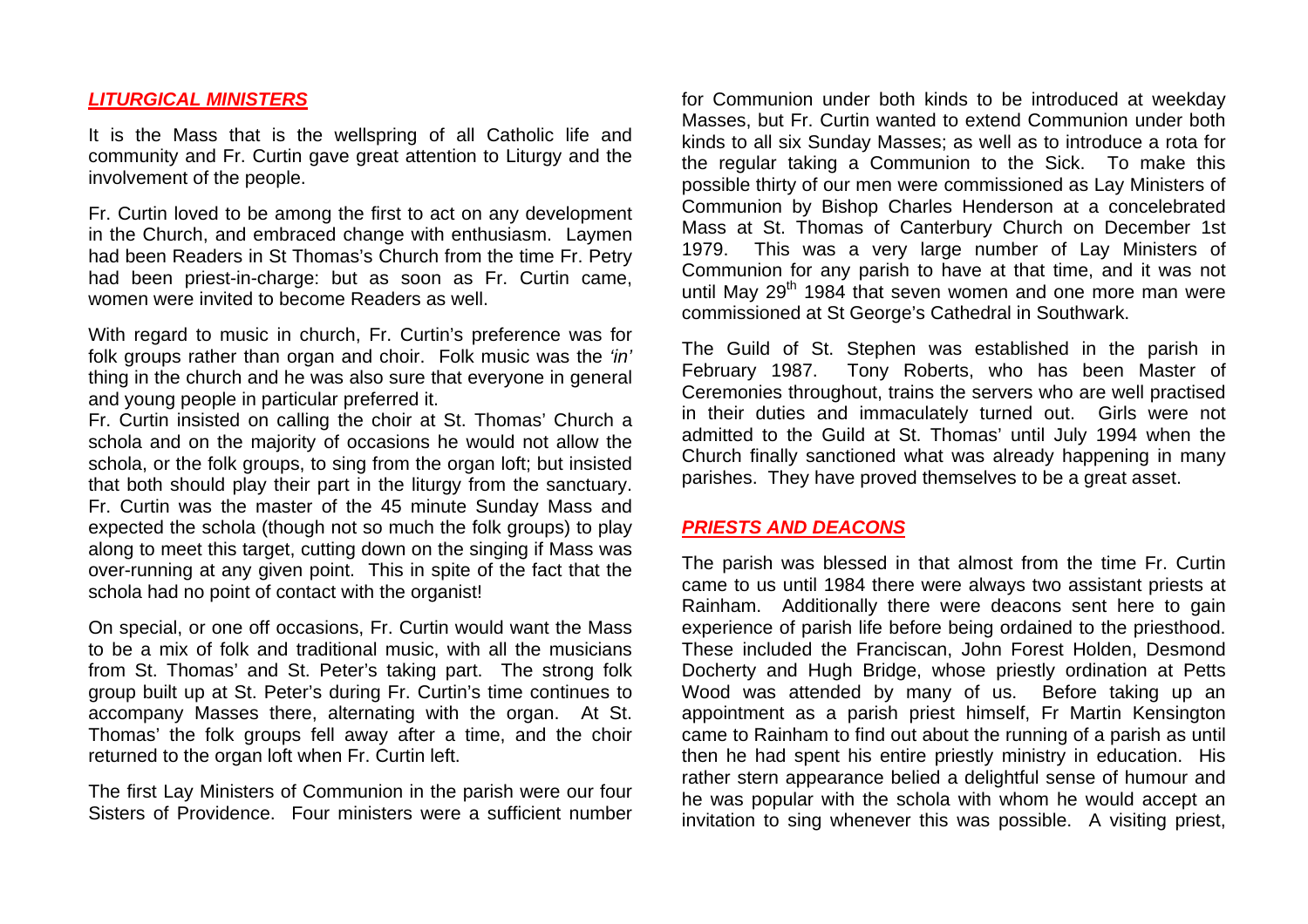popular in parish and in school, was Fr. Villafranca who came over from Spain in several successive summers.

The fact that we had three resident priests, and so many priests and deacons passing through, added a great deal to the quality of pastoral care and parish life. Not only did house group meetings benefit from the input of a priest or deacon, but house Masses on weekday evenings were virtually the norm.

In spite of so much help and goodwill the demands of such a busy parish placed a great strain on Fr. Curtin and on February 18<sup>th</sup> 1978 he suffered a very severe stroke. A man of less determination, and perhaps less robust health, might not have made such a good recovery, but he was able to return to full duties less than five months later.

#### *ORDINATIONS*

Part of Fr. Curtin's convalescence was spent in Spain at the English College in Valladolid where a parishioner, Douglas Morris, was studying for the priesthood. He returned to Valladolid for March 30<sup>th</sup> 1980 when Archbishop Michael Bowen ordained Douglas, and two other Southwark candidates, to the diaconate. After *'Vatican II'* it became the norm for ordination to the priesthood to take place in the candidate's own parish, rather than at the seminary or cathedral of the diocese as before: and so with Bishop John Jukes officiating Douglas Morris was ordained to the priesthood at St. Thomas of Canterbury Church on July 4<sup>th</sup> 1981. The church was crowded and it was one of the few occasions when the schola and the combined folk groups were permitted by Fr. Curtin to sing from the organ loft! Fr. Morris celebrated his first Mass at St. Thomas' the following morning.

While Douglas Morris was in his last year or so of studying for the priesthood, his father, Keith Morris was accepted as a candidate for the Permanent Diaconate, an order restored in the Church by *'Vatican II'* after a lapse of six or seven centuries. Keith was one of the earliest permanent deacons in the diocese, and his ordination by Archbishop Michael Bowen took place at St. Thomas of Canterbury Church on July 10<sup>th</sup> 1982.

## *THE SILVER JUBILEE OF ST. THOMAS OF CANTERBURY CHURCH*

The 25<sup>th</sup> anniversary of the opening of St. Thomas of Canterbury Church on April  $28<sup>th</sup>$  1983 was celebrated with a Mass at which Bishop John Jukes was the principal celebrant. Assisting were the parish clergy, Fr. Michael Curtin; and assistant priests Fr. William (Bill) Cannon and Fr. Laurence Howard; and Deacon Keith Morris. Many of the deanery clergy were also present and priests who had served in the parish previously, including Fr. David O'Regan; Fr. Patrick (Paddy) Fox and Fr. Peter Soper. Two Sisters of Providence led the Offertory Procession with Head Teachers Mr. Thomas (Tom) Carter of St. Thomas of Canterbury School; and Mr. Dennis Cronin of St. Augustine's School. At the reception held afterwards in the hall the Sisters of Providence presented Fr. Curtin with a white chasuble embroidered with three choughs on a silver shield, the heraldic device of St. Thomas of Canterbury.

## *A CIVIC MASS*

In 1985 Mrs. Joan Ward McNally was elected Mayor of Gillingham and Fr. Curtin felt honoured to be invited to be her chaplain and to preside at a Civic Mass at St. Thomas' on May 19<sup>th</sup> 1985. This was a very formal ceremonial occasion which Fr. Curtin, who loved ceremony, organised so well.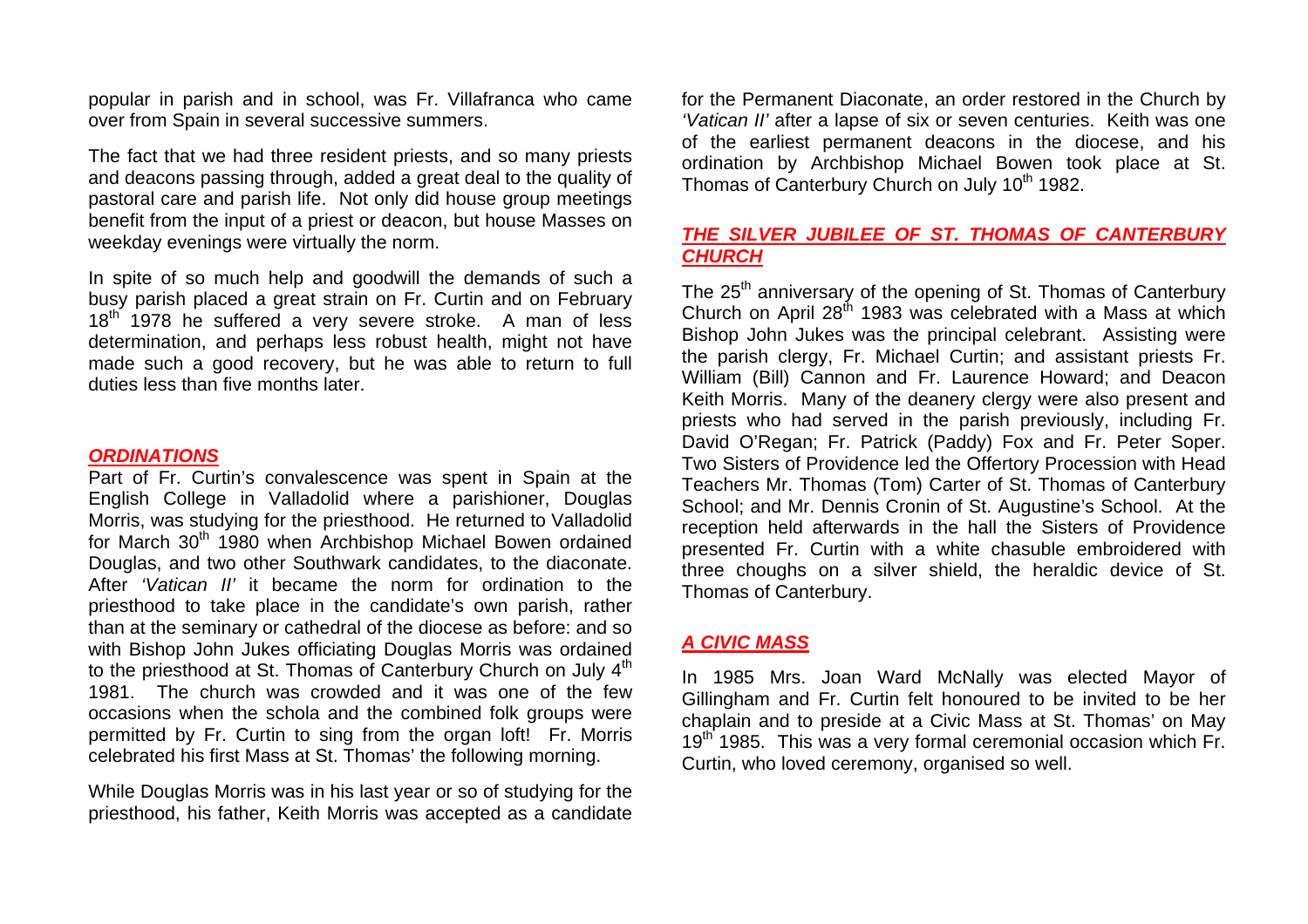# *FR. CURTIN'S 40th ANNIVERSARY OF ORDINATION*

Fr. Curtin declared the  $40<sup>th</sup>$  anniversary of his ordination to the priesthood a day never to be forgotten. The anniversary was celebrated on the actual day, Sunday May 22<sup>nd</sup> 1988, and amid all the cards, congratulations and gifts he received, the greatest surprise of all for him was to find, only ten minutes before the start of the 10.30 a.m. Mass, that his brother, Fr. Dennis, was sitting in his! (Fr. Curtin's) chair!

Fr. Curtin was appointed to the parish of St. Ethelbert in Ramsgate at the end of April 1989. In the sixteen years he spent at Rainham Fr. Curtin had seen a great flowering of the parish: but we could not buck national trends, and even before he left there had been a small decline in the Mass count.

Fr. Curtin, having suffered a very severe stroke, died in Ramsgate on March  $21<sup>st</sup>$  1991 – less than two years after leaving Rainham. The funeral Mass on March  $27<sup>th</sup>$  – the Wednesday of Holy Week – was attended by four bishops; 70 priests; his own parishioners and many of us.

#### **Fr. JOHN BLISS**

Fr. John Bliss was inducted as our parish priest on May 3<sup>rd</sup> 1989. Fr. John was a very private and undemonstrative man whose concern for social justice was deeply held.

During the eight years Fr. John was with us as our parish priest he always insisted that the parish was not his: it was ours and that we should make the decisions and take responsibility for them. He was simply the *'animateur*'; and made it known straight away that he wanted to form some sort of Parish Council. Within a month of his arrival he called an open meeting to discover, particularly from those actively involved, the strengths and weaknesses of the parish. He found mostly strengths.

The name chosen for the council was the *"Parish in Council"* this name being indicative of the fact that it was not just a few parishioners who would be the decision makers: for although each of the parish organisations elected a member to represent them on the council, the quarterly meetings were open and everyone present had the right to speak and to vote. The first meeting of the *'Parish in Council'* was held in December 1989. In addition to the *'Parish in Council'* very successful Core Groups were formed to deal with matters such as Finance and Liturgy. These groups met more frequently and would report to the quarterly meetings as required.

Fr. John's early years with us were deeply clouded by the financial situation he inherited. The Offertory collection in the week of Fr. John's induction was £551.12 and the parish debt stood at £70,503.

The situation worsened during the summer months. In September 1989 Fr. John warned that we were facing bankruptcy in five months; and in February 1990 we exceeded the limit our overdraft of £80,000 as our Finance Group had met the Diocesan demand for our 1998 Diocesan Development Fund contribution of £5,000. 1989's contribution had to be paid in the June of 1990; and another £5,000 in December 1990. Appeals were made for our weekly Offertory to reach £900, but it took a long time for this target to be reached, and then only patchily. In the meantime nothing stood still. Maintenance and repair of the two houses and the two churches; and in particular repairs to the organ and the flat roofs of St. Thomas' Church were heavy: but the real enemy was the ever increasing interest rate at that time which peaked at 15% and meant that little or nothing was being paid off the capital sum. Coupled with high interest rate was recession and many parishioners, having to make economies themselves, were unsympathetic about the parish debt and the opinion was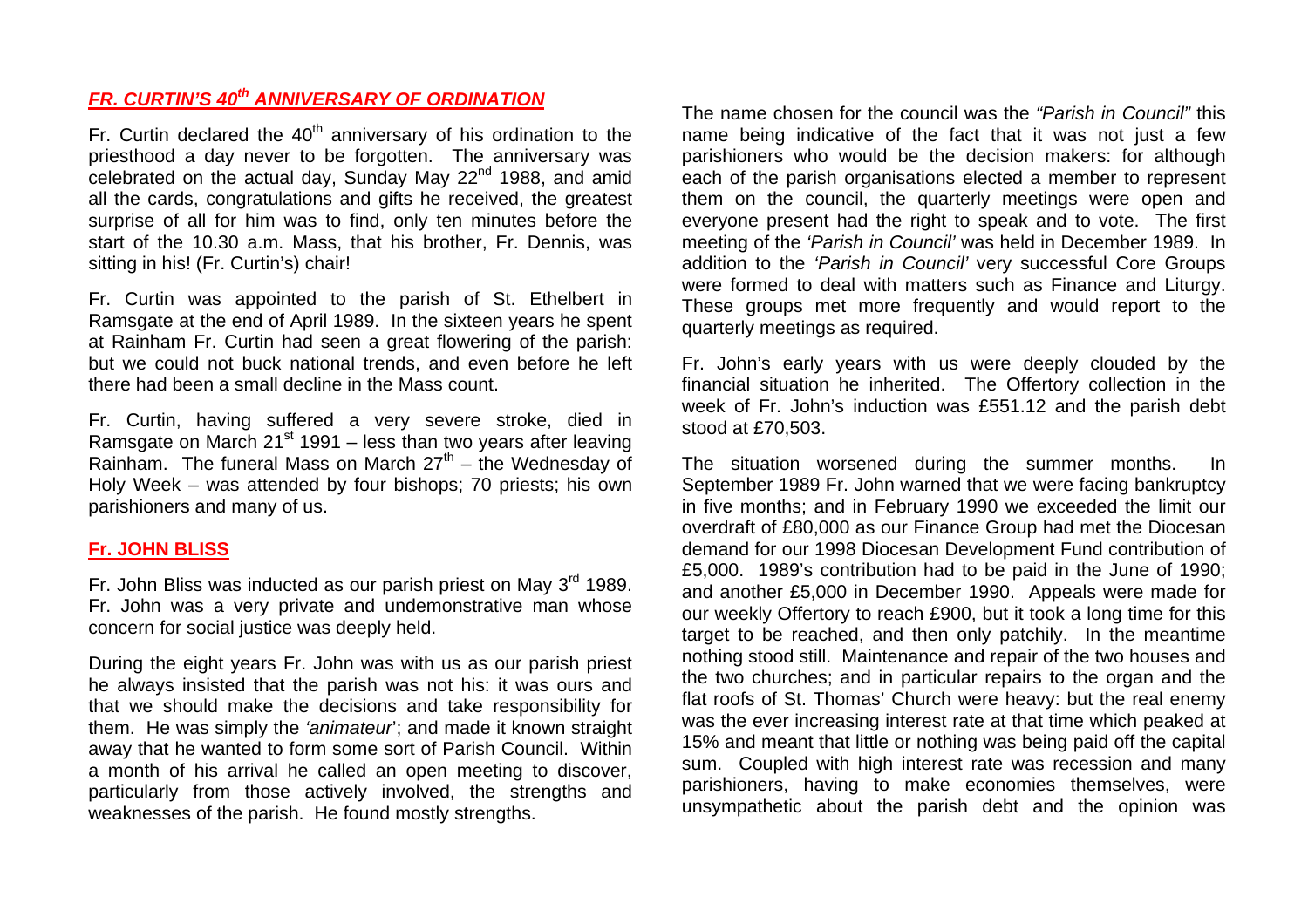expressed in the parish and at *'Parish in Council'* meetings that our second property, the bungalow, should be sold.

This however was not possible as a solution as with the two principal rooms in 63 London Road being given over entirely to office and parish use, the remaining three rooms (one no more than a boxroom), were totally inadequate accommodation for two priests and would allow for no privacy whatsoever.

Even so, it was not until January  $10<sup>th</sup>$  1993 that the Finance Group launched and led a Planned Giving Campaign; the first since the summer of 1962. The response from the parish was tremendous and the weekly Offertory rose almost immediately to an average of between £1,100-£1,200. This coupled with the by then falling interest rate helped to steadily reduce the debt.

#### *ST. PETER'S CHURCH*

Fr. John's years in Rainham were a time of positive achievement, but for the people of St. Peter's, at least, the greatest achievement was the Dedication of their church which Fr. Curtin had always opposed, but with which Fr. John had no argument. The decision taken Bishop Jukes was invited to perform the ceremony, and with the date set for June 29<sup>th</sup> 1990 the St. Peter's Committee decided to follow custom and to have a new altar consecrated in place of the one then in use which had come from St. Thomas'.

The people of St, Peter's set about the challenge to raise the necessary funds for the new altar with great enthusiasm. There were regular collections; and there was great dismay when a gallon bottle placed in the porch for small change was stolen when almost full. Individual parishioners organised fund-raisers and past clergy and parishioners made donations, so that as the

day of Dedication drew near £1,600 had been raised towards the total.

In the first instance a London firm quoted the figure of £2,730 for a simple altar in Portland stone, but parishioner Joe Kulka designed a more interesting altar and an Altar of Reservation which were executed in marble by a Newcastle-under-Lyme firm at a total cost of £2,725.50. To match these two altars the diocese advised a matching lectern and font at a further cost of £1,200. Besides designing the two altars, Joe Kulka installed the four Dedication Crosses and resited the Stations of the Cross.

The Dedication of St. Peter's Church was a much simpler ceremony than the equivalent at St. Thomas' only eighteen years earlier, but was none the less quite spectacular. Relics of St. Justus and St. Philip Howard were sealed within the altar by one of the Flaherty brothers who had built the church; and the anointing of the altar itself was undertaken with obvious satisfaction by Bishop Jukes as he spread copious amounts of Chrism across the altar's entire surface with the palms of his hands. Flames from the fire into which incense was placed prior to the censing of the altar and the people reached almost to the ceiling.

The marble lectern and font, advised by the Diocese, were installed as planned and were dedicated on June 28<sup>th</sup> 1992. The cost was £1,251 of which £1,000 was anonymously donated by two people.

The generosity of St. Peter's people was again evident in a report from the St. Peter's Committee the summer of 1996 which stated that the cost of new front doors for St. Peter's Church was to be met by an anonymous donation of £600 given in appreciation for the kindness shown by the people of St. Peter's to a lady who had died. The report went on to state that a commission for a statue of St. Peter had been placed with Sister Concordia, and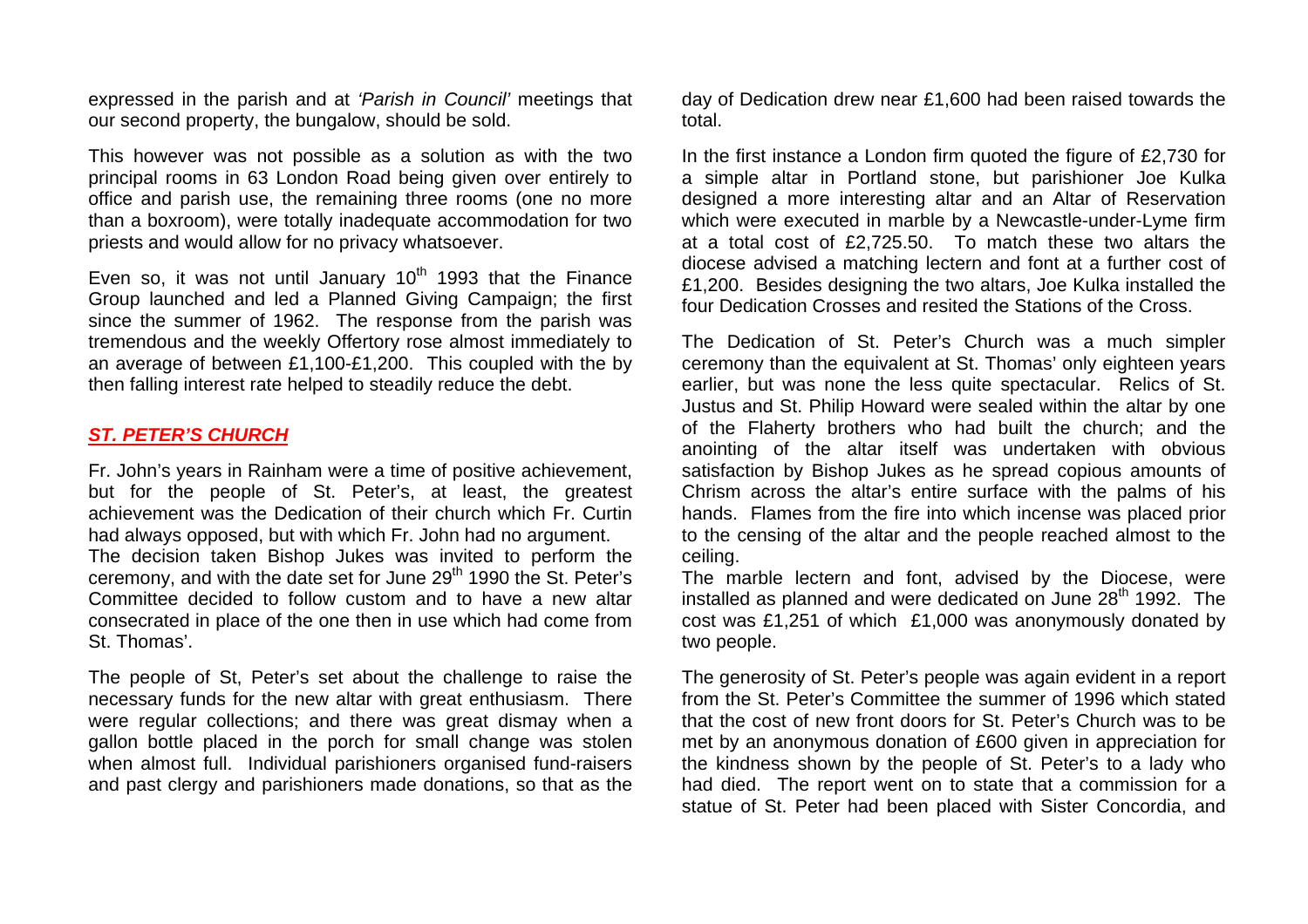that the cost of this statue would be met by two anonymous donors. This statue, depicting St. Peter standing and very simply dressed as a fisherman with his fisherman's net at his left side and holding a golden key aloft in his right hand, was completed. and installed in time for the planned blessing on the Feast of SS Peter, and Paul in 1997.

## *ST. THOMAS' CHURCH*

From the time he arrived Fr. John had wanted to renovate and reinstate our lovely stone font left standing outside the south door of the church for so long. It was unaffordable at the time, but in the summer of 1992 with the parish debt still standing at £86,290 Fr. John made a separate appeal for £705 which would enable the work to be carried out. Again, it was an anonymous donor who came forward, and in October, with the work having been carried out by Lee Harris, the font was reinstated and sited before Our Lady's altar. To allow sufficient space around the font for baptismal parties the statue of the Sacred Heart was moved to the back of the church to the position where it now stands

Once the font had been taken back into the church, the space where it had stood remained empty until Josie Boxall and Caroline Williams, who for a long time had wanted to create a Children's Memorial Garden, saw it as the ideal spot. The children remembered are those of the parish and the school who have died and their names with dates of birth and death are inscribed on individual plaques, which are displayed on the sheltering semi-circular wall. In the summer months, with the fountain playing amid the surrounding colourful flowers, and the rose bushes, surmounting the wall, in bloom, it is a delightful and tranquil place. The garden was blessed appropriately enough, after the Saturday evening Mass on the Feast of the Holy Innocents, December 28<sup>th</sup> 1996.

It was Fr. John who found the *'Fifteenth Station of the Cross'* – '*The Resurrection'* amid discarded or little used paraphernalia in the annexe to the organ loft where it must have lain unrecognised from the time the church was built. There is no record as to whether Michael Clark was commissioned to sculpt fifteen, or the more usual Fourteen Stations of the Cross: but certainly, Fr. Scott was only invoiced for fourteen. Sister Concordia coloured the Fifteenth Station in keeping with the fourteen she had already coloured and this was then erected, without ceremony, in its appropriate place in the church.

It was not until the  $25<sup>th</sup>$  Anniversary of the Consecration of St. Thomas' Church was almost upon us that the decision was taken to mark the occasion by the installation of a new lectern more in keeping with its surroundings than the simple wooden lectern used since the removal of the pulpit. Some designs considered, though excellent in themselves, either did not complement the architecture or furnishings of the church; or the cost was prohibitive. The design finally chosen for the lectern was a simple white stone column so like those supporting the altar that both might have been installed at the same time. The cost of this lectern was £1,255 and it was blessed on December  $29<sup>th</sup>$  1996, the  $40<sup>th</sup>$  anniversary of the laying of the foundation stone.

#### *ORDINATIONS*

Besides the very inspiring ceremony of Sister Gillian's Final Profession on October 5<sup>th</sup> 1991, there were three ordinations at St. Thomas of Canterbury Church while Fr. John was our parish priest:

On June 14<sup>th</sup> 1990, the Feast of Corpus Christi, Bishop John Jukes officiated at the ordination of Alan Boxall to the permanent diaconate.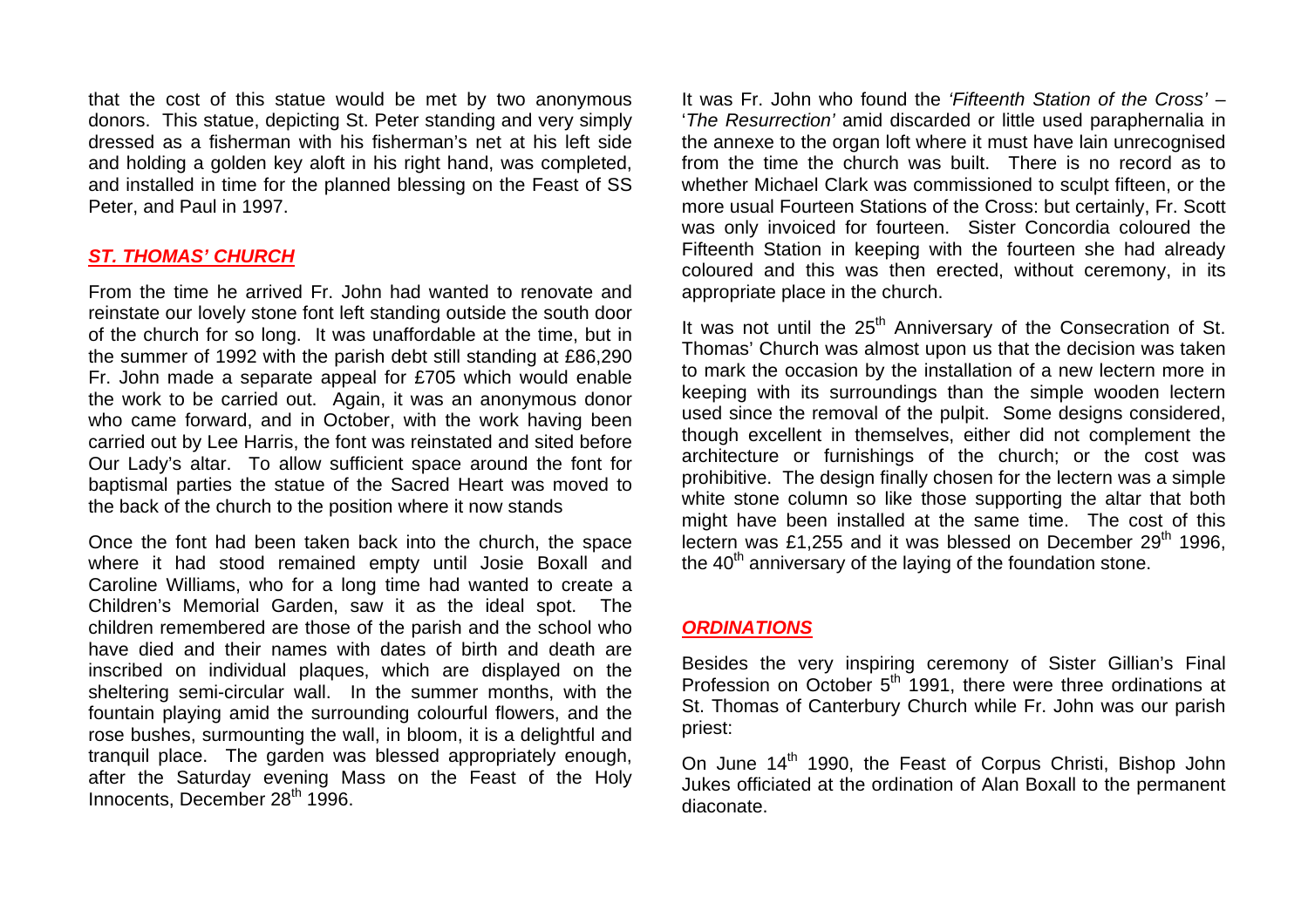The other two ordinations were to the priesthood. Paul Ryan, a parishioner of our daughter parish of St. Augustine's, was ordained on November  $28<sup>th</sup>$  1992 at St. Thomas' as the beautiful new church built at Parkwood was not large enough to accommodate the numbers that could reasonably be expected to attend an ordination.

Peter Jenner, one of our own parishioners was ordained on June 8<sup>th</sup> 1996. Peter, who trained at St. John's Seminary at Wonersh, was ordained a deacon at Norbury on July 8<sup>th</sup> 1995 where, as for his ordination to the priesthood, it was Bishop Charles Henderson who officiated.

Fr. Jenner celebrated his first Mass at Aylesford Priory on the following day, Sunday June  $9<sup>th</sup>$  1996.

## *2 CENTURY ROAD*

The value of a second parish property was demonstrated, in September 1989, when David Peck, a student in his final year at St. John's Seminary at Wonersh was able to take up residence at 2 Century Road, sharing the bungalow with Fr. Gregory Griffiths. David needed time to consider his position with regard to the priesthood and while living in Rainham he taught at St. John Fisher School in Chatham and also took part in many of our parish activities.

At the end of the year David felt able to go forward to the priesthood and many of us travelled to Bromley for his ordination to the diaconate on September  $20<sup>th</sup>$  1990: and again to Bromley for his ordination to the priesthood on May 24<sup>th</sup> 1991.

63 London Road, housing both the parish office and meeting room was an impersonal place, attracting many callers and lacking in privacy. It was also noisy with heavy traffic using the A2; so in May 1995, as Fr. Gerard Bradley, left Rainham to take up a new appointment and before Fr. Robert Sugg, his replacement arrived, Fr. John took the opportunity to move into the quieter and more private accommodation provided by 2 Century Road.

## *ECUMENISM*

Fr. John Bliss established warmer working relationships with the Anglican and Methodist clergy in Rainham than had existed before and new ground was broken.

The most controversial aspect of this breaking of new ground followed a proposal put forward by the Methodist Minister of the time, the Revd. Lawrie Lambrick, that three times a year the principal Sunday morning service in the three Rainham churches should be occasions of shared worship, with the other two churches remaining closed. Fr. John was happy to co-operate insofar as Canon Law would allow; but not being permitted to close St. Thomas' Church at the time of a scheduled Sunday Mass and the Church's ruling on Eucharistic Hospitality, meant that in this venture our participation could not be complete.

From 1992 observance of the Week of Prayer for Christian Unity in Rainham was transferred from January, when the dark nights and often inclement weather discouraged good attendances at the services, to the week before Pentecost. The week's services would culminate on the afternoon of Pentecost Sunday with members of the three churches meeting in Cozenton Park for a United Service. Preachers at these services included Bishop Charles Henderson, Fr. Wilfrid McGreal and the Revd. Alan Dawkins, the first Ecumenical Officer for Kent; and the Revd. Sheila Foreman. Summer time or not, the weather for these services was usually atrocious!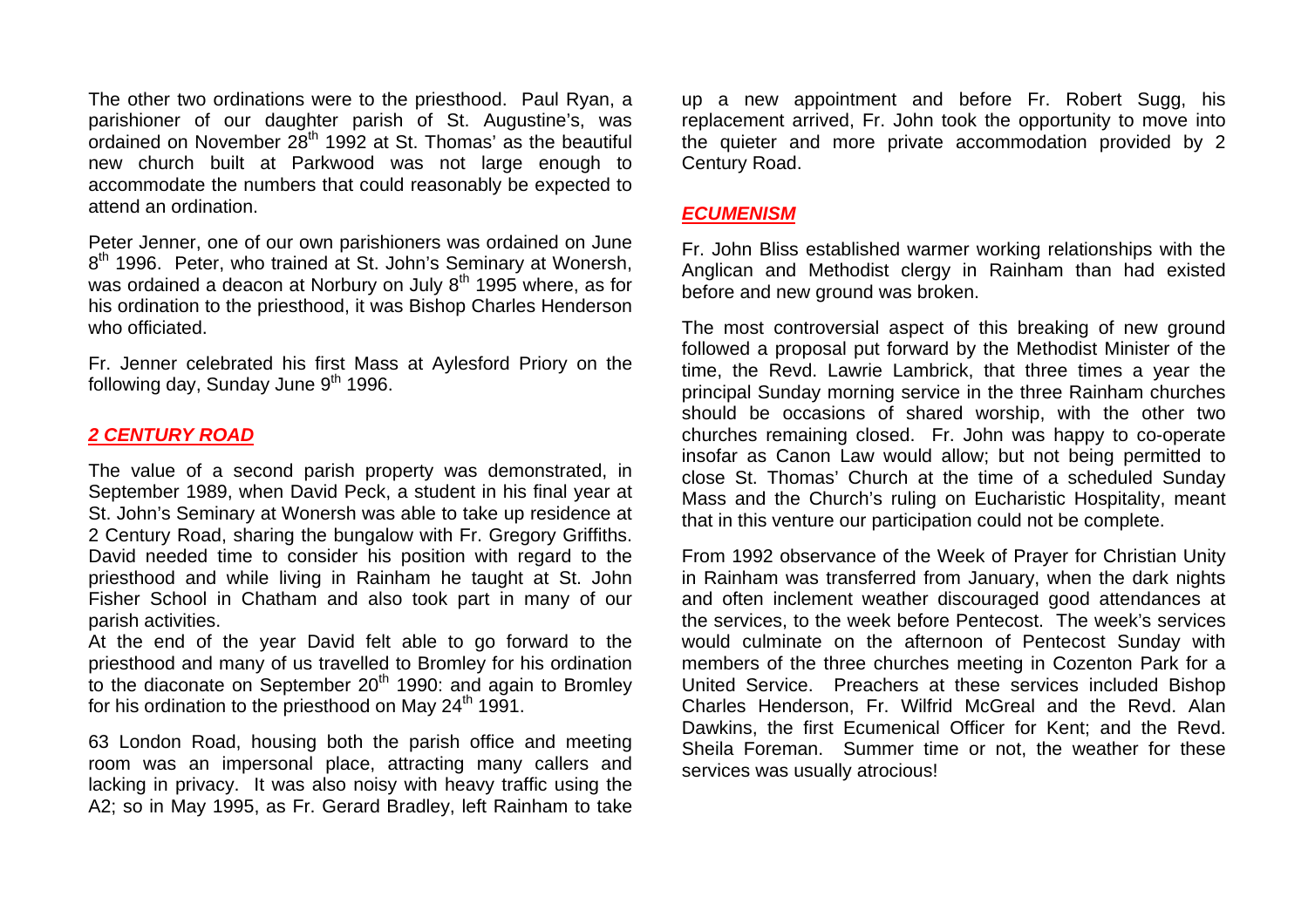There were many successful examples of working together including Flower Festivals and "Songs of Praise" type evening services: and throughout this time the annual worship and social gathering, on or about the Feast of SS. Peter and Paul, of all the local churches dedicated to St. Peter, continued to take place.

Starting in 1993, it is most probable that Fr. John and the Revd. Michael O'Connor, the Vicar of St. Margaret's Church, were the first ecumenical Police Chaplaincy team in Kent; pre-dating the Churches Together in Kent initiative in this field. The role of Fr. John and the Revd. Michael O'Connor was agreed with the Police HQ in Maidstone, and on Friday evenings they would take it in turns either to go out with the police in the squad cars from 10.00 p.m. Midnight, or go down to the cells, chat with the Sergeant and see Officers bringing suspects in. As the number of chaplaincies grew, ecumenical and otherwise, meetings were held between them and the Police Superintendents at Maidstone.

Unusually, all three incumbents of the Rainham churches left almost simultaneously in the early autumn of 1997 leaving a hiatus quickly filled by the incoming clergy, but with little reference to that which had gone before.

Unchanged throughout have been the arrangements for the Woman's World Day of Prayer, celebrated in Rainham since 1951.

So many of Fr. John's initiatives began in his first year with us, like the programme for the Rite of Christian Initiation of Adults (R.C.I.A.), called *'Sharing Our Faith'*, which was started by Fr. John in September 1989 and flourished throughout the time he was with us. For the first two years, Fr. John personally headed the team running the sessions, but when the newly ordained Fr. Gerard Bradley came to Rainham in 1991, the responsibility for running the group was passed over to him. In his turn, Fr. Gerard encouraged and trained the parish team to lead the sessions on a rota basis and to ultimately take full responsibility.

Great use was made of Fr Gerard's many talents during the four years he was in Rainham. A fine musician and organist he was able to help both organist and choir in many ways and the Mass and Psalm settings he wrote for them are still in regular use. Fr. Gerard's Bible Study Group which met on Friday mornings after the 10.00 a.m. Mass was necessarily small not many people are able to attend mid-morning meetings – but here his knowledge, understanding and ability to explain the passages that were read was greatly admired and held the attention of all in the group.

September 1989 also saw the launch of a monthly parish magazine. This was a field into which Dorothy Morris had wanted to venture for some time, and it is possible that Fr. John agreed to its introduction only because he in return wanted Dorothy to produce a Parish Directory every year. Or, perhaps he thought that the magazine might founder after a few months: but the magazine is now in its twelfth year and from an initial run of 100 copies (another 100 were hurriedly rushed off) 550 of each issue are now produced so that there is a sufficient number to distribute through the two churches and from St. Thomas of Canterbury **School** 

Incidentally, this was not the first attempt to produce a parish magazine in Rainham. Records of St. Thomas' Church between 1958-1962 make occasional mention of a parish magazine on sale for 1d.

The Parish Directory was issued from 1990-1999, but has not now appeared for two years.

In most of the years that Fr. John was with us there was a Parish Day held on a Saturday in the autumn which was usually held at St. Thomas of Canterbury School. There was a crèche for very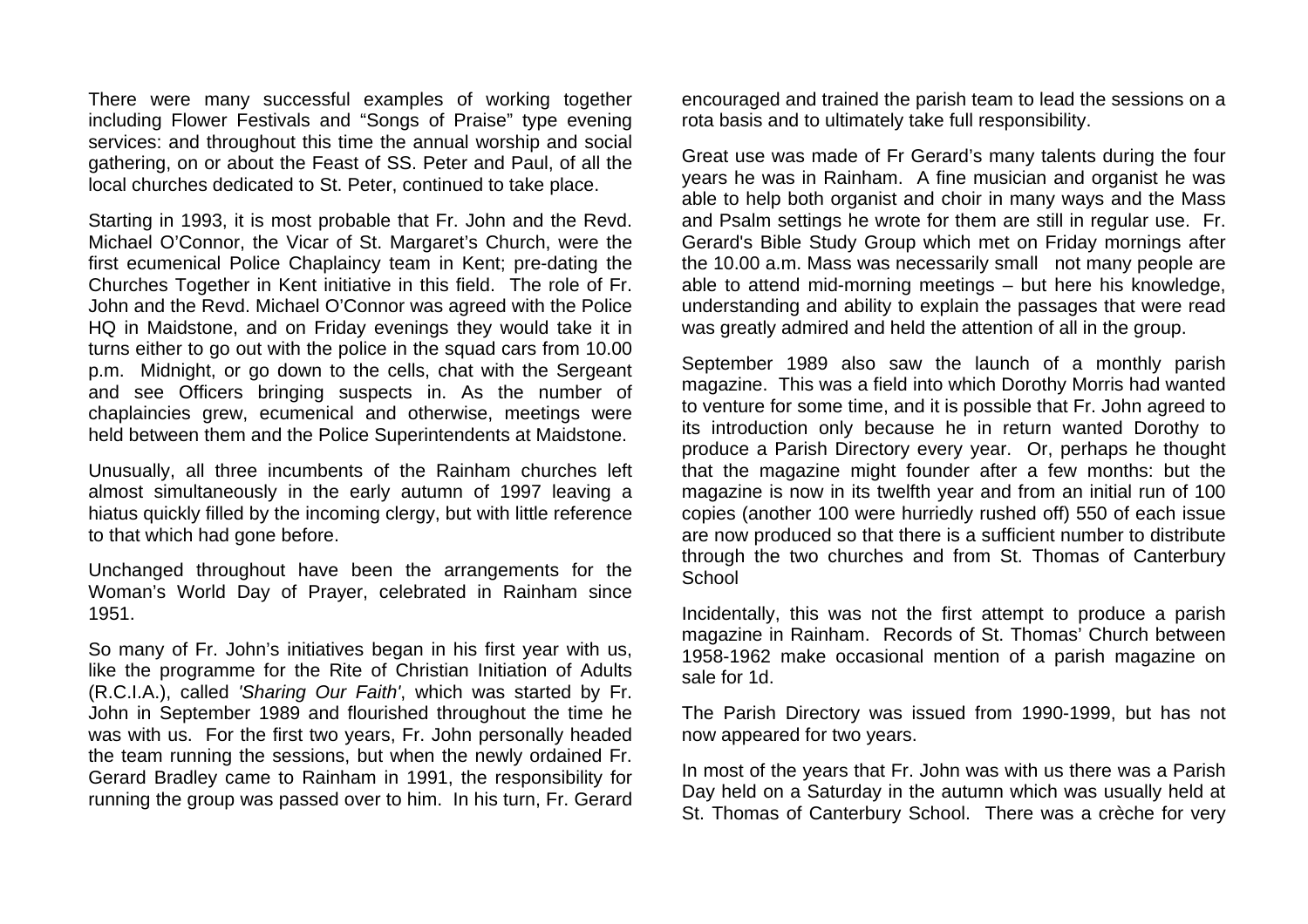young children and activity groups for children up to the age of fourteen which left the adults free to listen to talks and take part in discussions relating to the theme of the day. Everyone would come together for a shared lunch and for Mass at the end of the day. Leaders included Dympna Magee, who at the time was the Co-ordinator for Adult Education and Catechesis in the Diocese; Fr. Peter Hooper O.F.M. from the Franciscan Study Centre at Canterbury; and Fr. Fabian a Carmelite from Aylesford.

Every year there was a *'Seder Meal'* held on the Tuesday of Holy Week, which as it commemorated the exodus of the Jews from Egypt, must have had much in common with the *'Passover Meal'* attended by Our Lord on the last night of his life on earth at which he instituted the Blessed Sacrament. Likewise, it also demonstrated Christianity's roots in Judaism. These meals were always beautifully prepared and presented by Francis and Pauline Green with meticulous attention to the ceremonial detail.

Fr. John's deep concern for social justice was reflected in the setting up of the sale of *'Traidcraft'* goods soon after his arrival in the parish: and closer to home, he accepted Sue Fawcett's suggestion for a monthly collection of cleaning materials and dry goods for the local Cyrenian establishment

A *'Justice and Peace'* Group and a St. Vincent de Paul Group were set up as well, but unfortunately, these groups no longer meet.

*'Faith and Light'*, a group for people with extra needs, founded by Jean Vanier in France in the 1970's, first met in Rainham in 1989. The group met in the hall on alternate Sunday afternoons under the leadership of June Dante, and whenever possible Fr. John and Fr. Gregory Griffiths would attend. It became a tradition that at the Sunday evening Masses on Palm Sunday and at Harvest Thanksgiving, that members of this group would act out the Gospel. June, with the help of others, would take the group away on holidays and also to Aylesford for the special Diocesan Masses for the Handicapped.

It was Magda Pole who requested Fr. John to offer the senior citizens of the parish an opportunity to meet once a month; and suggested that this might be over a cup of tea or coffee after a weekday morning Mass. The first of these meetings was held in December 1989: and so that the senior citizens should be made comfortable, 2 Century Road, then the residence of Fr. Gregory Griffiths was opened up for them. Not many in the congregation wanted to be known as *'senior citizens'*, so it was not long before the invitation for tea and coffee *'in No.2'* was extended to the weekday congregation in general and became a regular monthly feature that continues.

The Sacrament of the Anointing of the Sick, a sacrament once feared and ominously known as *'The Last Rites'*, has, since *'Vatican II'* come to be properly seen as a sacrament of healing and for restoration of health. It is a sacrament much more frequently used now and is a source of great comfort to many in illness. The first Mass with the Anointing of the Sick held in the parish was on Sunday December  $2^{nd}$  1990 when 36 sick people, both young and old, were brought to St. Thomas' Church to be anointed. Two such Masses were held every year, alternating between St. Thomas' and St. Peter's Churches. There was always an opportunity for socialising after the Mass.

In spiritual and mundane matters Fr. John always tried to listen, and to hear what parishioners were saying: and he became aware that a common and very real complaint voiced in many parishes; *'that there is never a suitable opportunity to speak to a priest'*, was a growing problem in Rainham. In January 1992 Fr. John provided an answer by introducing priests' *'At Homes'*. Fr. John would be *'At Home'* between 2.00 p.m.-5.00 p.m. one day a week; and the assistant priest between 6.00. p.m. – 9.00 p.m. on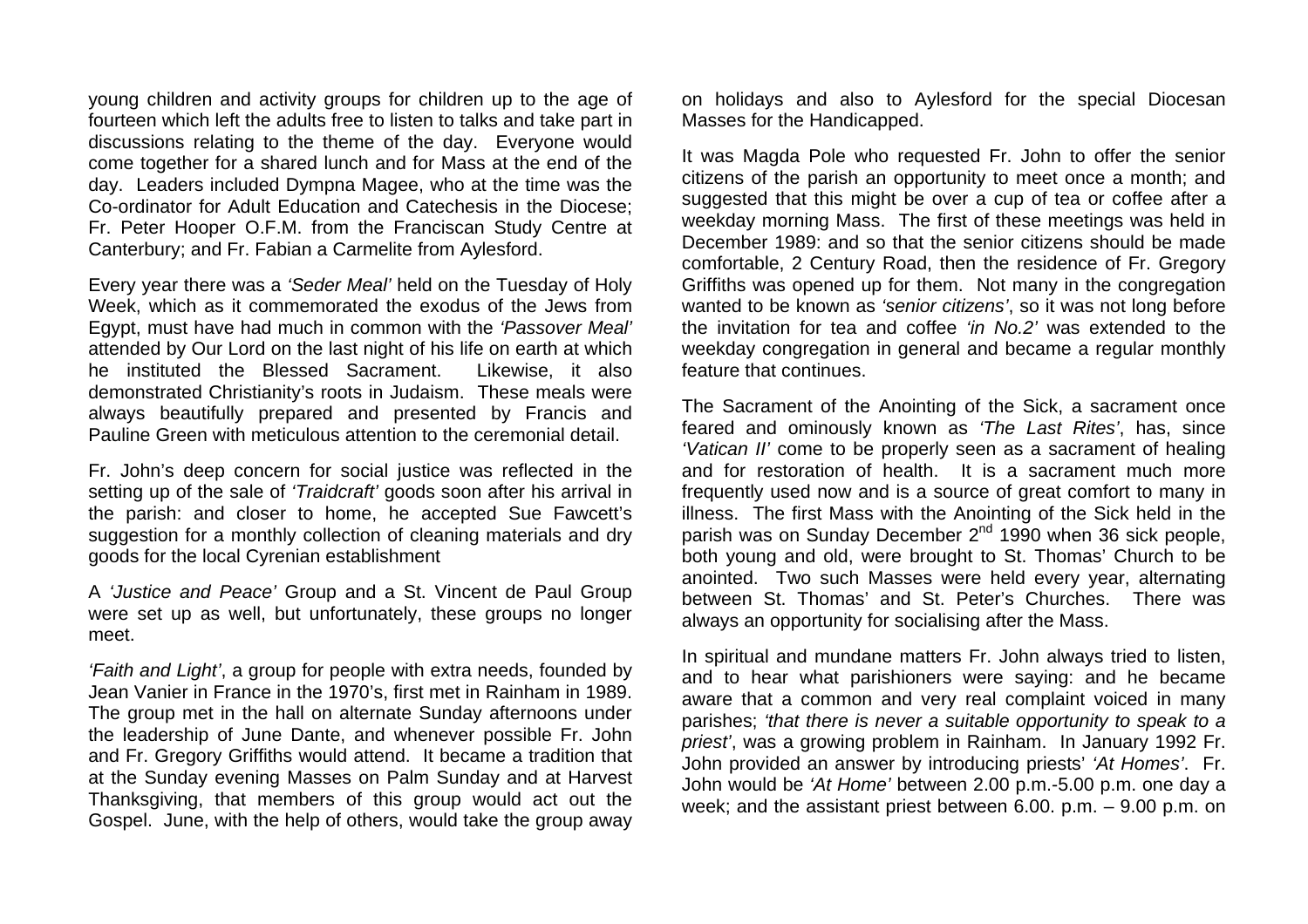another. This system provided a much-needed service that continues and is greatly appreciated.

In January 1994 Fr. John suffered a heavy fall in which he badly damaged his upper left arm and shoulder. Healing was not complete and for the remainder of his time here he was always in considerable discomfort. In spite of this and the continuing decline in Mass attendance his approach to every circumstance was positive and forward-looking.

## *THE HALL*

The hall had remained virtually unchanged from the time it was built in 1934, except that, after a fire in the autumn of 1980, the stage area where the altar had stood was converted into a tea bar, and the former kitchen into cupboard space; but in 1996, prompted by the need to update and improve the toilets, and to provide toilet facilities for the disabled, further alterations to the hall were also proposed. These included extending the hall southwards to provide far greater storage space than before for the groups using the hall on a regular basis: a small tea bar and a large kitchen equipped with a cooker and a fridge. The *'Parish in Council'* voted in favour of the proposal as it was reasoned that by making the hall a more attractive venue, higher booking fees and increased bookings would offset the cost of the improvements in the matter of a few years.

Once the work was carried out in the summer of 1997, at the cost of about £35,000; the hall was renamed *'The Parish Centre'*

By the time the alterations to the hall were carried out it was known that Fr. John was leaving us. Fr John had been wanting a quieter parish, and he was appointed to the parish of St. Mary, Help of Christians in Old Coulsdon, Surrey, where there is only one church and no school, and a Mass attendance of about 300. He was inducted there on September  $7<sup>th</sup>$  1997.

## *FR. DOUGLAS BULL*

Before coming to Rainham Fr. Douglas Bull had spent most of his years in the priesthood working with young people: first as Diocesan Youth Officer and then as Chaplain to Christ the King Sixth Form College. Fr. Doug was inducted on September 28<sup>th</sup> 1997; and at the age of 41 was our youngest parish priest to date.

The cost of renovations and repairs carried out on the hall just before Fr. Doug's arrival had once again raised the parish debt to an amount in excess of £70,000. Unlike the position when Fr. John came to the parish, the parish finances were now on a sound footing, and once Fr. Doug had taken steps to minimise interest charges, he began to plan the how and when to put desirable and even necessary works in hand.

## *ST. THOMAS' CHURCH*

Fr. Doug turned his attention first to the refurbishment of St. Thomas' Church, where apart from essential repairs to the flat roofs no maintenance had been carried out from the time it was built. Decoration of the exterior was imaginatively and beautifully carried out in colours picked out from those of the St. Thomas of Canterbury mural above the main door. The interior walls being of brick, there was little to be done by way of redecoration; but the fresh white paint on the low ceilings on either side brightened the building considerably. On the advice of Sister Concordia the dark red velvet curtain behind the altar was taken down; and once again her services were employed to re-tint the *'Christ in Glory'* group above the altar. The dark red carpeting in the sanctuary and the aisles was replaced with carpeting of a warm but muted pink, again adding in the brightness of the church and making it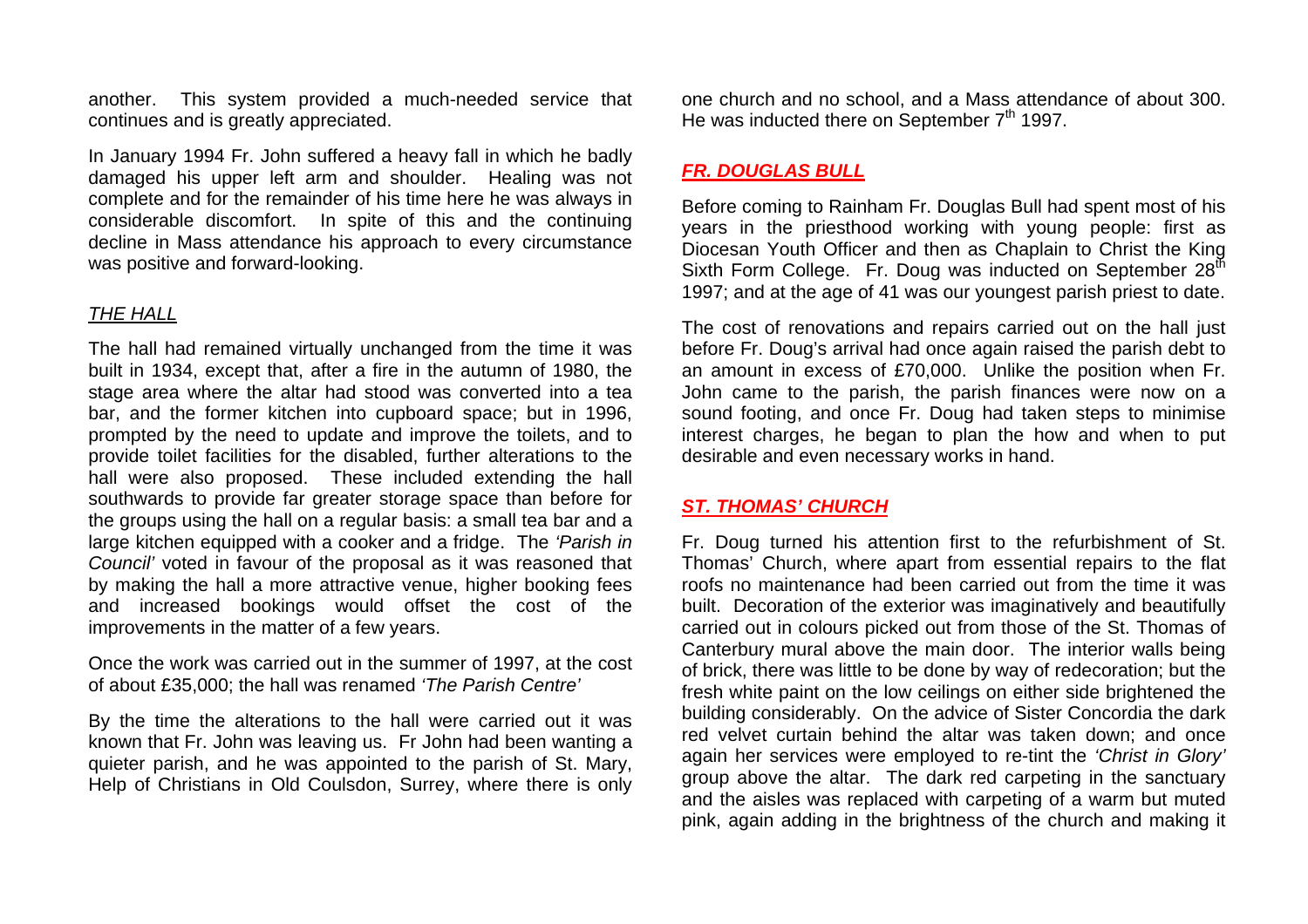appear more spacious. The statue of St. Thomas of Canterbury was removed from its position in front of the organ gallery, where it had passed almost unnoticed and resited, fittingly, in the corner of the Blessed Sacrament Chapel from where it can be seen, in all its gilded glory, from almost every part of the church. These changes took place over some time, but were complete by the year 2000.

## *ST. PETER'S*

The refurbishment of St. Peter's took place during the year 2000. Here the ceiling tiles were painted white and the predominating blue of the wall behind the altar and the doors vanished under magnolia and white. The sanctuary was reduced in depth and the marble altar, lectern and font aligned; showing them to greater advantage than before. The sanctuary floor was carpeted in a softly toned mottled brown, while a self-coloured deeper brown carpeting was laid throughout the church, coffee room and entrance. The pews were once again resited, allowing for easy movement about the church. Spare pews were placed in the coffee room so that mothers with crying or difficult children might find a place of refuge.

*'A Book of Remembrance'* giving the names of all parishioners who have died since 1958, together with dates of death, has been placed in each church.

Excitement about the approaching Millennium was gathering pace when Fr. Doug arrived in Rainham in the autumn of 1997: but amid all the preparations in the parish for the Millennium and the celebration of the Millennium year itself, the groups and activities in the parish continued much as usual, although there were some changes.

*'The Mass with the Sacrament of he Anointing of the Sick'* has been replaced with a specially devised liturgy called *"A Service of Healing"*. While those who are sick receive the Sacrament, others present are invited to be anointed with the *Oil of Gladness*, so that everyone present is given the opportunity to take part in the ceremony and to feel included.

The R.C.I.A. Group *"Sharing Our Faith"* which had been started by Fr. John when he was new to the parish suddenly foundered after running successfully for twelve years or so: but in the autumn of 2000 another R.C.I.A. Group entitled *"On The Way"* was started and is led by Fr. Doug.

Also in the autumn of 2000, Rainham had the honour to be chosen to pilot a scheme the aim of which is to include people with extra needs in active roles in the life and Mission of the Church. The reason for this honour probably lay in the fact that the activities of the Rainham *'Faith and Light'* Group came to the notice of others in the Diocese; or, perhaps, it was that so many people with extra needs may be seen taking part in the liturgy and social life of our parish. Christina Gangemi the Project Worker, and a cousin of Fr. Gerard Bradley, spoke about the scheme at all Masses on October  $15^{th}$ ; and on December  $3^{rd}$  the whole parish was invited to take part in the Advent Activity Day, *"Follow the Star"* which was held in the Parish Centre.

#### *AHOTOKUROM*

Almost as soon as Fr. Doug came to Rainham he began to share with us his specific interest in Ahotokurom, which for him began while he was Chaplain at Christ the King Sixth Form College. Ahotokurom, a name which means *"Place of Serenity"*, is a small village in the Cape Coast region of Ghana where the Padre Pio Rehabilitation Centre, run by the Daughters of Mary and Joseph,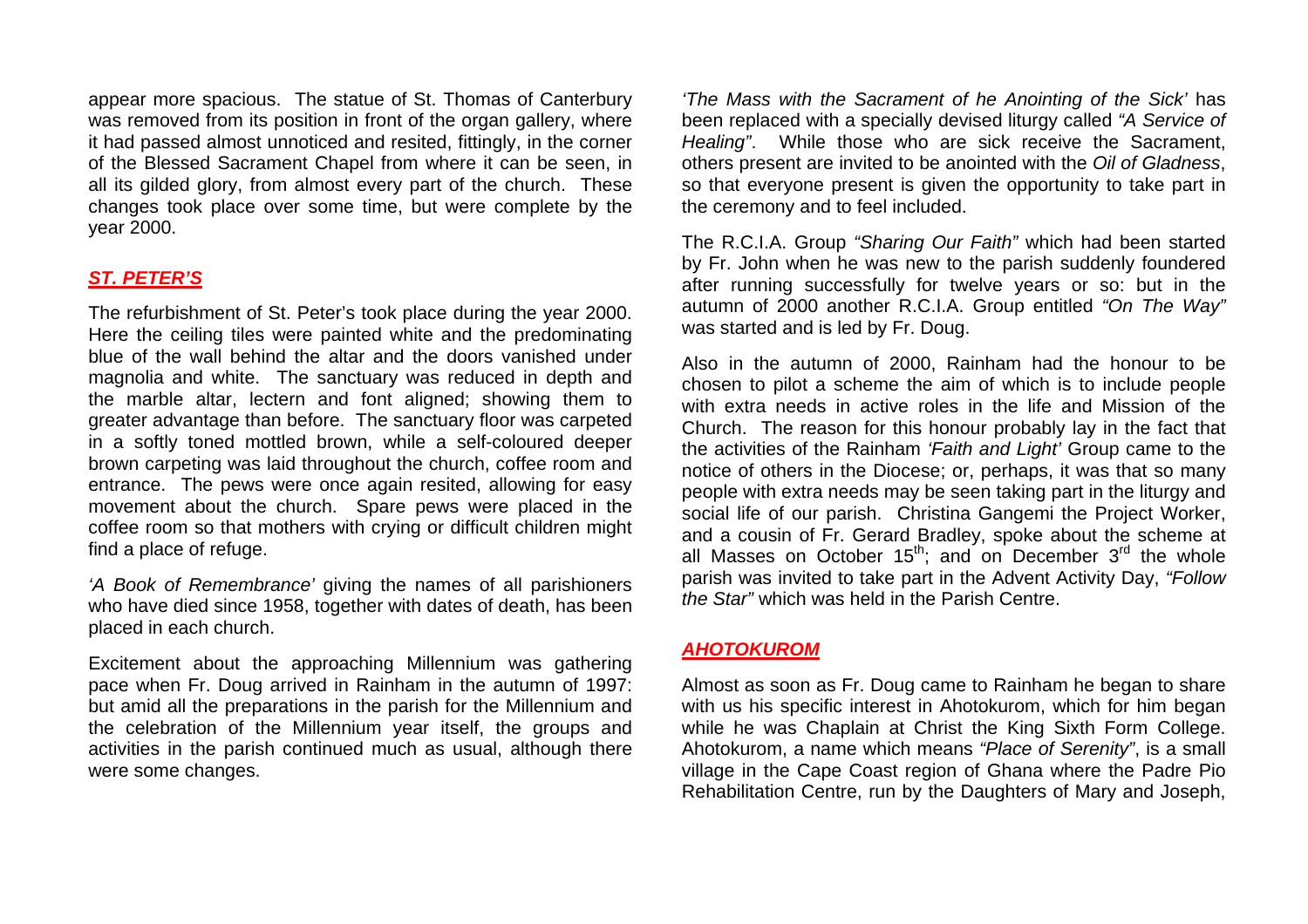supports people with leprosy; children with special educational needs, and orphaned and abandoned children.

Fr. Doug was so successful in passing on this interest that the U.C.M. made Ahotokurom their charity appeal for 1998 and raised a magnificent £3,000 for the village.

Fr. Doug has made three visits to Ahotokurom since coming to Rainham, returning from one in January 2000 with malaria: but undeterred, he went out again in June 2000, this time accompanied by Denise Ellery and Mary Hamblin.

A more fundamental change came about as Fr. Doug considered that the usually poorly attended *'Parish in Council'* meetings were an unsatisfactory way of gauging opinion in the parish and introduced instead a questionnaire system; which on the question of whether there should be a separate Diocese of Kent produced 415 responses. On other occasions the Parish Chairman addresses the congregation either during or after Sunday Masses. The Parish A.G.M. continues to be held where everyone may express opinions and vote on matters concerning the parish: and the Finance Group and the Liturgy Committee continue to function.

It was at a Liturgy Committee meeting that the subject of the frequency and timing of Sunday Masses was first raised. The fall in Mass attendance had continued and the Mass count for 1999 stood at 635, hardly a sufficient number to warrant six Masses. Also, if a priest happened to be on his own over a weekend it was very difficult (and very tiring) to say four Masses on a Sunday morning. After several months given for notice and consultation a decision was taken at the A.G.M. in March 2000 that Sunday morning Masses would be 9.30 a.m. for St. Thomas' and 11.00 a.m. for St. Peter's. These times were introduced on April 2nd 2000.

When the reduction in the number of Masses was under discussion it had not been foreseen that their introduction would become a virtual necessity. Fr. Robert Sugg left Rainham when appointed to the Catholic Missionary Society (C.M.S.) in the summer of 1999 and was replaced by a newly ordained priest, Fr. Duncan Lourensz who served in the parish only until February 2000 when he left to take up an appointment some weeks later at St. Luke's in Sevenoaks. This has left us temporarily with one priest: a temporary state that seems set to continue for some time.

Until another assistant priest is appointed, 63 London Road is being used as an office and meeting place: its use for which having been greatly improved by the removal of the partition wall between the two downstairs rooms. This much enlarged room comes into its own not only for large meetings, but for entertaining, as when the deanery clergy lunch together, and for the monthly coffee mornings.

#### *THE MILLENNIUM*

In *'Parish in Council'* meetings during the first few months Fr. Doug was with us, we were asked to put forward our suggestions for events during the Millennium year in which we would like to participate; or for things we would like to see happen; and from the many suggestions made a final selection was drawn up. These were a Mission to be given by the Catholic Missionary Society (C.M.S.); a pilgrimage to the Shrine of Our Lady in Europe in Gibraltar; a parish dinner; discos for the young people; a parish exhibition and a history of the parish.

Preliminary work for the Mission began after Fr. John McLaughlin, a missioner from the C.M.S. spoke at the A.G.M. in March 1999. Groups were set up to organise the liturgies; publicity; leafleting and visiting and other preparations necessary for a mission to be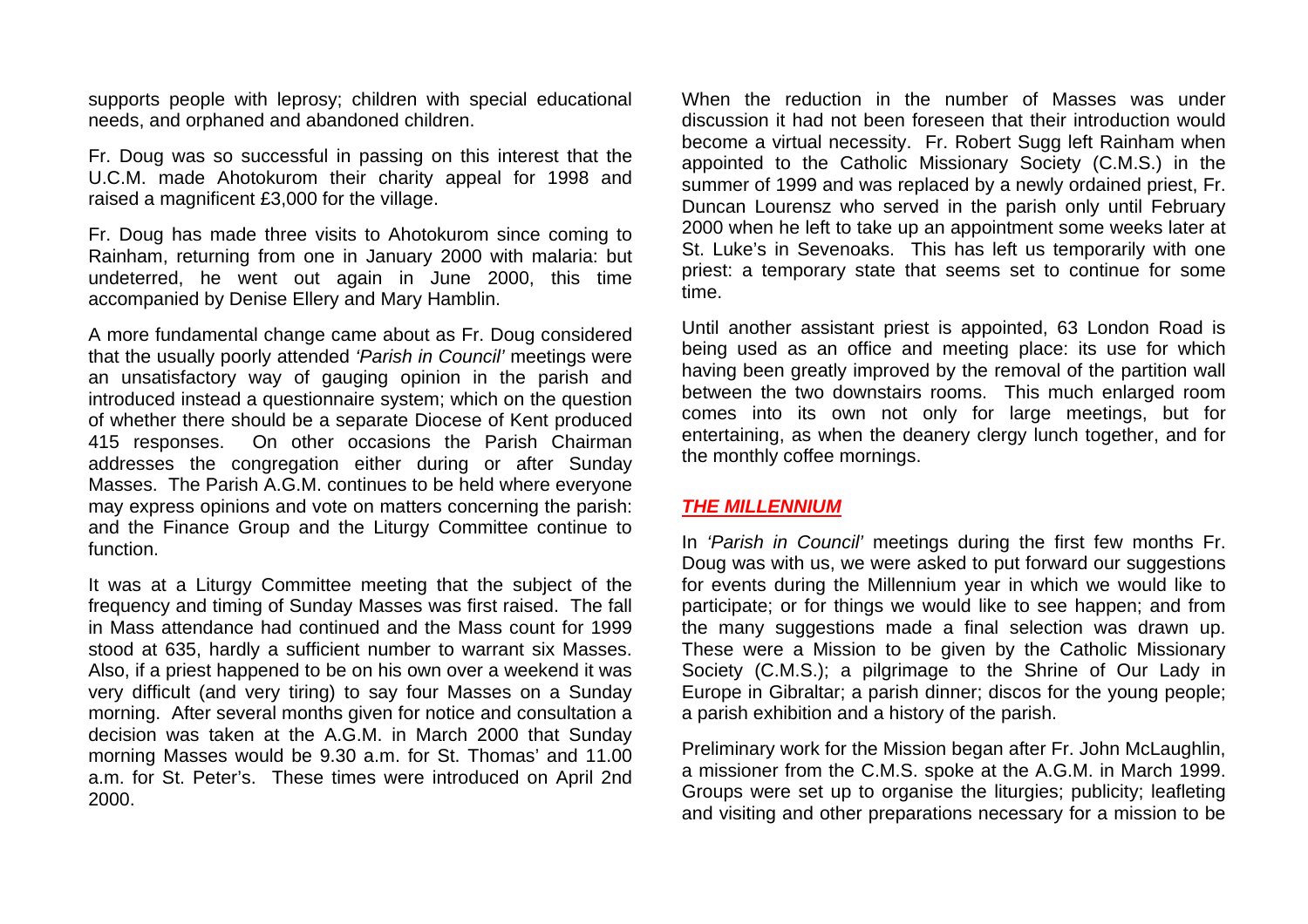successful. Faith Sharing Groups, in which many parishioners enjoyed taking part, were also set up as a preparation for the Mission.

It was also realised that the Mission and many other events proposed for the Millennium would require financing, and fundraisers for this purpose included a Concert given by the Rainham Ladies Choir and mugs, specially designed for the parish, that went on sale in December 1999.

Ahotokurom was the choice made by parishioners for the Parish Millennium Appeal Fund, and during the year, culminating with a Concert given by the Rainham Ladies Choir on December 2<sup>nd</sup> which made a profit of £500, the total raised for Ahotokurom was over £4,200.

Also in the summer of the Millennium year the Knights of St Columba (K.S.C.) financed two young ladies to go out to Ahotokurom for two months; sending with them a generous donation for the Centre.

#### *CELEBRATION OF THE MILLENNIUM YEAR IN THE PARISH*

It was always the intention that the celebration of the Millennium would go on in the parish throughout the year 2000, and it was seen in as customary in the parish, with a party in the Parish Centre. The first Masses of the Millennium were the regular 10.00 a.m. Saturday morning Mass at St. Peter's where refreshments were served afterwards: and a Mass at noon at St. Thomas' where the congregation was as large as that for a Sunday morning Mass.

It was also our intention that the Millennium would have special and good memories for the children, and at all Masses on January 2nd each child present received a gift.

On the following Sunday, January  $9<sup>th</sup>$ , it was the staff and pupils of our parish school of St. Thomas of Canterbury who presented the 10.30 a.m. Mass. St. Thomas' Church was filled to overflowing with people standing at the back and the sides. After the Mass each pupil and member of staff was presented with a glass paperweight, decorated with the school logo, as a memento of the occasion.

The emphasis continued to focus on young people with discos given for them in the Parish Centre on Tuesday January 25<sup>th</sup> for 7-10 year olds; and on Friday February 4<sup>th</sup> for 12-16 year olds.

Mr. Pat Carroll was the organiser and M.C. for our Parish Millennium Celebration Dinner which was held at the Golf Club at Upchurch on April 28<sup>th</sup>, the  $42<sup>nd</sup>$  anniversary of the opening of St. Thomas of Canterbury Church. Well over 100 parishioners and guests attended this wonderful social occasion at which the toast of *"The Catholic Parish of Rainham"* was proposed by Fr. Wilfrid McGreal and the response made by Fr. Doug. Dorothy Morris responded for the guests. While we enjoyed ourselves inside, the rain, so much a feature of the year 2000 lashed down unremittingly outside.

Twenty or so Rainham parishioners went with Fr. Doug on the Gibraltar Pilgrimage which took place between May  $29<sup>th</sup>$ -June 2nd. The pilgrimage was an experience shared with Fr. Chris Keen and parishioners from Walderslade. Apart from the pilgrimage aspect and Mass said at the *'Shrine of Our Lady of Europe'*, the party visited an Augustinian Convent in Medina Sidonia and the famous Cathedral Cave of St. Michael deep within the Rock of Gibraltar itself. Mass was also celebrated by Fr. Doug at the Church of *'Our Lady of Sorrows'* in Catalan Bay.

A great deal of work had gone into preparations for our parish Mission, *"A Festival of Faith"*; but just before it began there was a renewed flurry of activity. The missioners, Fr. John Breen and Fr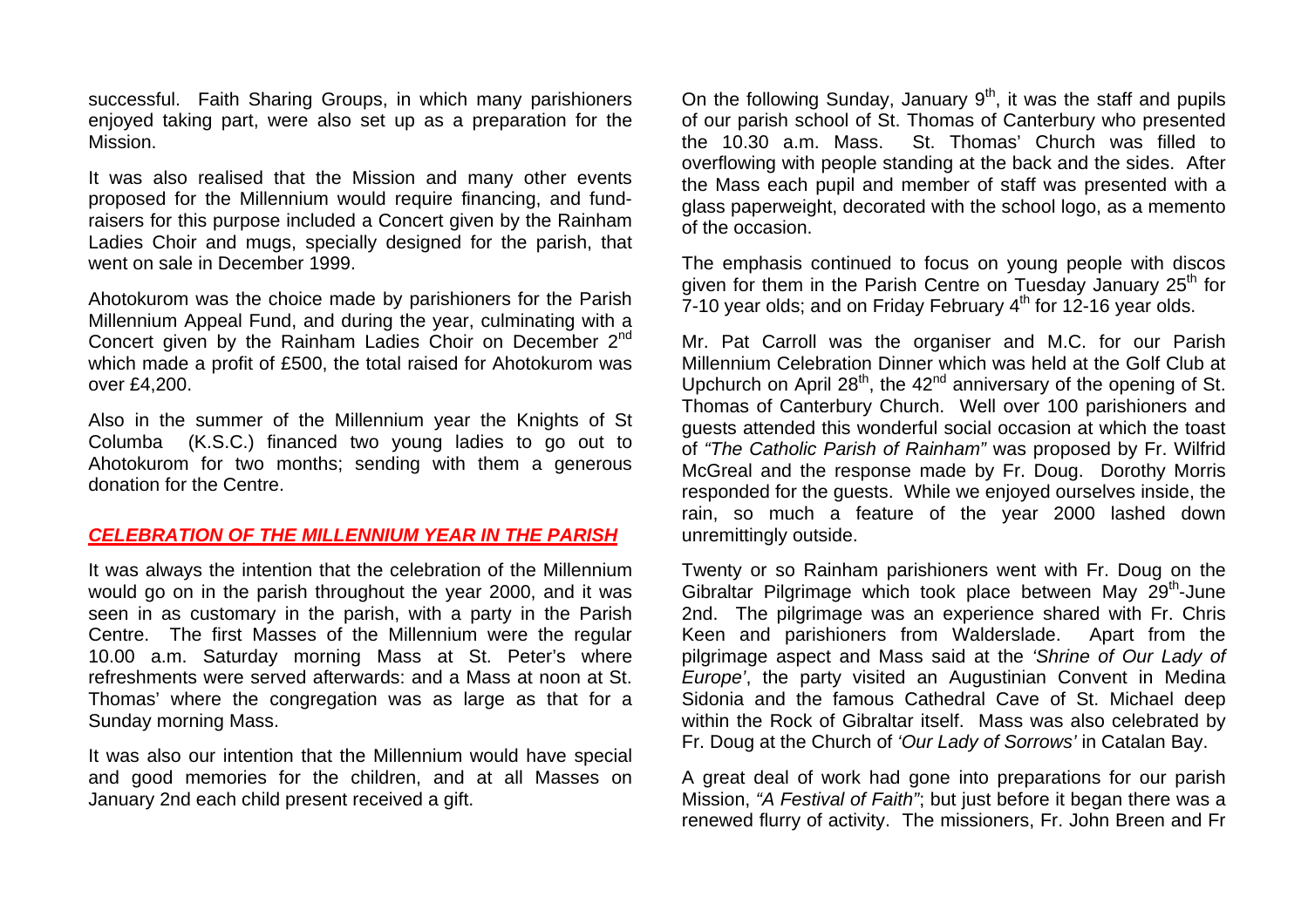Richard Carter celebrated early morning Masses throughout the week; after which there would be breakfast served in the newly enlarged meeting room in 63 London Road before commuters left for work. Apart from the mid-morning Masses, there were services held every evening, each with a special theme; and on the Friday evening questions were invited. The missioners also went to St. Thomas' School every day where they met with both pupils and parents. The week culminated with a Barn Dance organised by the U.C.M. on Saturday evening and on Sunday September  $24<sup>th</sup>$ , the last day of the Mission, there was a barbecue held at lunchtime at St. Thomas Church. It rained yet again; but the fact that everyone had to crowd into the Parish Centre added to the sense of fun and companionship. The KSC braved the elements, and continued cooking for all.

The *'Parish Exhibition'* was held in the Parish Hall over two very wet weekends the 21<sup>st</sup>/22<sup>nd</sup> and 28<sup>th</sup>/29<sup>th</sup> October, and told the story of the parish, mostly in photographs. Some of these photographs and some of the exhibits shown had come to light while researching for this booklet, *"The Catholic Parish of Rainham 1921-2000"*. The U.C.M. and K.S.C., both mounted stands and there were photographs shown of the Mission, the Pilgrimage to Gibraltar and Ahotokurom: but undoubtedly the greatest draw were the records and the many photographs shown of the pupils and staff of St. Thomas' School from the time of its opening in 1967.

On Sunday, December 31<sup>st</sup> the Parish Chairman, Mr Peter O'Brien, addressed every congregation after Mass suggesting a New Year's Resolution that would be easy for everyone of us to make and simple to keep. This was to make a Banker's Order, for an amount each month so small that we would not notice it, in favour of a scholarship scheme to help the young people of Ahotokurom to continue their studies. The magnificent sum of £6,000 a year was pledged.

\*\*\*\*\*\*\*\*\*\*\*\*\*\*\*\*\*\*\*\* \*\*\*\*\*\*\*\*\*\*\*\*\*\*\*\*\*\*\*\*

In the preparation of this booklet I would like to acknowledge and thank Fr. Michael Clifton, the Diocesan Archivist; Mr. Tom Carter the first Head Teacher of St. Thomas of Canterbury School; Fr. Norman Swinton, Fr. Pierre Barbyer and Fr. Jim Petry, priests who served in Gillingham and Rainham at the time of the building of the Church of St. Thomas of Canterbury; and the many parishioners and particularly, Mrs Theresa Smith, for all the help and information I have received from them.

Also, to Mrs. Anna Houlahan for the typesetting of this booklet.

*Dorothy Morris 31 December 2000*